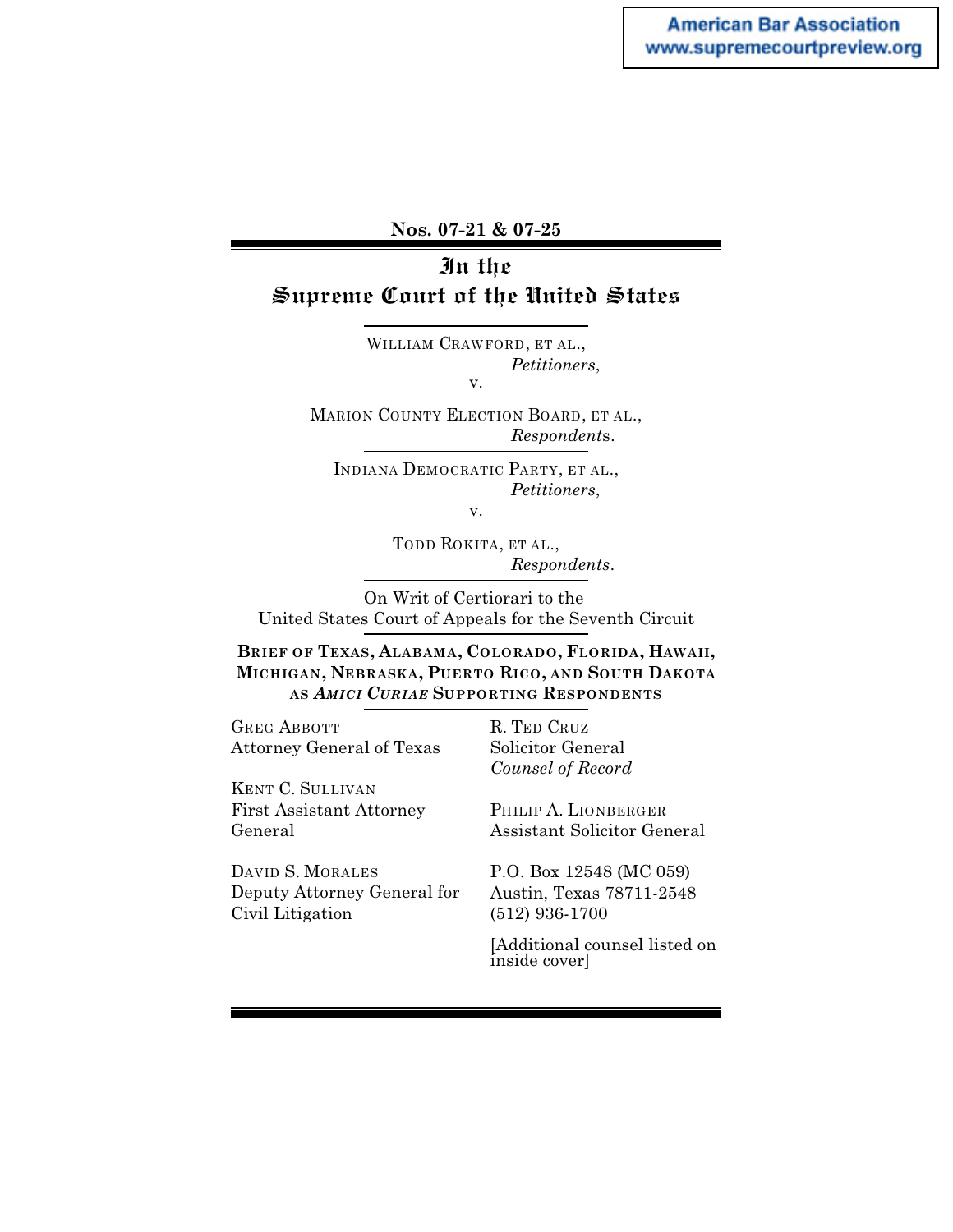### **ADDITIONAL COUNSEL FOR AMICI**

TROY KING Attorney General of Alabama

JOHN W. SUTHERS Attorney General of Colorado

BILL McCOLLUM Attorney General of Florida

MARK J. BENNETT Attorney General of Hawaii

MICHAEL A. COX Attorney General of Michigan

JON BRUNING Attorney General of Nebraska

ROBERTO J. SÁNCHEZ-RAMOS Secretary of Justice of the Commonwealth of Puerto Rico

LAWRENCE E. LONG Attorney General of South Dakota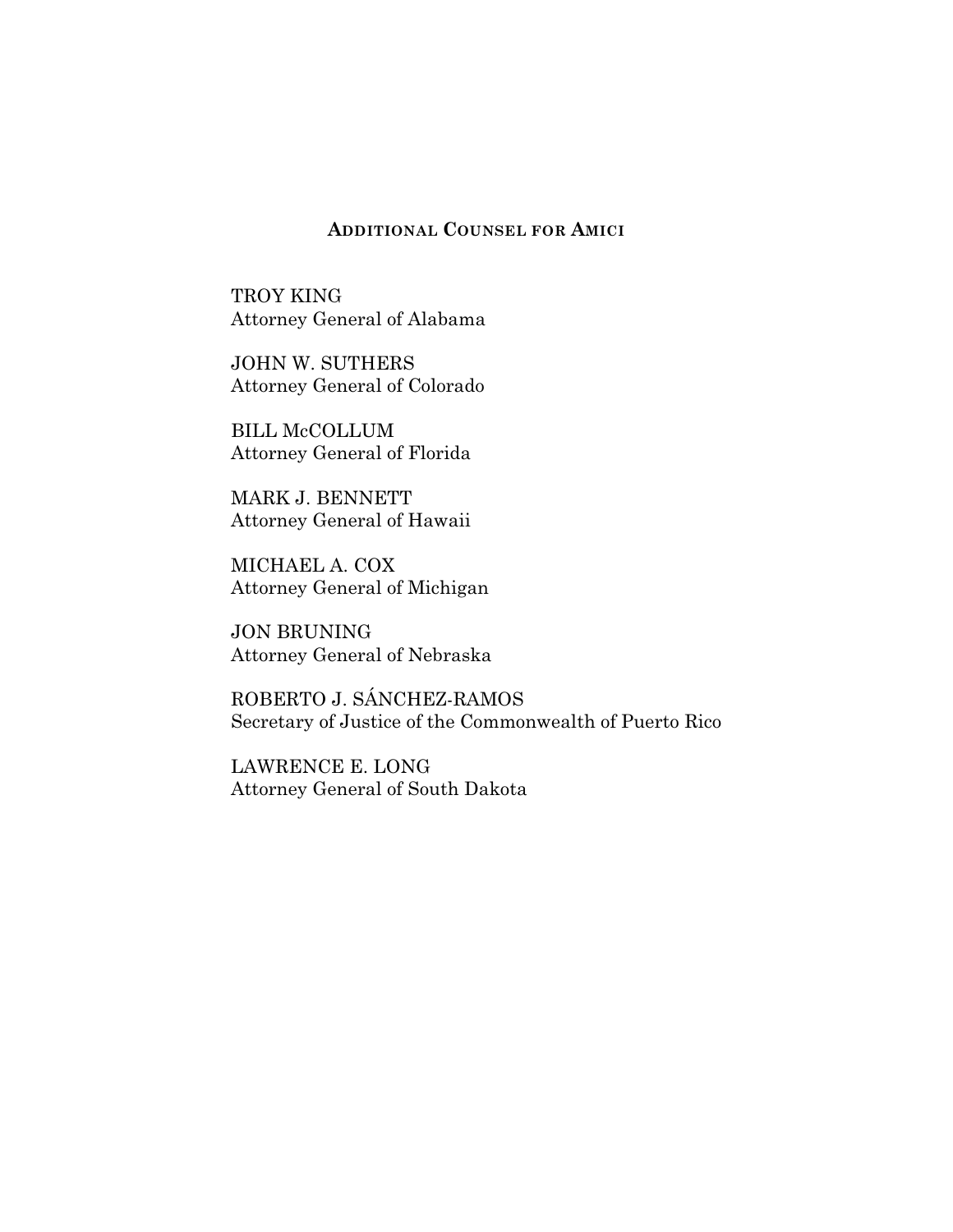# **TABLE OF CONTENTS**

|      | Interest of Amici Curiae<br>1                                                                                                                                                              |
|------|--------------------------------------------------------------------------------------------------------------------------------------------------------------------------------------------|
|      | Summary of the Argument<br>1                                                                                                                                                               |
|      |                                                                                                                                                                                            |
| I.   |                                                                                                                                                                                            |
|      | A. The History of Our Nation Demonstrates the                                                                                                                                              |
|      | B. Voter Impersonation at the Polls Is Likewise a<br>Serious Threat to the Integrity of Our Electoral<br>$Process \ldots \ldots \ldots \ldots \ldots \ldots \ldots \ldots \ldots \ldots 6$ |
|      | C. Congress and All 50 States Have Legislated to                                                                                                                                           |
| II.  | The Seventh Circuit Was Correct to Apply the<br>"More Flexible" Standard of the "Ordinary"<br>Litigation" Test to Indiana's Photo-ID                                                       |
| III. | Indiana's Photo-ID Requirement Passes<br>Constitutional Muster Under the Ordinary                                                                                                          |

i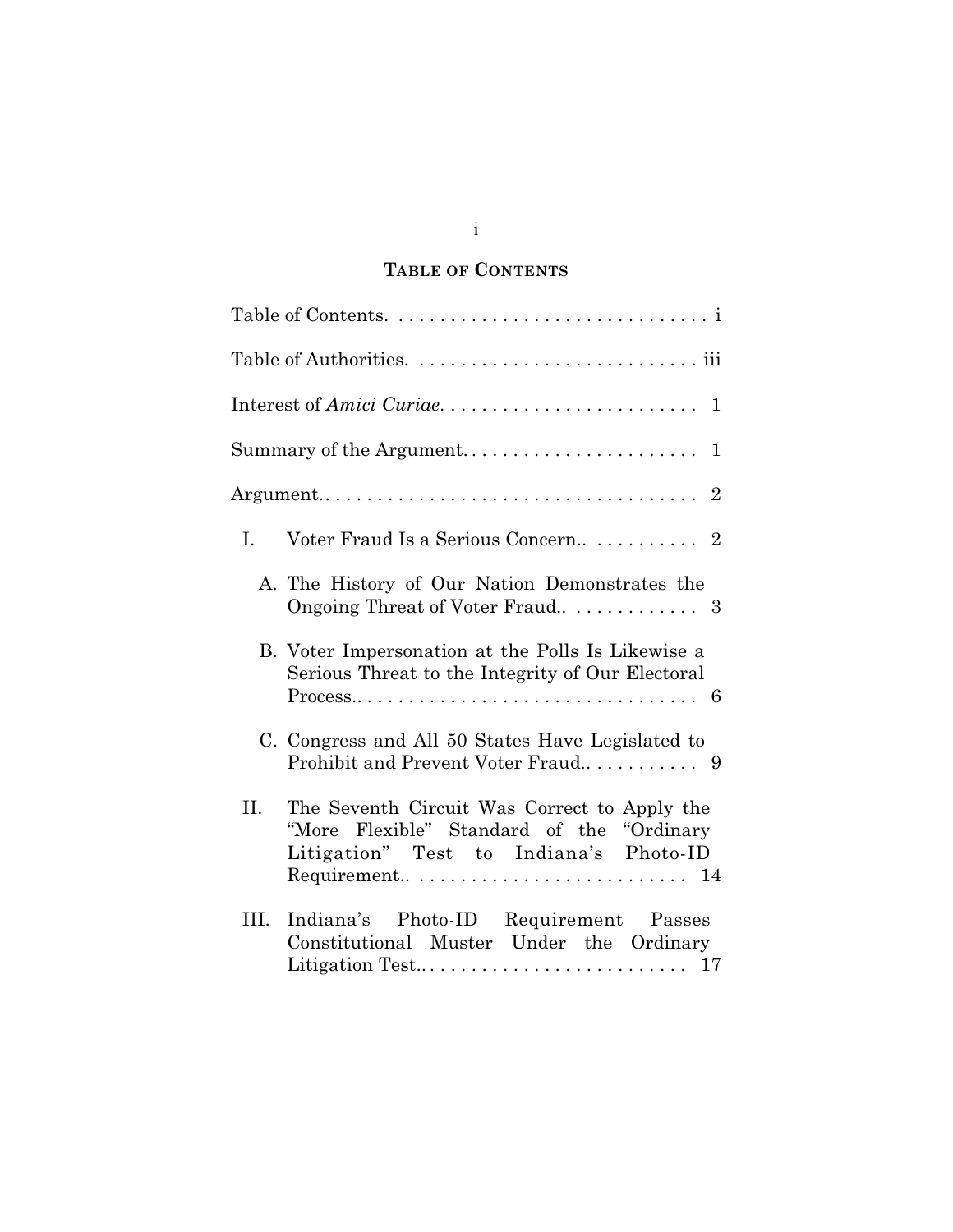| A. Requiring Photo ID Imposes a Negligible Burden                                                                                                                                            |
|----------------------------------------------------------------------------------------------------------------------------------------------------------------------------------------------|
| B. Photo-ID Requirements Curtail Voting Fraud and<br>Help to Promote Voter Confidence in the Electoral<br>$Process \ldots \ldots \ldots \ldots \ldots \ldots \ldots \ldots \ldots \ldots 26$ |
| C. The Substantial State Interests Outweigh the<br>Slight Burden on Petitioners' Interests 30                                                                                                |
|                                                                                                                                                                                              |

ii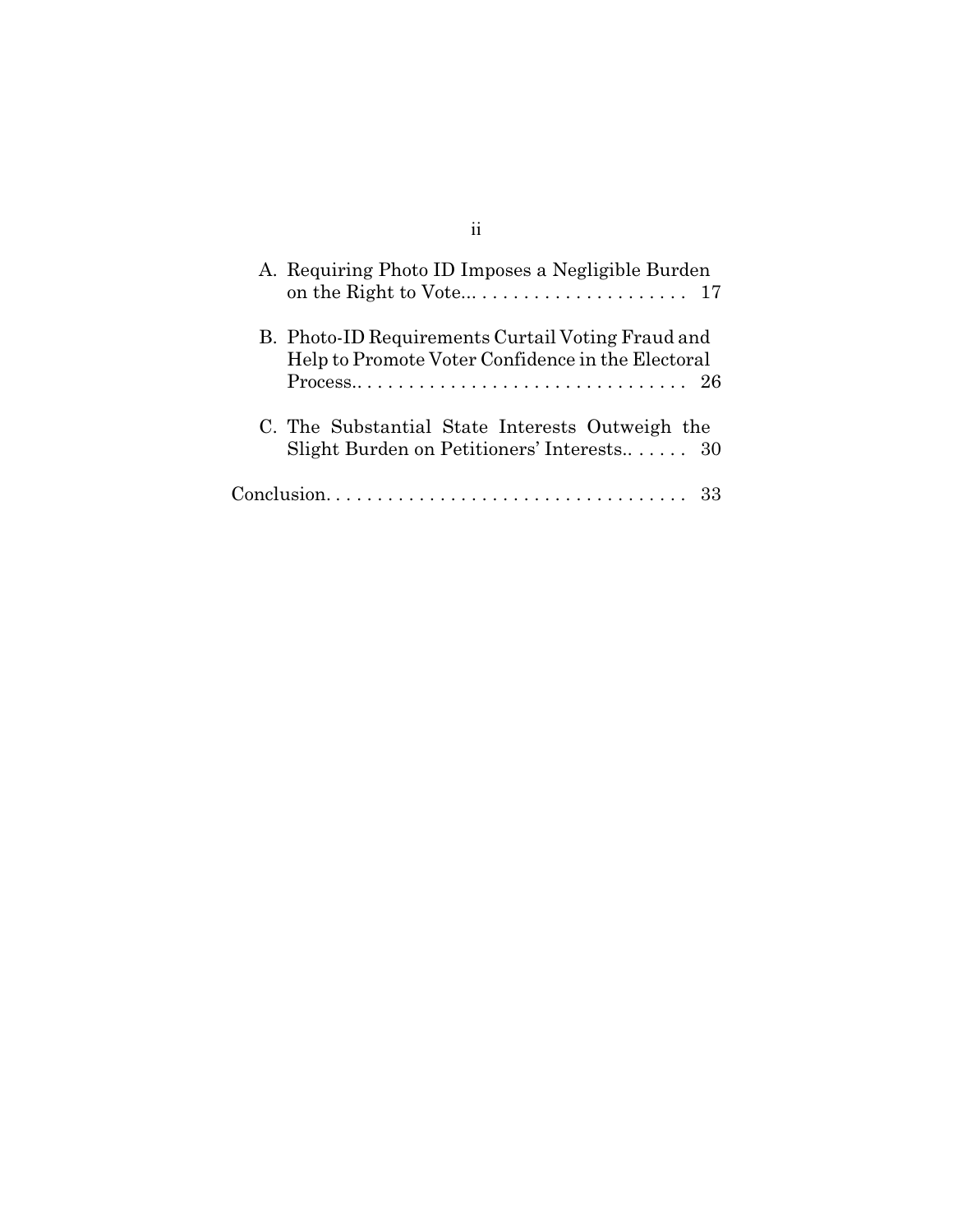# **TABLE OF AUTHORITIES**

# **Cases:**

| Anderson v. Celebrezze,                                                               |
|---------------------------------------------------------------------------------------|
| Burdick v. Takushi,                                                                   |
| <i>Clingman</i> v. <i>Beaver</i> , 544 U.S. 581 (2005). $\dots \dots \dots$ 15        |
| Common Cause/Georgia v. Billups,<br>504 F.Supp.2d 1333 (N.D. Ga. 2007). 10            |
| Crawford v. Marion County Election Bd.,<br>472 F.3d 949 (CA7 2007). 14-15, 18, 27, 28 |
| Eu v. San Francisco County Democratic<br>Cent. Comm., 489 U.S. 214 (1989). 1, 27      |
| $FCC$ v. Beach Commc'ns, 508 U.S. 307 (1993) 30                                       |
| Ill. State Bd. of Elections v. Socialist Workers Party,<br>15                         |
| Ind. Democratic Party v. Rokita,                                                      |
| McIntyre v. Ohio Elections Comm'n,                                                    |

# iii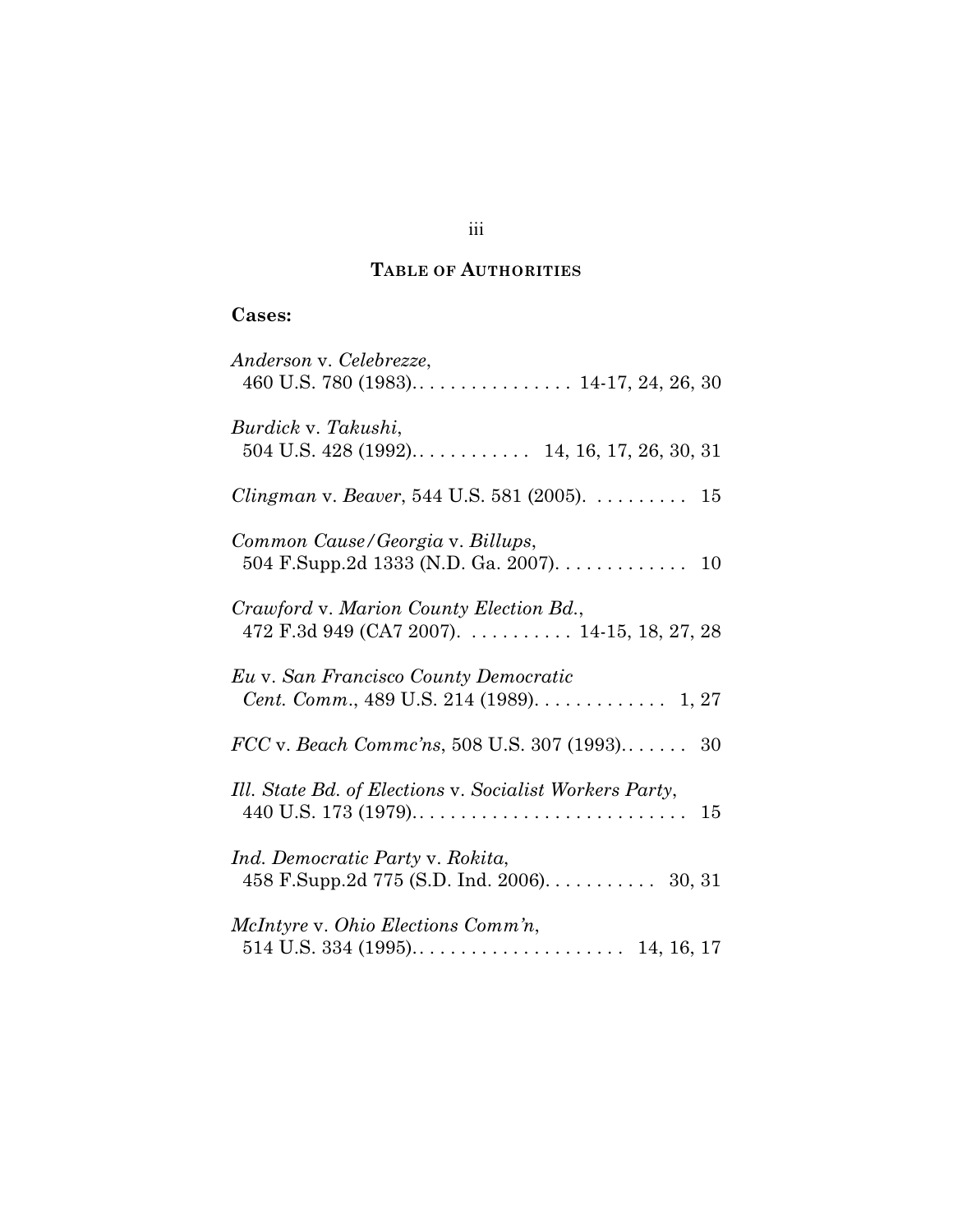| Munro v. Socialist Workers Party,                    |
|------------------------------------------------------|
| Norman v. Reed, 502 U.S. 279 (1992). 14, 16          |
| <i>Purcell v. Gonzalez, 127 S.Ct. 5 (2006)</i> 2, 27 |
|                                                      |
| Storer v. Brown, 415 U.S. 724 (1974) 15, 16, 30      |
| Tashjian v. Republican Party of Conn.,               |
| Timmons v. Twin Cities Area New Party,<br>14, 16, 30 |
| Weinschenk v. State,                                 |

# **Statutes, Rules, and Constitutional Provisions:**

| 25 PA. CONS. STAT. ANN. $\S 3050(a)$ - $(a.1)$ . 13                                          |  |
|----------------------------------------------------------------------------------------------|--|
| 42 U.S.C. $$15301, et seq \dots \dots \dots \dots \dots \dots \dots \dots \dots \dots \dots$ |  |

iv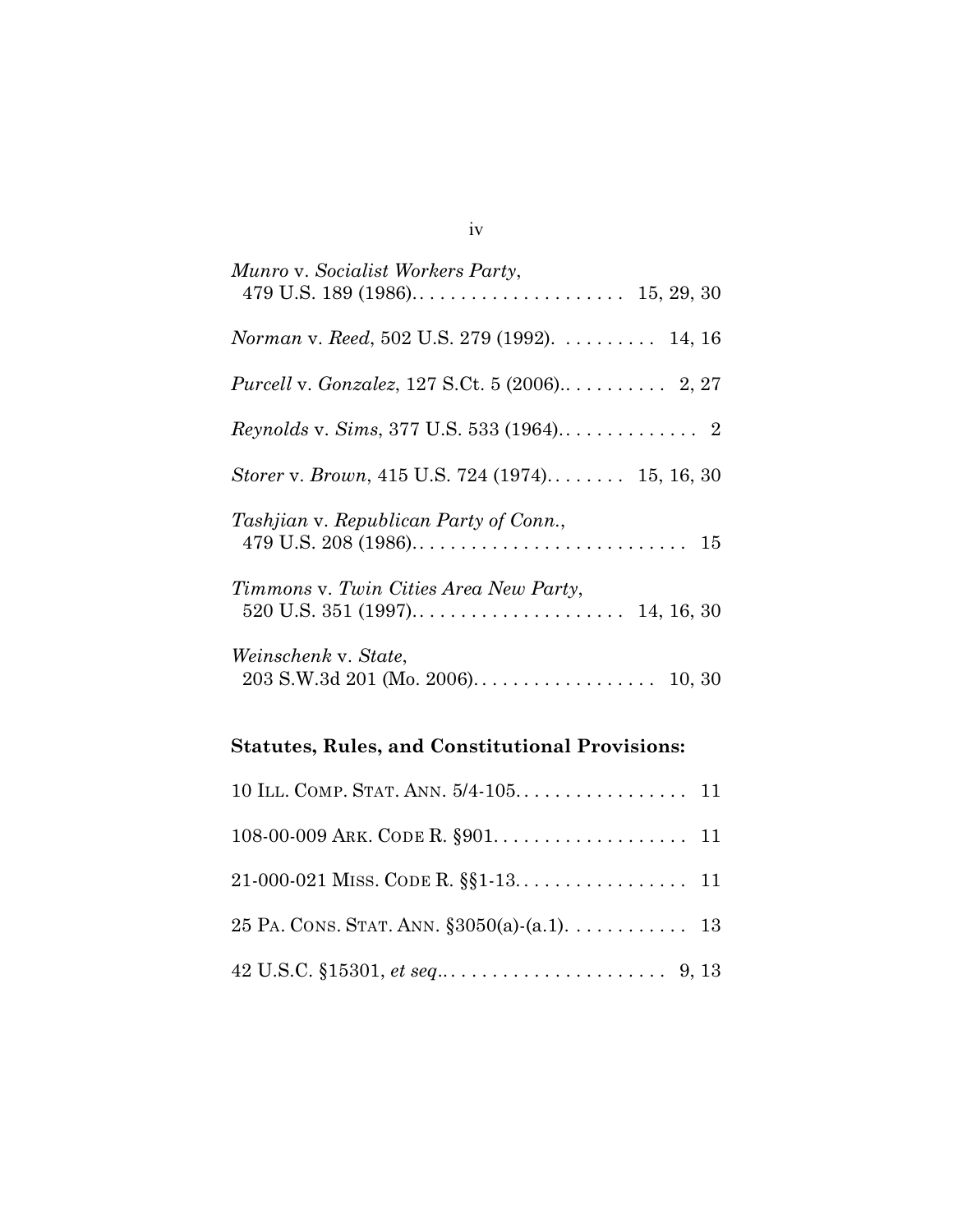| $42 \text{ U.S.C. } $15484. \ldots \ldots \ldots \ldots \ldots \ldots \ldots \ldots \ldots 9$ |
|-----------------------------------------------------------------------------------------------|
|                                                                                               |
| 950 MASS. CODE REGS. $52.03(5B)$<br>11                                                        |
| 13                                                                                            |
| 13                                                                                            |
| 13                                                                                            |
| ARIZ. REV. STAT. ANN. $$16-579(A)$<br>13                                                      |
| ARK. CODE ANN. $\S 7 - 5 - 305(a)$<br>11                                                      |
| CAL. CODE REGS. tit. 2, §20107<br>11                                                          |
| CAL. ELEC. CODE §14243<br>12                                                                  |
| COLO. REV. STAT. ANN. $$1-104(19.5)$ .<br>$13\,$                                              |
| COLO. REV. STAT. ANN. $$1-7-110(1)-(2)$<br>13                                                 |
| CONN. GEN. STAT. ANN. $\S 9-261(a)$<br>13                                                     |
| $12\,$                                                                                        |
| 11                                                                                            |
| DEL. CODE ANN. tit. 15, $§4937(a)$ . 13                                                       |

v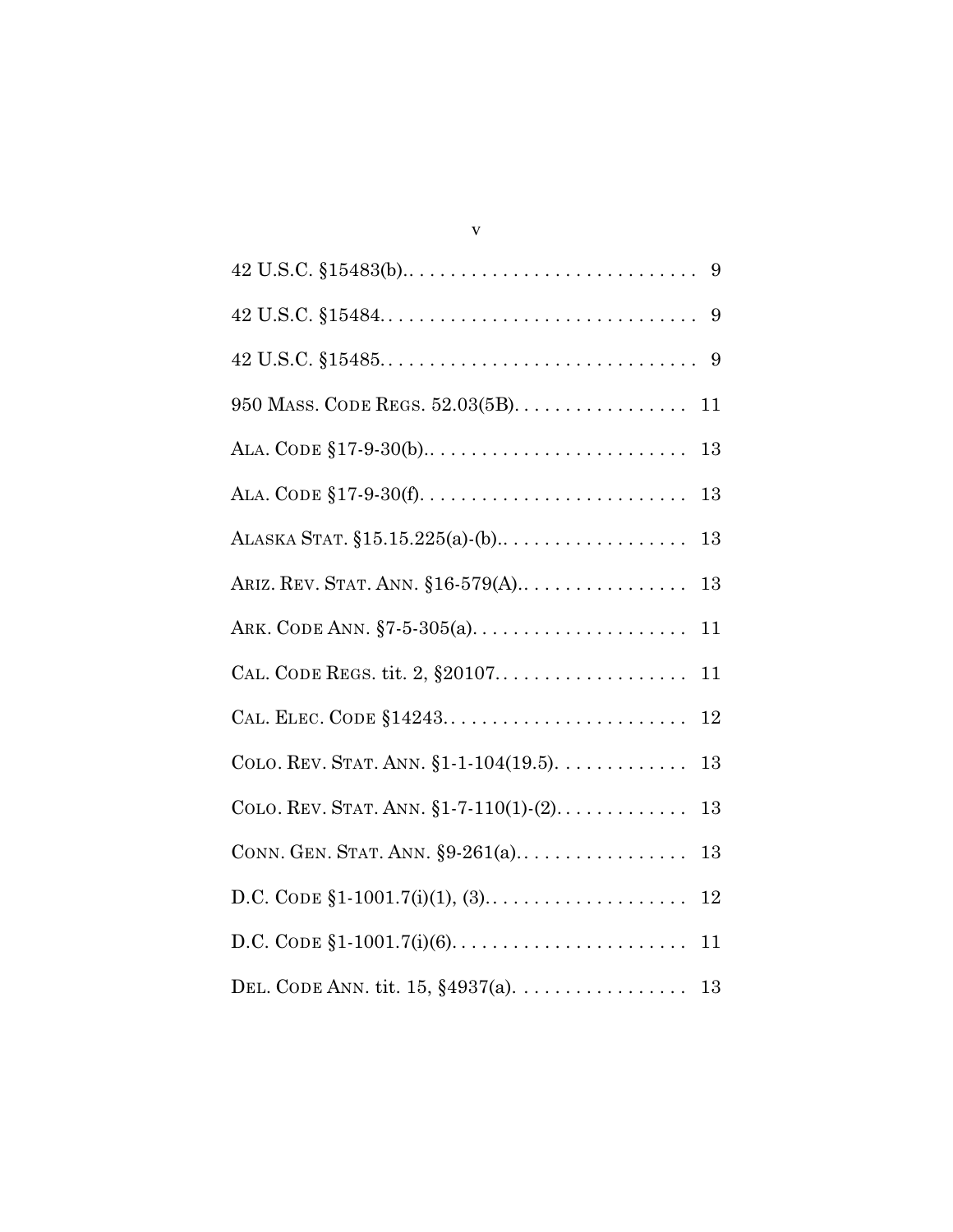| 10                                         |
|--------------------------------------------|
| 10                                         |
| 10                                         |
| 10                                         |
| 10                                         |
| 10                                         |
| 11                                         |
| Help America Vote Act of 2002 (HAVA),      |
| 11                                         |
| 10                                         |
| 32                                         |
| 17                                         |
| 17                                         |
| 17                                         |
| 10                                         |
| IND. CODE ANN. $\S 3-11-8-25.1(d)$ .<br>10 |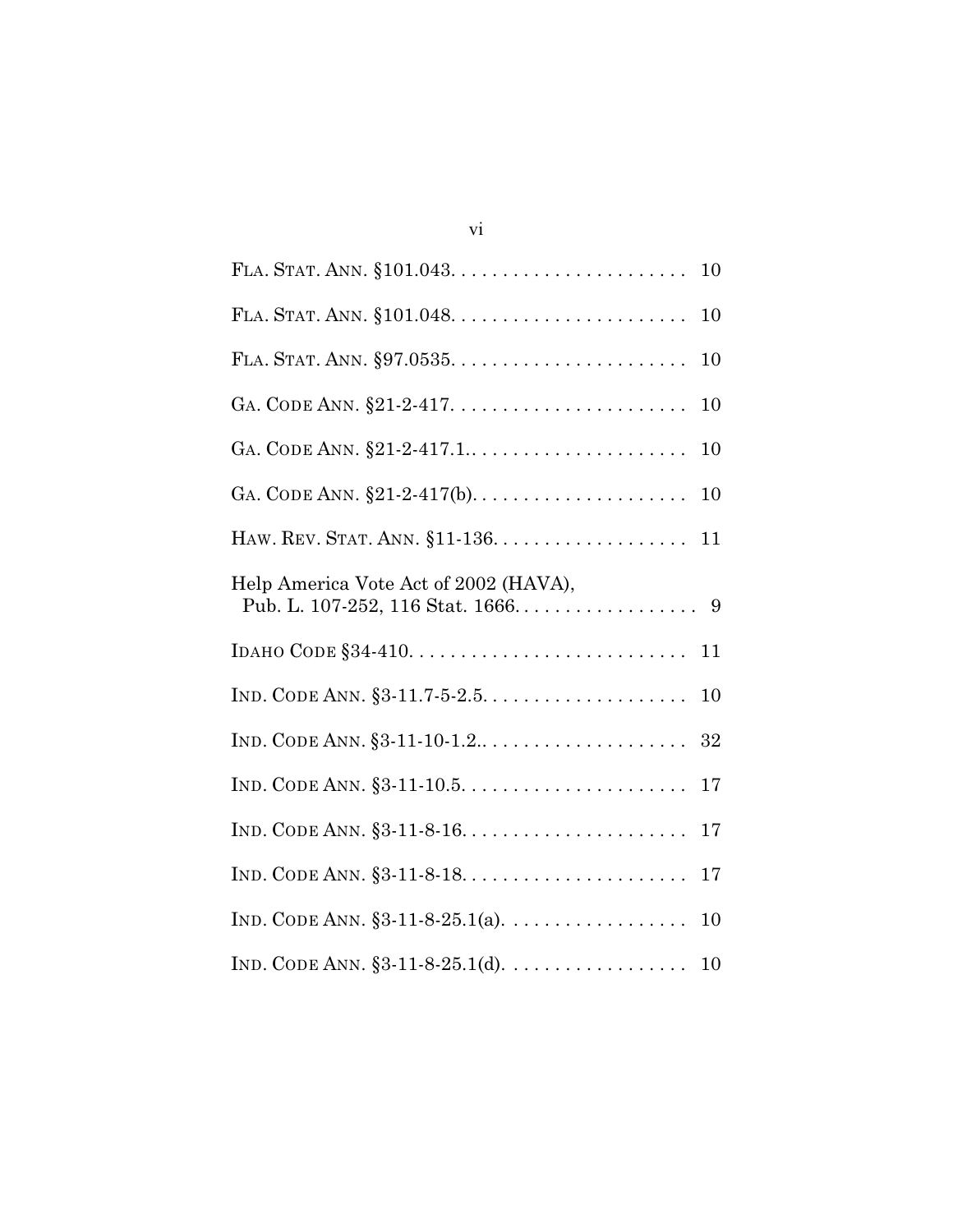|                                                  | 17     |
|--------------------------------------------------|--------|
| IND. CODE ANN. $\S$ §3-7-10-1 to -48-10.         | 17     |
|                                                  | 12     |
|                                                  | 12     |
| KAN. STAT. ANN. $$25-2908(c)(4)$ .               | 13     |
|                                                  | 13     |
|                                                  | 13     |
| KY. REV. STAT. ANN. §117.227                     | 13     |
| LA. REV. STAT. ANN. $$18:562(A).$                | 12     |
| MASS. GEN. LAWS ANN. ch.54, $$76B(a)$            | 11     |
| $MD. CODE ANN., ELEC. LAW §10-312 \ldots \ldots$ | 12     |
| ME. REV. STAT. ANN. tit. 21-A, §121(1-A)         | $12\,$ |
| MICH. COMP. LAWS ANN. $$168.523(1)$              | 12     |
|                                                  |        |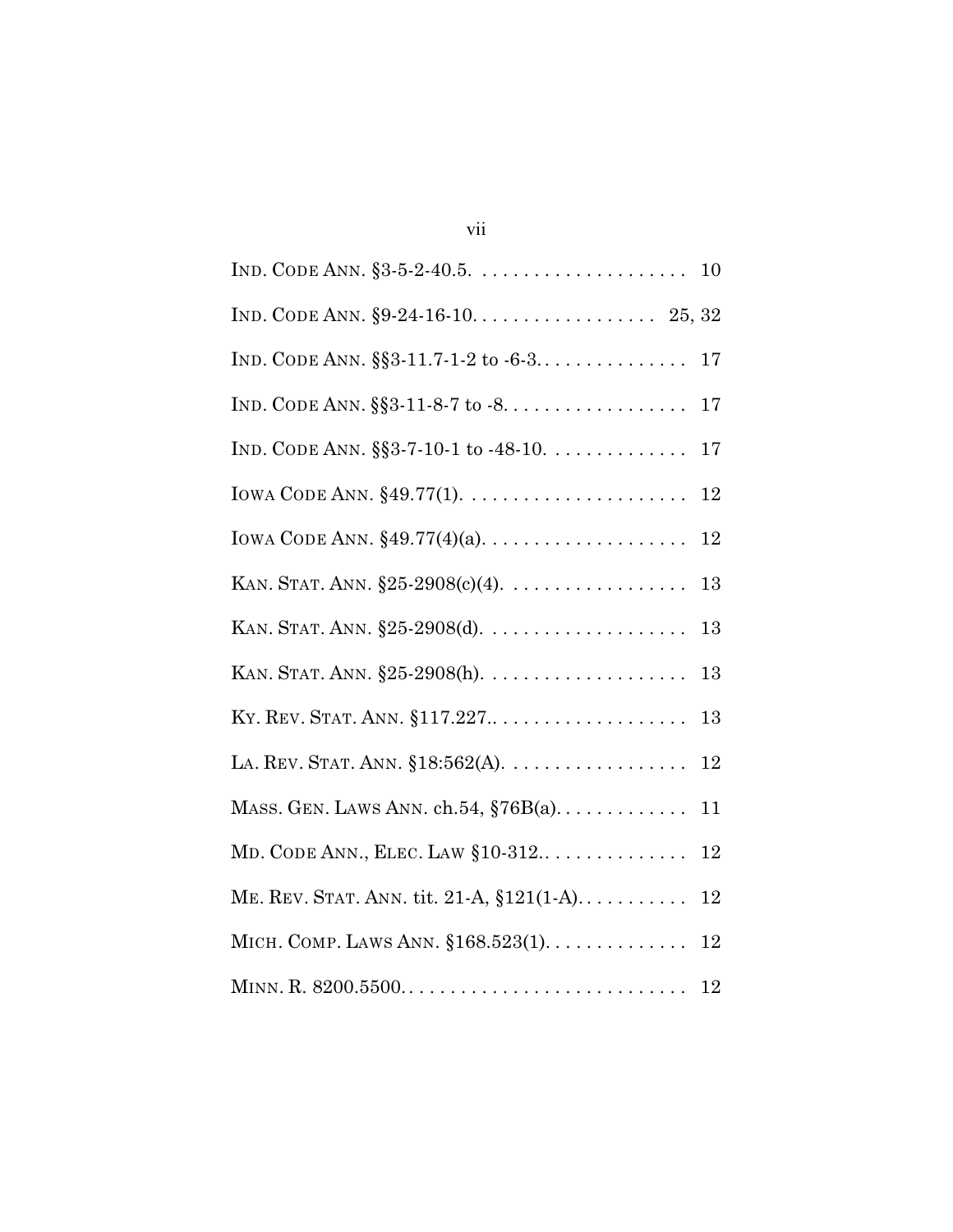| MINN. STAT. ANN. §201.061(3). 12                                       |
|------------------------------------------------------------------------|
| MISS. CODE ANN. $\S 23 - 15 - 169.5 \ldots \ldots \ldots \ldots$<br>11 |
| 10                                                                     |
| 10                                                                     |
| 13                                                                     |
| MONT. CODE ANN. $$13-13-114(1)(a)$ .<br>13                             |
| N.C. GEN. STAT. $$163-166.12(a)$<br>11                                 |
| N.D. CENT. CODE $$16.1-05-07(1)-(3)$<br>$12\,$                         |
| N.H. REV. STAT. ANN. §654:12(III).<br>$12\,$                           |
| N.H. REV. STAT. ANN. $\S 654$ :7-a(II).<br>$12\,$                      |
| N.H. REV. STAT. ANN. §659:13. 11, 12                                   |
|                                                                        |
| N.M. STAT. ANN. §1-1-23<br>13                                          |
| N.M. STAT. ANN. §1-1-24<br>13                                          |
| 13                                                                     |
| N.Y. COMP. CODES R. & REGS. tit. 9, $\S6217.6(k)$ .<br>11              |
|                                                                        |

viii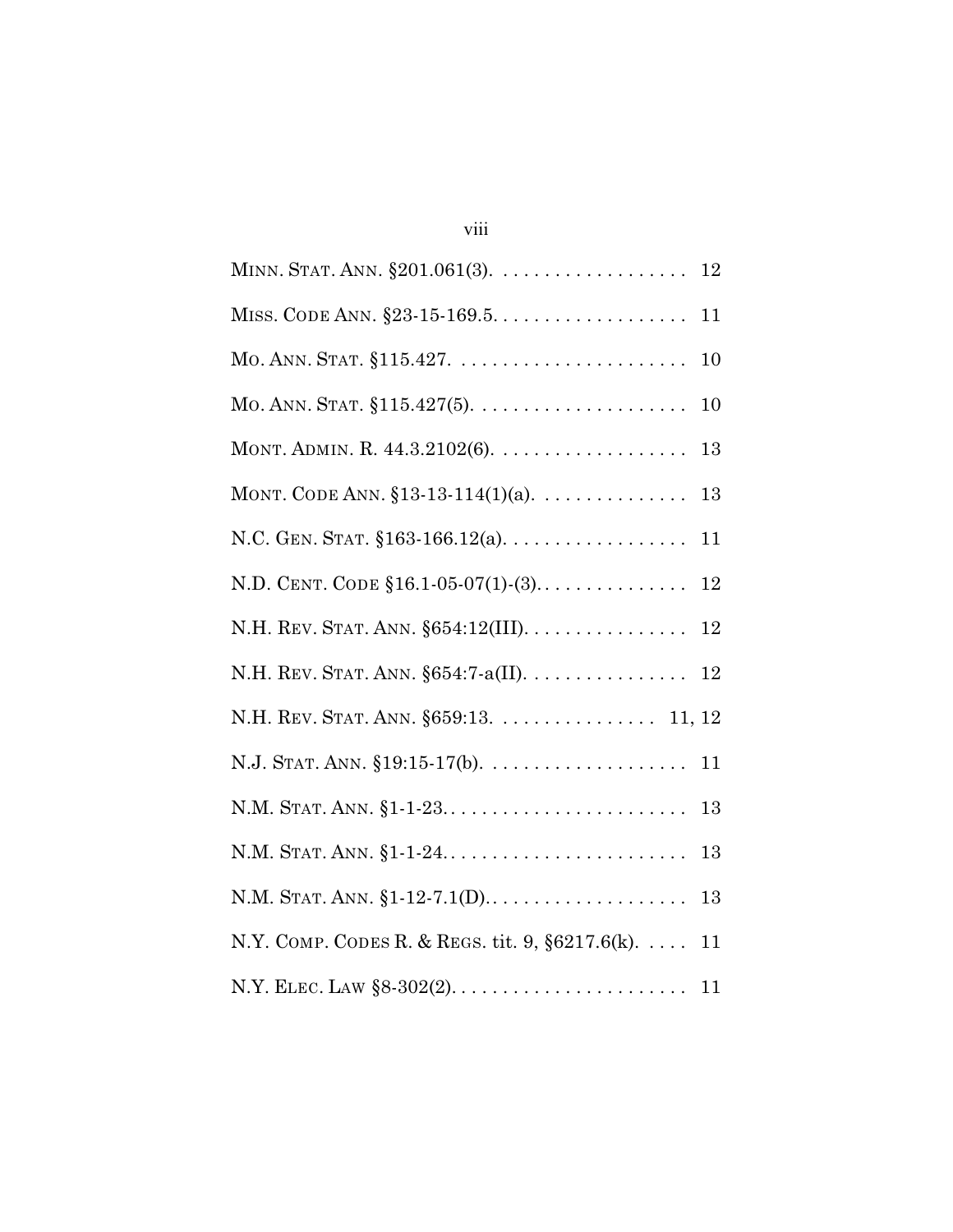| NEB. REV. STAT. ANN. $$32-914(2)(a)-(b)$ . | 11 |
|--------------------------------------------|----|
| NEB. REV. STAT. ANN. $$32-914(2)(c)$ .     | 11 |
| NEV. REV. STAT. ANN. $$293.2725(1)(a)$     | 11 |
| OHIO ADMIN. CODE §111-12-03(C)(8).         | 13 |
| OHIO REV. CODE ANN. $$3505.18(A)(1)$       | 13 |
| OKLA. ADMIN. CODE §230:35-5-113.3.         | 11 |
| OKLA. STAT. ANN. tit. 26, §7-115.2.        | 11 |
|                                            | 12 |
|                                            | 12 |
|                                            | 12 |
| P.R. LAWS ANN. tit. 16, §3059              | 13 |
| P.R. LAWS ANN. tit. 16, §3061              | 13 |
|                                            | 11 |
|                                            | 13 |
|                                            |    |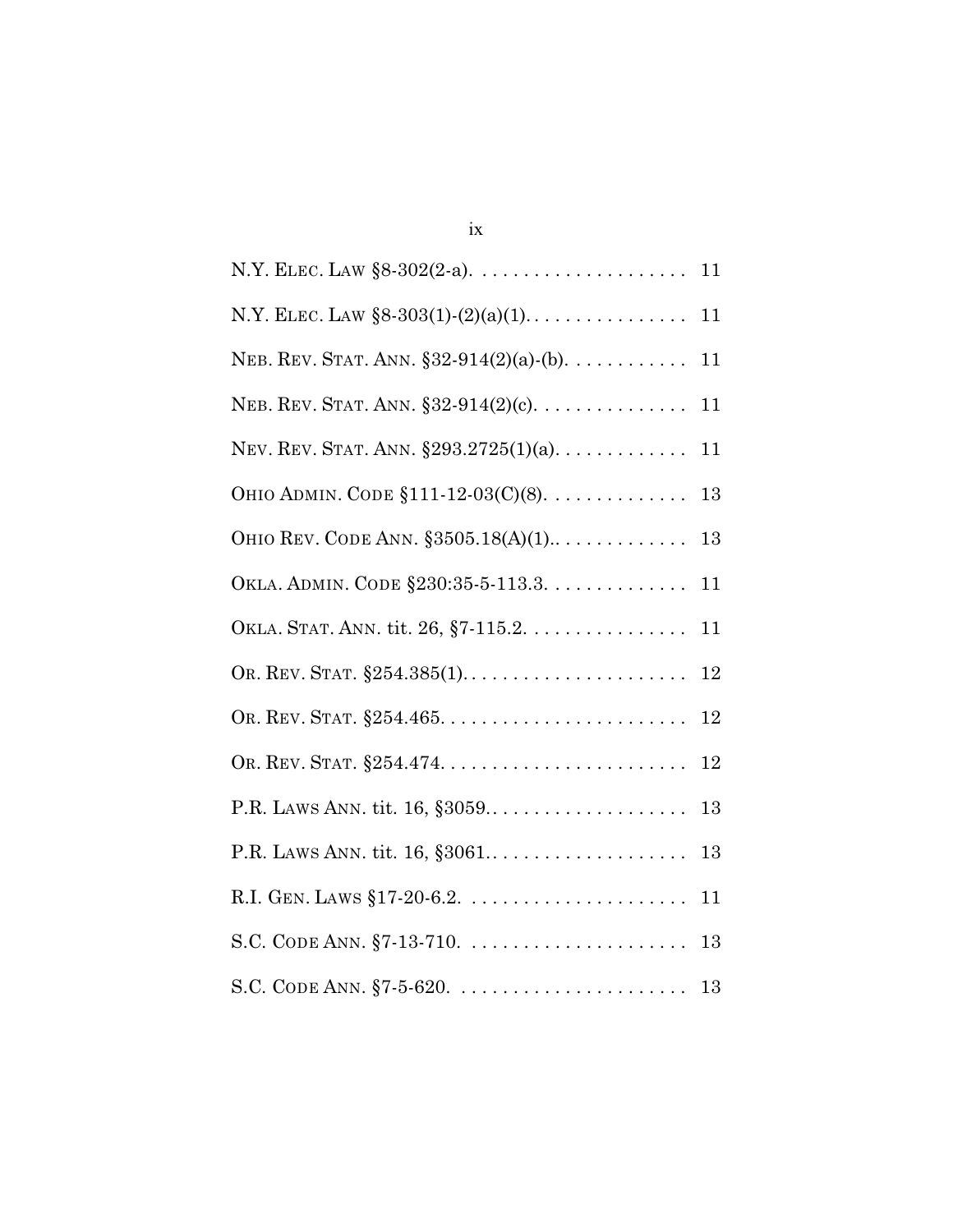| S.D. CODIFIED LAWS $$12-18-6.1$                                             | 12 |
|-----------------------------------------------------------------------------|----|
|                                                                             | 12 |
| TENN. CODE ANN. $\S$ 2-7-112(a)(1)                                          | 13 |
| TEX. ELEC. CODE ANN. $\S 63.008(a)$ .                                       | 13 |
| TEX. ELEC. CODE ANN. §63.0101                                               | 13 |
|                                                                             | 15 |
| UTAH CODE ANN. $$20A-3-104(1)(a)-(c)$ .                                     | 13 |
| UTAH CODE ANN. $\S 20A-3-105.5(4)$ .                                        | 13 |
|                                                                             | 13 |
| VT. STAT. ANN. tit. $17, \, \S 2563. \, \ldots \ldots \ldots \ldots \ldots$ | 11 |
| W. VA. CODE ANN. $$3-2-10(g)$ .                                             | 11 |
| WASH. REV. CODE ANN. §29A.08.113(1).                                        | 13 |
| WASH. REV. CODE ANN. §29A.44.205.                                           | 13 |
|                                                                             | 11 |
|                                                                             |    |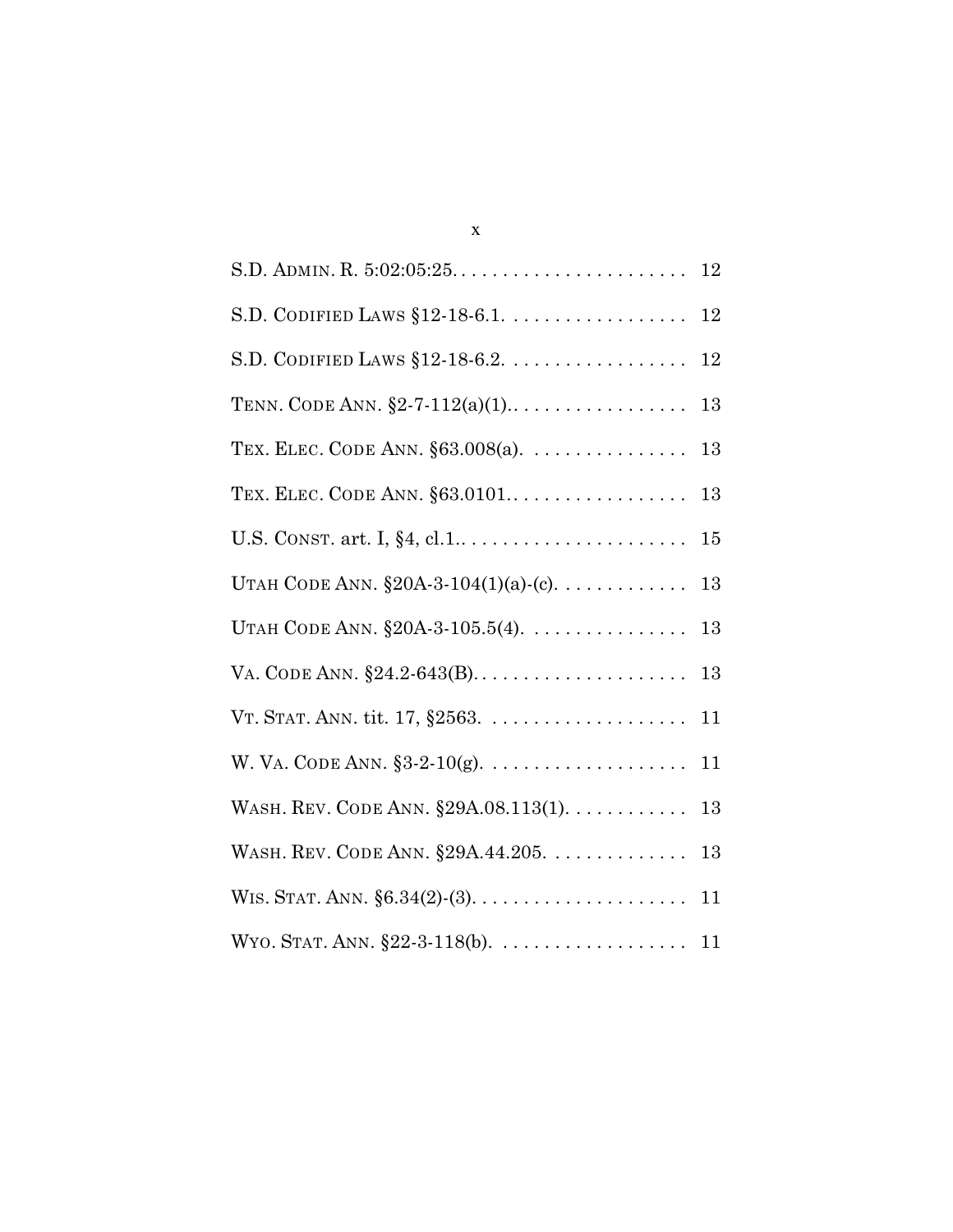# **Other Authorities:**

| A Bill Relating to Requiring a Voter to Present<br>Proof of Identification: Hearing on Tex. H.B.<br>218 Before the House Comm. on Elections,<br>80th Leg., R.S. (Feb. 28, 2007), http://www.<br>house.state.tx.us/committees/broadcasts.             |
|------------------------------------------------------------------------------------------------------------------------------------------------------------------------------------------------------------------------------------------------------|
| A Bill Relating to Requiring a Voter to Present<br>Proof of Identification: Hearing on Tex. H.B. 218<br>Before S. Comm. on State Affairs, 80th Leg., R.S.<br>(Apr. 30, 2007), http://www.senate.state.tx.us/<br>avarchive/?yr=2007&lim=200.  6-7, 28 |
|                                                                                                                                                                                                                                                      |
| Brennan Ctr. for Just. at N.Y.U. Sch. of<br>Law & Spencer Overton, Response to Report<br>of 2005 Comm'n on Fed. Election Reform<br>(2005), http://www.carterbakerdissent.com/<br>final_carterbaker_rebuttal092005.pdf $\ldots \ldots$ 22-23          |
|                                                                                                                                                                                                                                                      |
|                                                                                                                                                                                                                                                      |

xi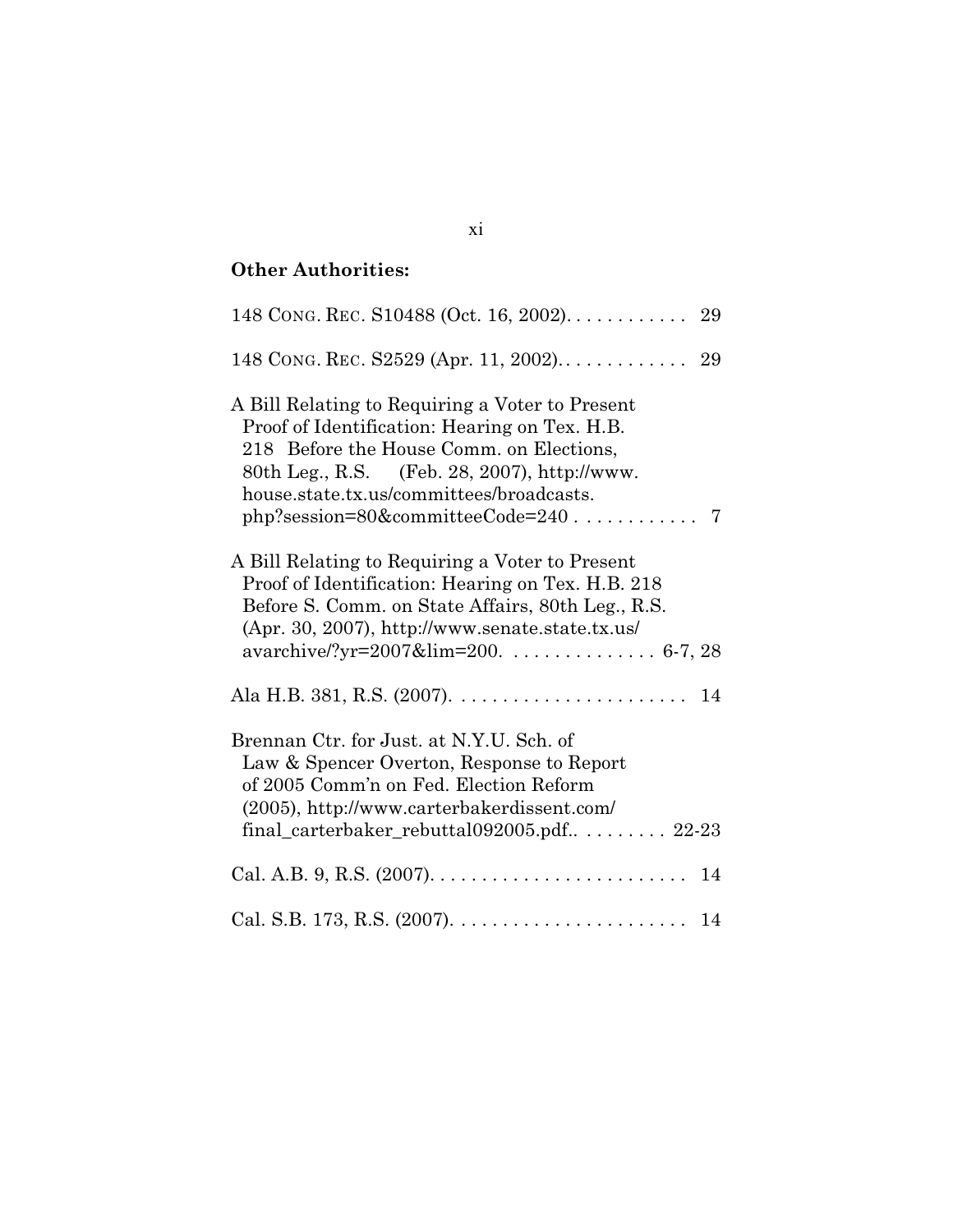| Commissioner Given Probation for Voting Fraud,     |
|----------------------------------------------------|
| Nov. 10, 2005, Assoc. PRESS, http://abclocal.go.   |
| $com/ktrk/story?section=state&id=362267456$        |
|                                                    |
| David B. Muhlhausen & Keri Weber Sikich,           |
| A Report of the Heritage Center for Data Analysis: |
| "New Analysis Shows Voter Identification Laws      |
| Do Not Reduce Turnout," (2007), http://www.        |
|                                                    |
| heritage.org/Research/LegalIssues/upload/          |
| 19, 20, 23                                         |
| Debate, Prof. Bradley A. Smith of Capital Univ.    |
| Sch. of Law & Prof. Edward B. Foley of Ohio        |
|                                                    |
| State Univ., "Voter ID: What's at Stake?,"         |
| 156 U. PA. L. REV. (PENNUMBRA) 241 (2007),         |
| at http://www.pennumbra.com/debates/pdfs/          |
|                                                    |
|                                                    |
| Derrick Nunnally, Man Covicted of Double Voting:   |
| "I Forgot" Dosen't Get Toas Resident Off Hook,     |
| MILWAUKEE J. SENTINEL, Aug. 22, 2007,              |
| http://www.jsonline.com/story/index.aspx?          |
| 7                                                  |
|                                                    |
| Five Rio Grande Valley Residents Indicted for      |
| Voter Fraud Allegedly from 2006 Election Cycle,    |
| June 1, 2007, http://www.edinburgpolitics.com/     |
| $\overline{5}$                                     |
| Former Port Lavaca Councilwoman Briseno to         |
|                                                    |
| Serve Five Years in Prison for Voter Fraud,        |
| June 25, 2007, http://www.freerepublic.com/        |
| 5                                                  |

# xii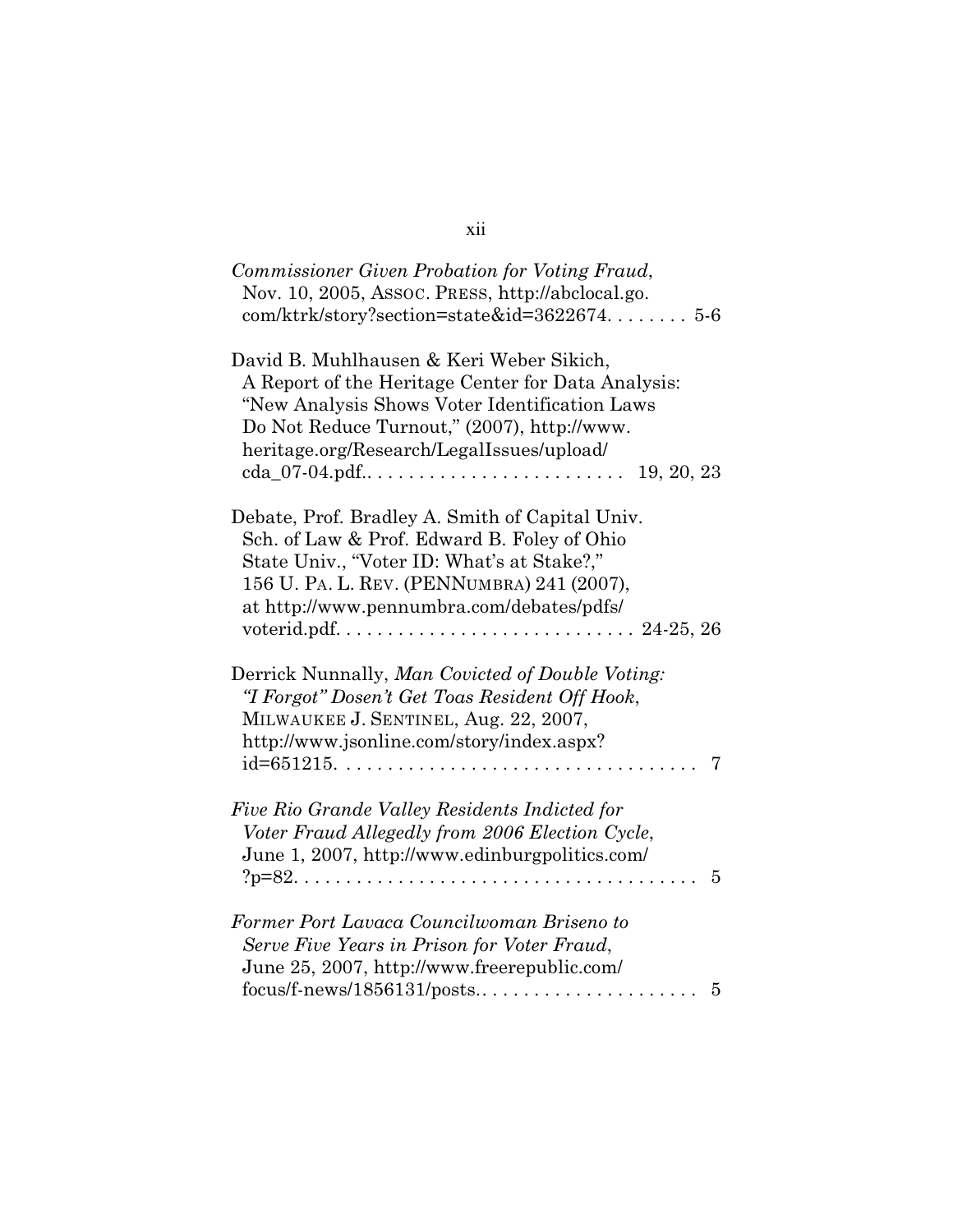| Frank B. Strickland & Anne W. Lewis,<br>It's About Fraud, Not Jim Crow,                                                                                                                          |  |
|--------------------------------------------------------------------------------------------------------------------------------------------------------------------------------------------------|--|
|                                                                                                                                                                                                  |  |
| Ga. S. Res. 4, R.S. (2007). $\dots \dots \dots \dots \dots \dots \dots \dots \dots \dots \dots \dots 14$                                                                                         |  |
| Greg Reeves, One Person, One Vote? Not Always,<br>KANSAS CITY STAR, Sept. 5, 2004,<br>http://www.angelfire.com/pa/sergeman/issues                                                                |  |
| Hearing on Non-Citizen Voting Before the<br>Comm. on House Admin., 109th Cong. (2006) 4                                                                                                          |  |
| Ill. H.B. 3418, 95th Leg., R.S. (2007). 14                                                                                                                                                       |  |
|                                                                                                                                                                                                  |  |
| Jeffrey Milyo, Draft Policy Rep. for the Inst. of<br>Pub. Pol'y in the Truman Sch. of Pub. Affairs,<br>Univ. of Mo.: "The Effects of Photographic<br>Identification on Voter Turnout in Indiana: |  |
| Jennifer Liberto, Vote Illegally, Get Caught:<br>What Happens? Very Little, ST. PETERSBURG<br>TIMES, July 18, 2004, http://www.sptimes.com/<br>2004/07/18/State/ Vote_illegally_get_c.shtml 28   |  |
| John Fund, <i>Jimmy Carter Is Right</i> ,<br>WALL ST. J., May 22, 2006, http://www.opinion<br>journal.com/diary/?id=110008411. 31                                                                |  |

# xiii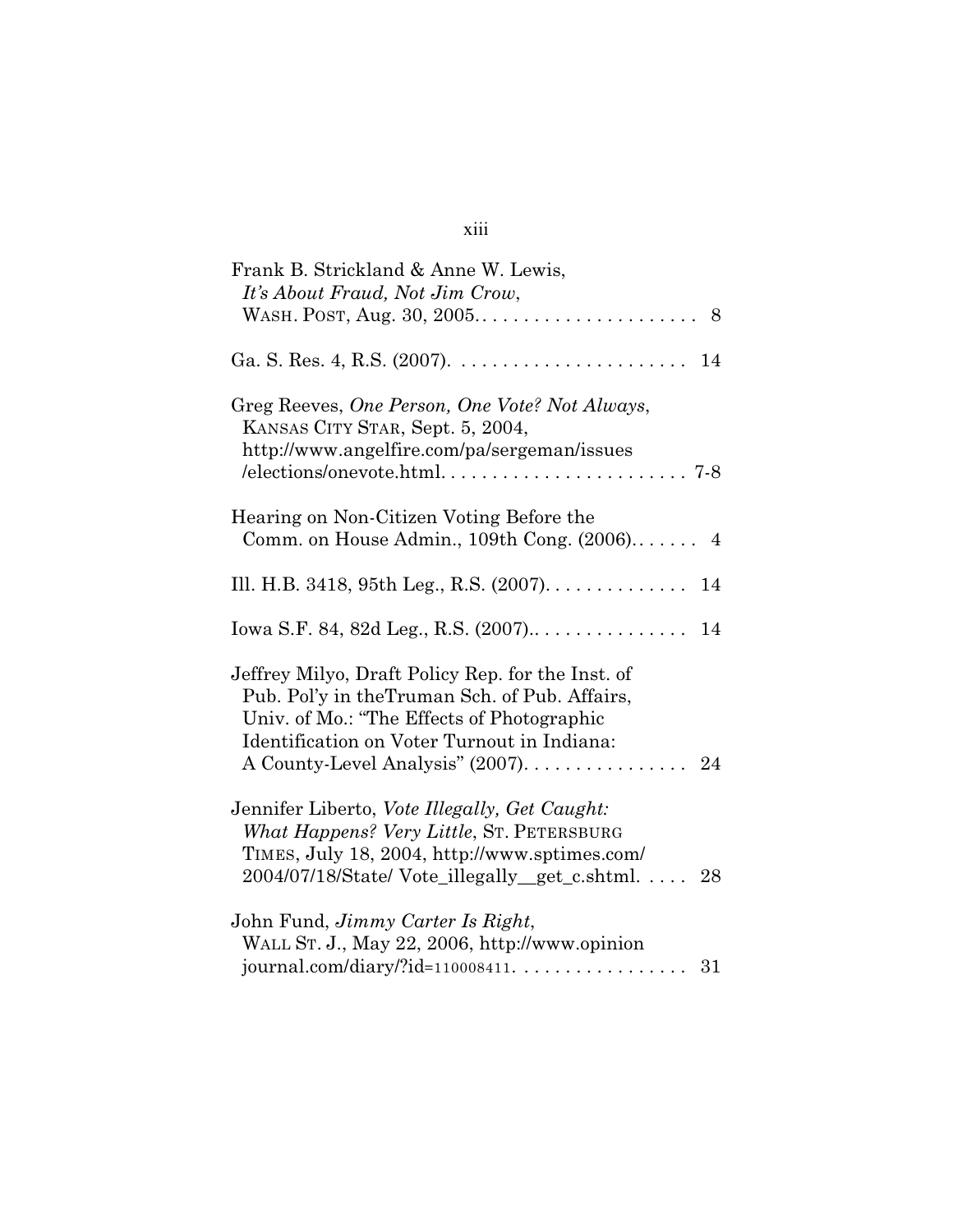| <b>JOHN FUND, STEALING ELECTIONS:</b><br>HOW VOTER FRAUD THREATENS                                                                                                                                                                                                                                     |
|--------------------------------------------------------------------------------------------------------------------------------------------------------------------------------------------------------------------------------------------------------------------------------------------------------|
| John R. Lott, Jr., Report: "Evidence of Voter<br>Fraud and the Impact That Regulations to<br>Reduce Fraud Have on Voter Participation<br>Rates" (Rev. ed. 2006), http://www.vote.<br>caltech.edu/VoterID/ssrn-id925611.pdf.  20, 23, 27                                                                |
|                                                                                                                                                                                                                                                                                                        |
| LARRY J. SABATO & GLENN R. SIMPSON,<br>DIRTY LITTLE SECRETS: THE PERSISTENCE OF<br>CORRUPTION IN AMERICAN POLITICS (1996).  3                                                                                                                                                                          |
| Manny Garcia and Tom Dubocq, Unregistered<br>Voters Cast Ballots in Dade: Dead Man's Vote,<br>Scores of Others Were Allowed Illegally,<br>Herald Finds, MIAMI HERALD, Dec. 24, 2000, http:<br>//www.englishfirst.org/ballots/deadvote.htm 8                                                            |
| Mary Ann Cavazos, Robstown Woman Indicted<br>and Jailed in Voter-Fraud Case, CALLER-TIMES,<br>June 16, 2006, http://www.caller.com/ccct/<br>local_news/article/0,1641,CCCT_811_4779588,00.<br>$\text{html.} \dots \dots \dots \dots \dots \dots \dots \dots \dots \dots \dots \dots \dots \dots \dots$ |
| Mass. S.B. 440, 185th Leg., R.S. $(2007)$<br>14                                                                                                                                                                                                                                                        |
|                                                                                                                                                                                                                                                                                                        |
| Minn. H.F. 121, 85th Leg., R.S. (2007).<br>14                                                                                                                                                                                                                                                          |

# xiv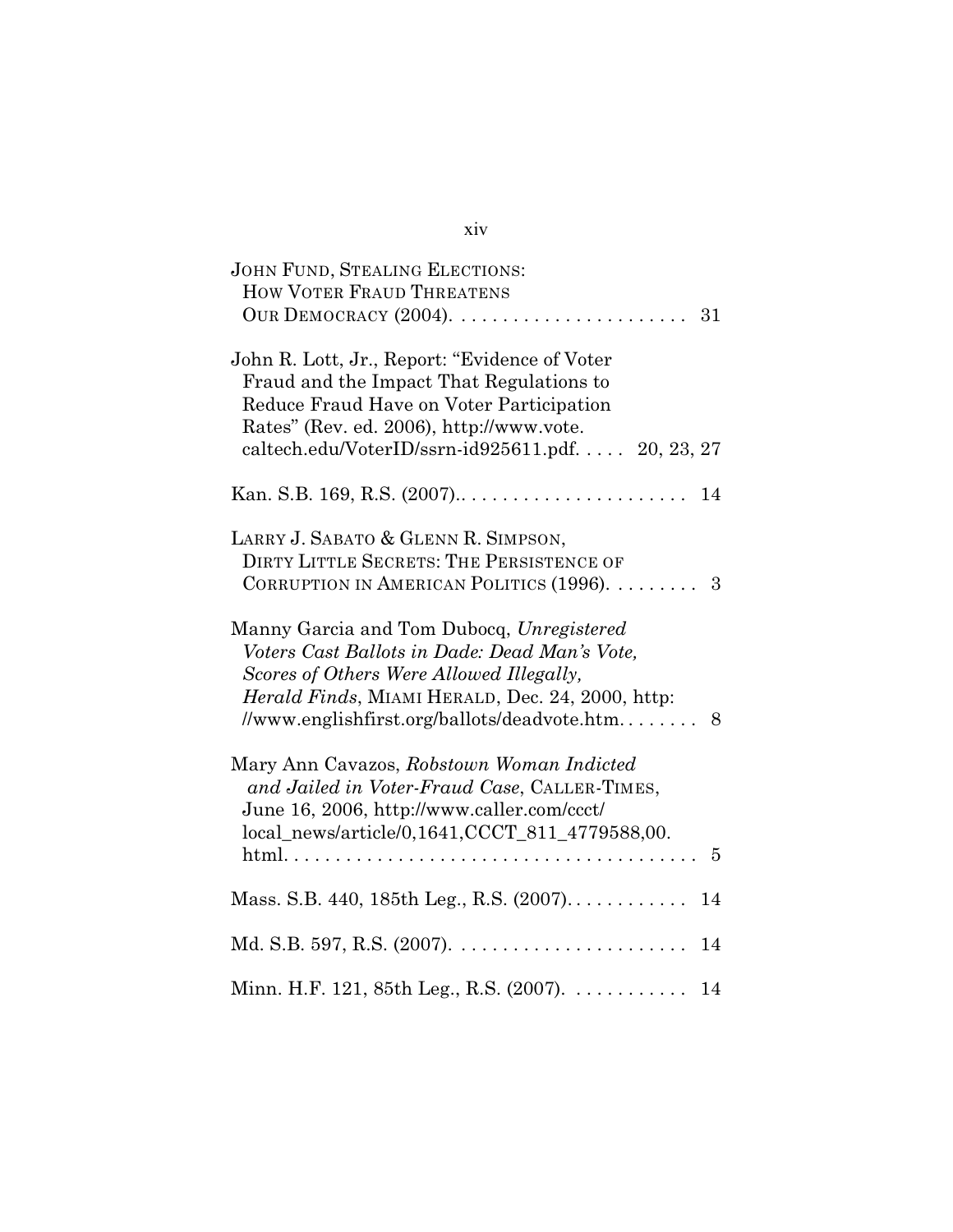| Miss. H.B. 309, 824, 920, 1386, 1388,<br>1408, S.B. 2038, 2121, 2256, 2617, 2700,<br>14                                                                                                                                     |
|-----------------------------------------------------------------------------------------------------------------------------------------------------------------------------------------------------------------------------|
|                                                                                                                                                                                                                             |
| 14                                                                                                                                                                                                                          |
|                                                                                                                                                                                                                             |
| <b>Nueces County Indictment in Voter Fraud</b><br><i>Investigation</i> , ASSOC. PRESS, Jan. 19, 2007,<br>http://www.kristv.com/global/story.<br>$asp?s=4263338 \ldots \ldots \ldots \ldots \ldots \ldots \ldots \ldots 5.6$ |
| Okla. S.B. 15, 51st Leg., R.S. $(2007)$ . 14                                                                                                                                                                                |
| Reeves County Woman Convicted for Voter Fraud,<br>June 28, 2006, http://www.brackettville.info/<br>modules/news/article.php?storyid=1186.  6                                                                                |
| Refugio County Commissioner Pleads Guilty to<br>Election Fraud Scheme, Oct. 9, 2007,<br>http://www.setexasrecord.com/news/<br>202316-refugio-county-commissioner-<br>pleads-guilty-to-election-fraud-scheme 5               |
| REPORT OF NAT'L COMM'N ON FED. ELECTION<br><b>REFORM: BUILDING CONFIDENCE IN</b>                                                                                                                                            |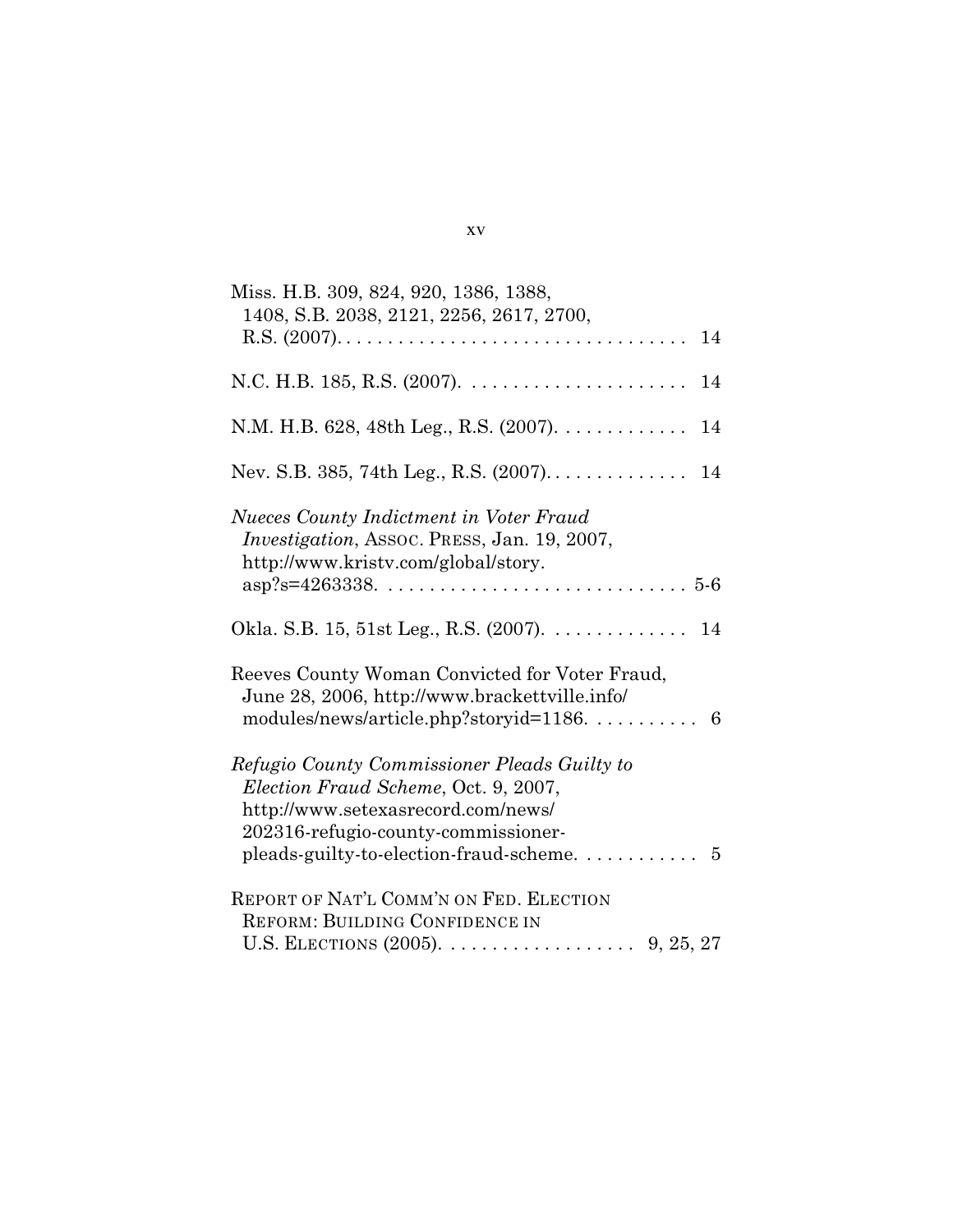| Report to the U.S. Election Assistance                |
|-------------------------------------------------------|
| Comm'n on Best Practices to Improve                   |
| Voter Identification Requirements Pursuant            |
| to the Help America Vote Act of 2002,                 |
| Eagleton Inst. of Pols., Rutgers, The State           |
| Univ. of N.J., & Moritz College of Law,               |
| 18                                                    |
| Sara Perkins, <i>Hidalgo County DA: Convictions</i>   |
| <i>Hard to Get in Voter Fraud Cases, THE MONITOR,</i> |
| Aug. 4, 2007, http://www.themonitor.com/              |
| $onset$ ?id=4277&template=article.html<br>28          |
| Sara Perkins, <i>Valley Officials, Observers at</i>   |
| Odds Over Need for New Voter ID Laws,                 |
| THE MONITOR, Apr. 24, 2007, http://www.               |
| themonitor.com/common/printer/                        |
| view.php?db=monitortx&id= $1855$<br>8                 |
| Stephen Ansolabehere, Elting R. Morison               |
| Professor, Dep't of Pol. Sci., MIT, Paper             |
| Presented at N.Y.U. Ann. Surv. Am. L.                 |
| Symp.: "Access Versus Integrity in Voter"             |
| Identification Requirements" (2007),                  |
| http://web.mit.edu/polisci/portl/cces/material/       |
|                                                       |
| Steven F. Huefner, Remedying Election Wrongs,         |
|                                                       |

xvi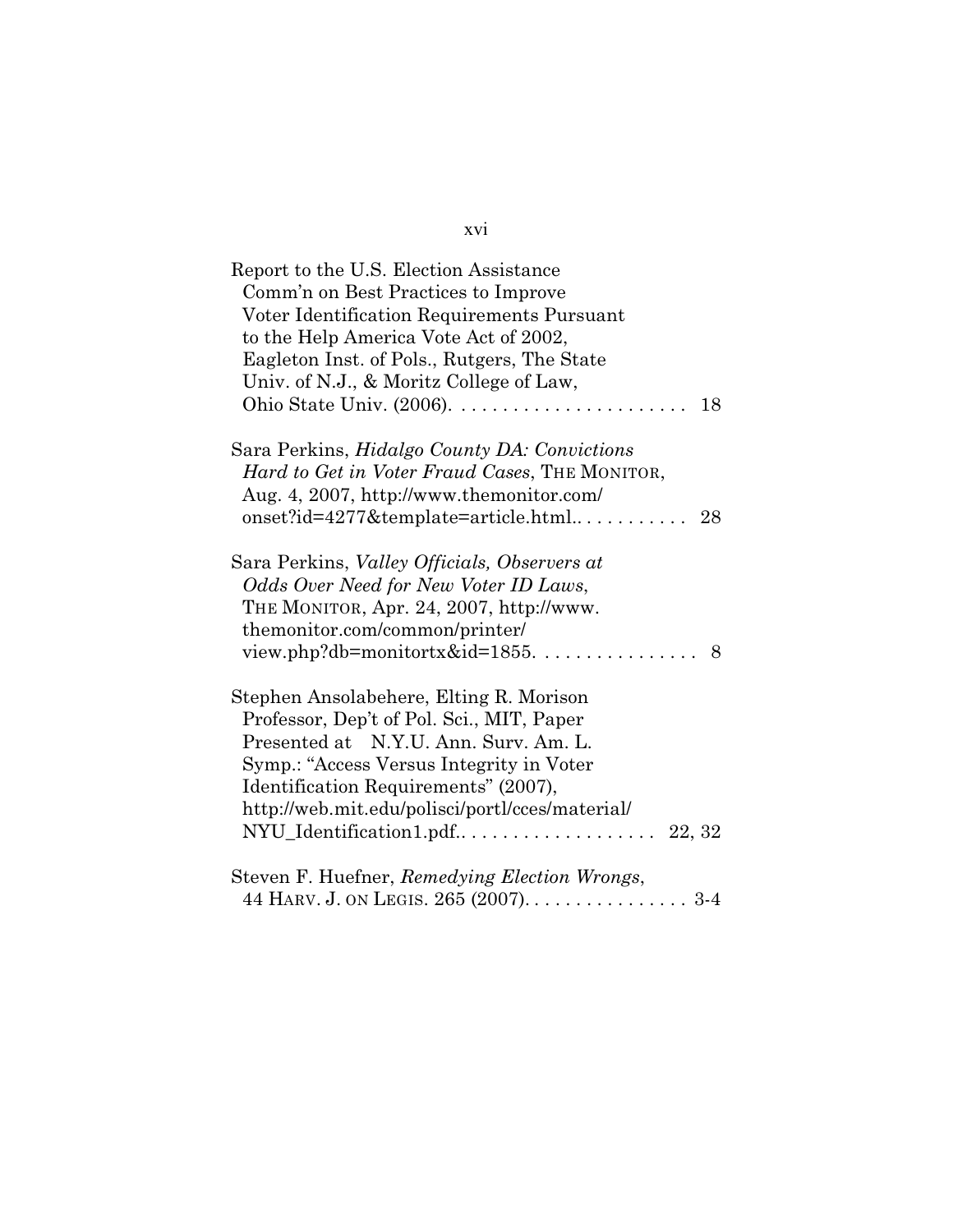| Task Force on Fed. Election Sys.,<br>John Mark Hansen, Chap. VI: Verification<br>of Identity (2001), http://www.tcf.org/<br>publications/electionreform/                                                                                                                                                                                         |
|--------------------------------------------------------------------------------------------------------------------------------------------------------------------------------------------------------------------------------------------------------------------------------------------------------------------------------------------------|
| ncfer/hansen_chap6_verification.pdf 23                                                                                                                                                                                                                                                                                                           |
| Tenn. H.B. 938, S.B. 227,                                                                                                                                                                                                                                                                                                                        |
|                                                                                                                                                                                                                                                                                                                                                  |
|                                                                                                                                                                                                                                                                                                                                                  |
| Timothy Vercellotti & David Anderson,<br>Paper Presented at 2006 Ann. Meeting<br>of Am. Pol. Sci. Ass'n, Philadelphia, Pa.,<br>Aug. 31-Sept. 3, 2006: "Protecting the<br>Franchise, or Restricting It?: The<br>Effects of Voter Identification Requirements<br>on Turnout," http://moritzlaw.osu.edu/blogs/<br>tokaji/voter%20id%20and%20turnout |
| TRACY CAMPBELL, DELIVER THE VOTE:<br>A HISTORY OF ELECTION FRAUD, AN AMERICAN<br>POLITICAL TRADITION—1742-2004 (2005)  3, 4                                                                                                                                                                                                                      |
| Wash. H.B. 1468, 60th Leg., R.S. $(2007)$ . 14                                                                                                                                                                                                                                                                                                   |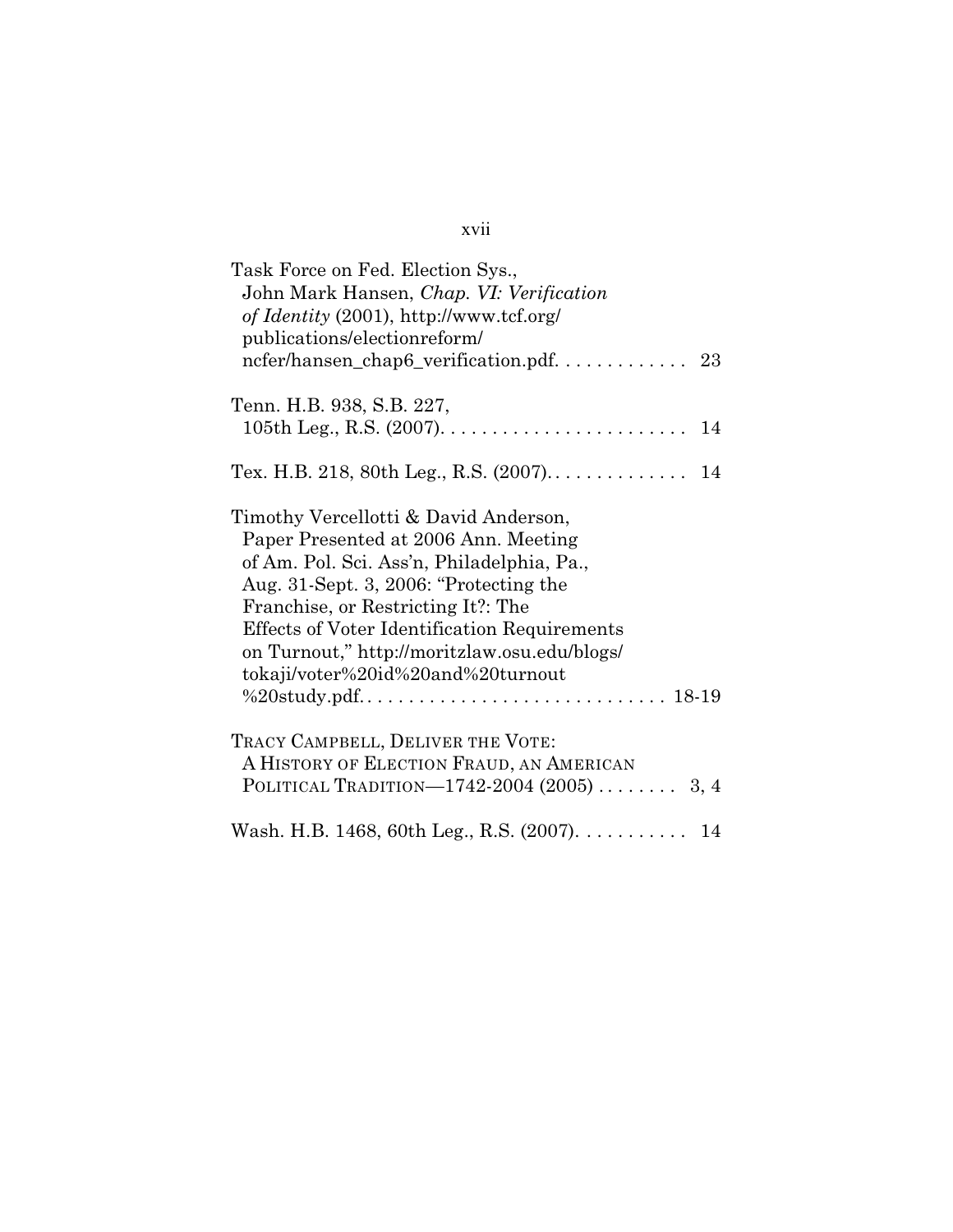#### **INTEREST OF** *AMICI CURIAE*

*Amici* States have a compelling interest in safeguarding the integrity of democratic elections. *Eu* v. *San Francisco County Democratic Cent. Comm*., 489 U.S. 214, 231 (1989). All 50 States, the District of Columbia, and Puerto Rico have enacted laws concerning voter qualifications, ballot security, and voter fraud. Indiana's photo-ID statute reflects that tradition, ensuring that every qualified voter's vote counts and that those votes are not diluted by illegal votes cast by others.

Voter fraud undermines respect for democracy and public confidence in the electoral process. *Amici* States have a strong interest—indeed, an obligation—to combat voter fraud and to protect the fundamental right to vote for every citizen.

#### **SUMMARY OF THE ARGUMENT**

Voter fraud is a serious concern, and Congress and every State in the Union have legislated to address it. The bipartisan Commission on Federal Election Reform, cochaired by former President Jimmy Carter and former Secretary of State James Baker, expressly urged that States require photo IDs for voting, and several States, including Indiana, have followed that recommendation.

Requiring a photo ID to vote serves important government interests. It protects the integrity of elections, promotes confidence in the democratic process, and avoids diluting the votes of legal voters. And the burden on voters is slight. In our modern age, photo IDs are required for the most mundane activities, from driving a car to entering a government building to renting a DVD. As recommended by the Carter-Baker Commission, Indiana has provided photo IDs *without cost*, and so the burden of securing one is minimal.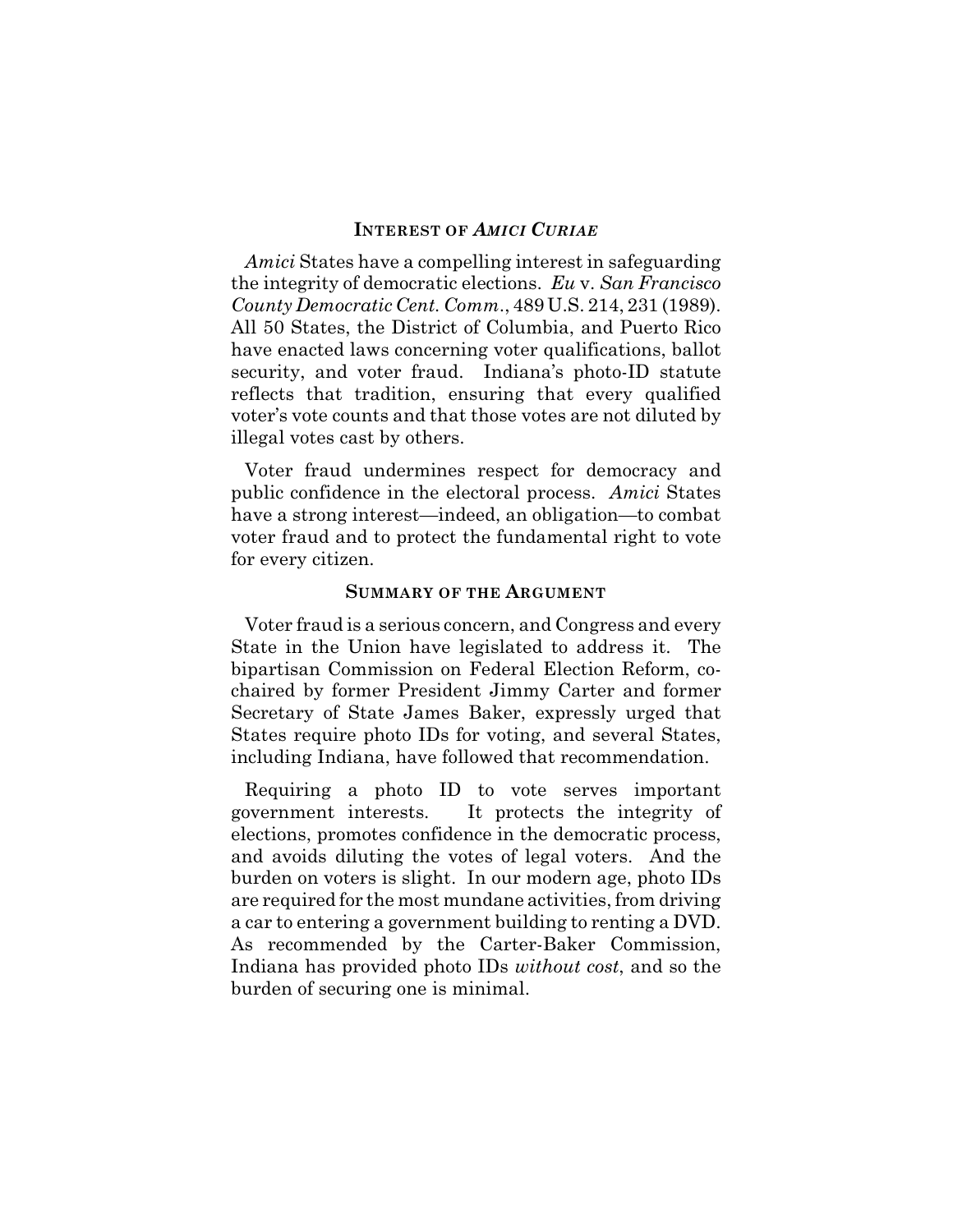Under longstanding precedent, the States have substantial leeway to balance competing policy interests, and Indiana has implemented a commonsense measure to prevent fraud in democratic elections. Nothing in the Constitution prohibits this law.

#### **ARGUMENT**

### **I. VOTER FRAUD IS A SERIOUS CONCERN.**

The foundation of Petitioners' challenge is the notion that voter fraud, and in particular in-person voter fraud, is not a very serious problem. They urge that "the record is . . . bereft of evidence suggesting any fraud problem," and that Indiana in particular lacks "any reasonable basis to suspect that such fraud is a risk in Indiana." Pet'r Br. (07-021), at 46-47, 54. Petitioners are incorrect.

At the most general level, the falsity of Petitioners' position is easily demonstrated. Voter fraud is a serious problem. Just last Term, the Court explained,

"[c]onfidence in the integrity of our electoral processes is essential to the functioning of our participatory democracy. *Voter fraud drives honest citizens out of the democratic process and breeds distrust of our government.* Voters who fear their legitimate votes will be outweighed by fraudulent ones will feel disenfranchised. '[T]he right of suffrage can be denied by a debasement or dilution of the weight of a citizen's vote just as effectively as by wholly prohibiting the free exercise of the franchise.'" *Purcell* v. *Gonzalez*, 127 S.Ct. 5, 7 (2006) (per curiam) (emphasis added) (quoting *Reynolds* v. *Sims*, 377 U.S. 533, 555 (1964)).

Indeed, the threat of voter fraud is sufficiently pronounced that the Carter-Baker Commission was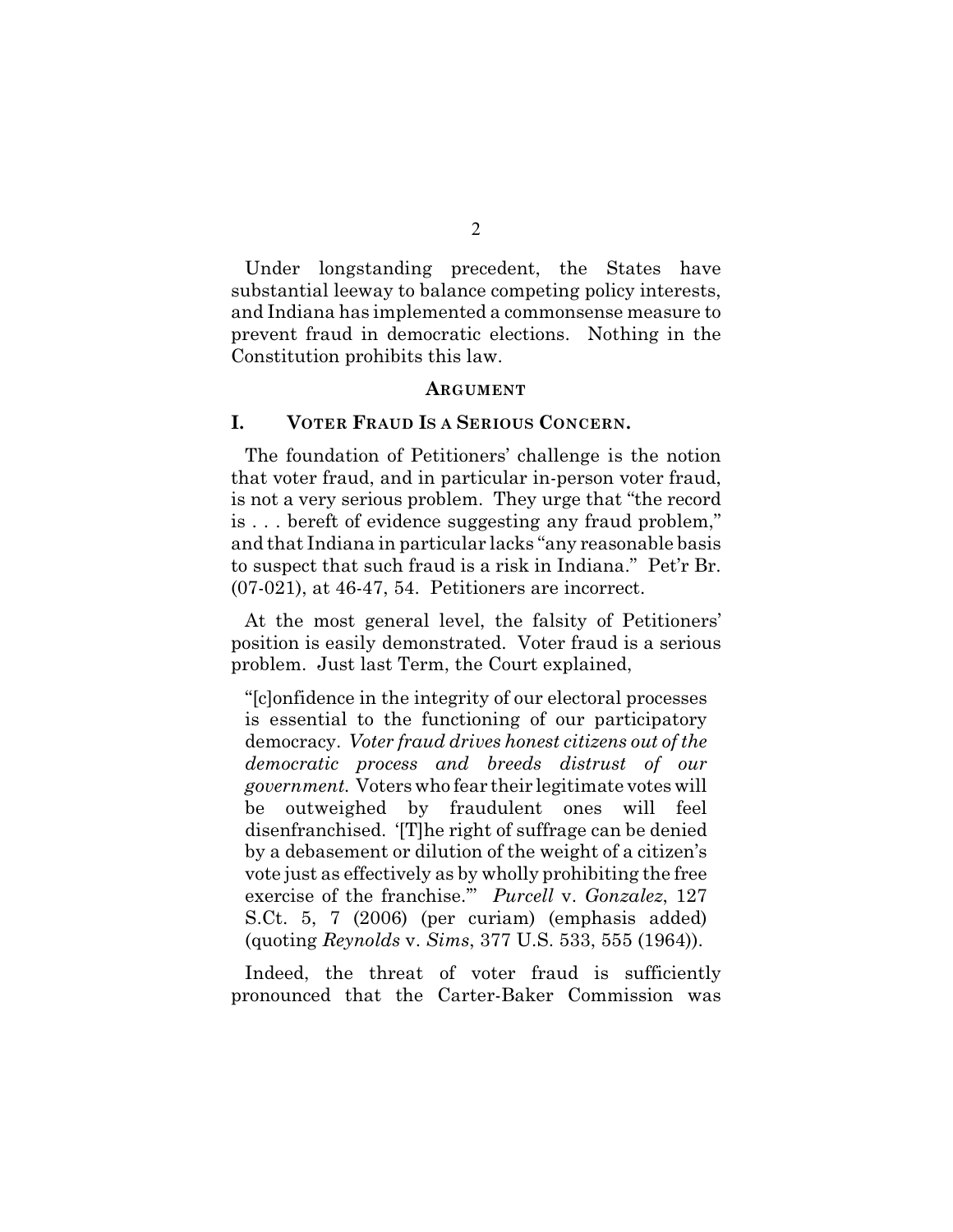convened to carefully study the issues and to make recommendations. That Commission, in turn, issued a final report in 2005 entitled "*Building Confidence in U.S. Elections*." The bipartisan report began,

"[e]lections are at the heart of democracy . . . . *Americans are losing confidence in the fairness of elections*, and while we do not face a crisis today, we need to address the problems of our electoral system .

. . ." REPORT OF NAT'L COMM'N ON FED. ELECTION REFORM: BUILDING CONFIDENCE IN U.S. ELECTIONS, at ii (2005) [CARTER-BAKER COMM'N REP.].

## **A. The History of Our Nation Demonstrates the Ongoing Threat of Voter Fraud.**

From New York's Tammany Hall to the Kansas City Pendergast machine, from Alice, Texas and the 1948 Senate race between Lyndon B. Johnson and Coke Stevenson to Mayor Richard Daley's Chicago machine in the 1960 presidential race, the specter of voter fraud has threatened the integrity of the electoral process for the entire history of our Nation. And that threat continues to this day. *See*, *e.g.*, TRACY CAMPBELL, DELIVER THE VOTE: A HISTORY OF ELECTION FRAUD, AN AMERICAN POLITICAL TRADITION—1742-2004, at xvi-xvii (2005) [CAMPBELL, ELECTION FRAUD] (noting that the American political process has been "deeply corrupted . . . for over two hundred years" and that voting fraud "is a deeply embedded culture within American politics that considers cheating fully justifiable"); LARRY J. SABATO & GLENN R. SIMPSON, DIRTY LITTLE SECRETS: THE PERSISTENCE OF CORRUPTION IN AMERICAN POLITICS 276 (1996) ("Our nation has a long and depressing history as a happy haven for the vote thief."); Steven F. Huefner, *Remedying*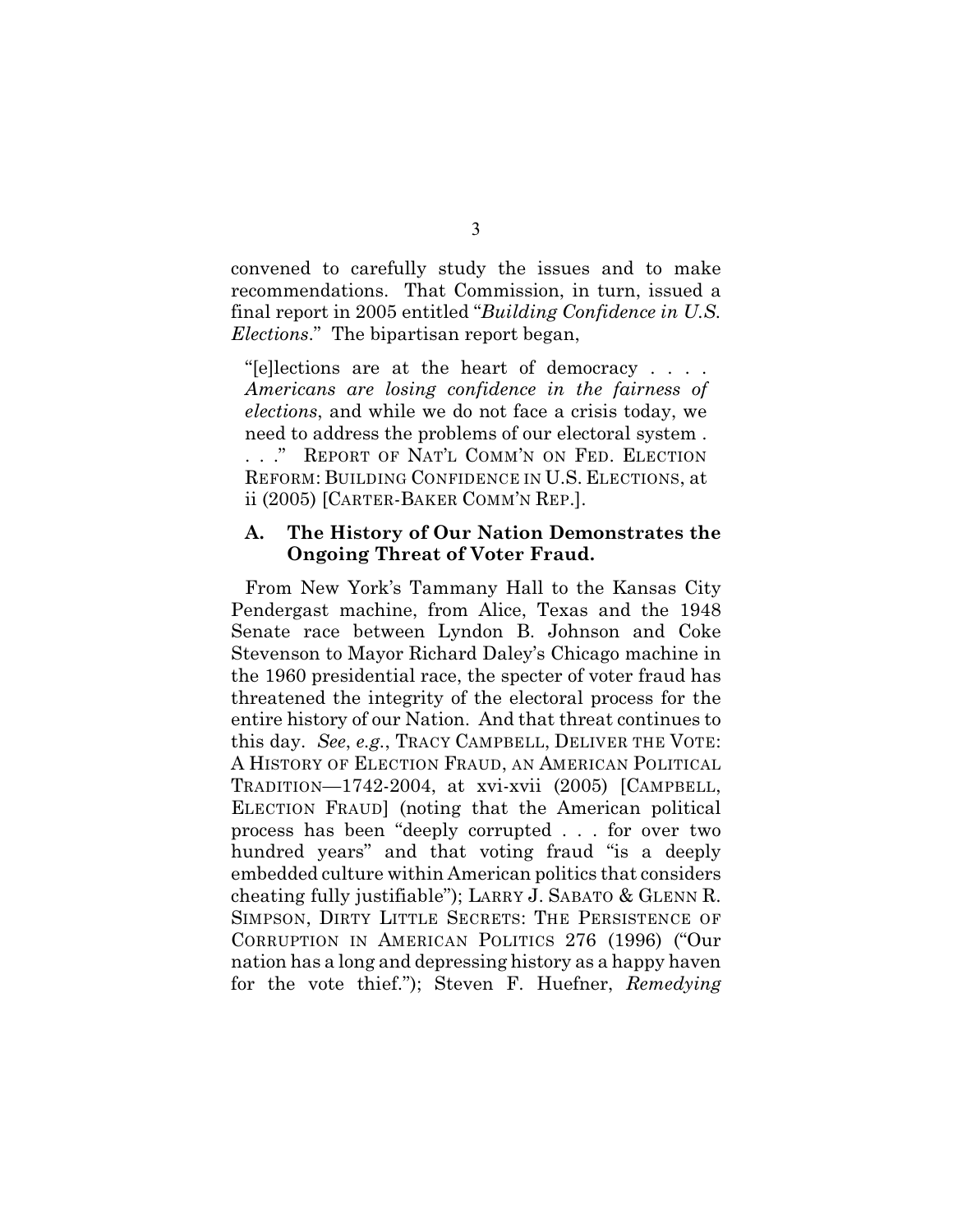*Election Wrongs*, 44 HARV. J. ON LEGIS. 265, 271 (2007) ("Voting fraud of course is a long-standing plague on democratic elections.").

Recent notorious instances of alleged voting fraud include the 1996 Dornan-Sanchez congressional race for California's 46th District, in which investigators turned up evidence of at least 784 illegal votes cast by noncitizens, *see* Hearing on Non-Citizen Voting Before the Comm. on House Admin., 109th Cong. 2 (2006) (testimony of Dan Stein); the 2000 Miami mayor's race between Joe Carollo and Xavier Suarez involving tainted absentee ballots, CAMPBELL, ELECTION FRAUD, at 286-91; and the 2004 Washington gubernatorial race, where a state judge determined that 1,678 votes had been illegally cast, *see* CARTER-BAKER COMM'N REP., at 4. In addition, since October 2002 the U.S. Department of Justice has launched more than 180 investigations into election fraud that have resulted in charges against 89 individuals and 52 convictions. *Id*., at 45. These events serve as sad reminders that voting fraud is a real and persistent part of American politics and that, even assuming that voting fraud is not as widespread as it was in decades past, it can still affect the outcome of a close election. *Id*., at 18.

Petitioners' claim that voting fraud is largely chimerical is belied by the facts. For example, for decades, the State of Texas has grappled with the challenges of voting fraud. Lyndon B. Johnson's 1946 Senate campaign is only the most infamous instance, but serious allegations of voter fraud have persisted, especially in South Texas, for more than a century.

Over the past five years, the Texas Attorney General's Office has vigorously enforced the voter-fraud laws, and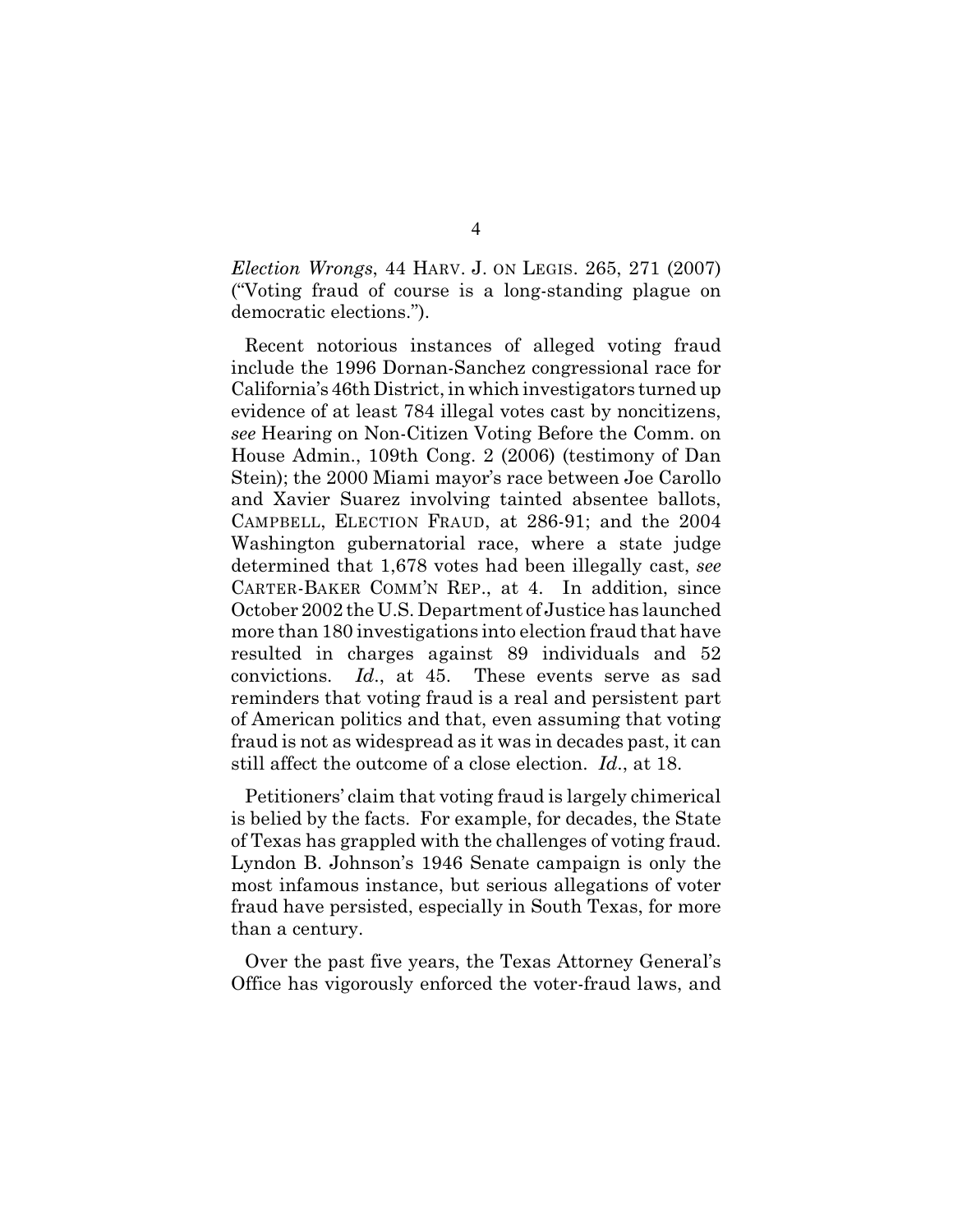has obtained numerous indictments, guilty pleas, and convictions. In one case, a city councilwoman was convicted and sentenced to five years in prison for registering noncitizens to vote and then facilitating noncitizen voting by tampering with government documents. *See Former Port Lavaca Councilwoman Briseno to Serve Five Years in Prison for Voter Fraud*, June 25, 2007, http://www.freerepublic.com/focus/fnews/1856131/posts. Another instance of voter fraud involved allegations that a woman escorted voters into polling sites and illegally marked ballots without their consent. *See* Mary Ann Cavazos, *Robstown Woman Indicted and Jailed in Voter-Fraud Case*, CALLER-TIMES, June 16, 2006, http://www.caller.com/ccct/local\_news/article/ 0,1641,CCCT\_811\_4779588,00.html. In yet another case, a man was indicted for double voting in the November 2006 general election. *See Five Rio Grande Valley Residents Indicted for Voter Fraud Allegedly from 2006 Election Cycle*, June 1, 2007, http://www.edinburgpolitics.com/ ?p=82. There was also a Refugio County Commissioner who pled guilty to the felony of tampering with government documents during a primary election, an East Texas former State Senator who was indicted for official oppression in trying to keep two candidates for a water board off the ballot, and a Beeville, Texas resident who pleaded guilty to casting ballots for her deceased mother. And many more instances of voting fraud relating to the illegal possession, handling, and transport of mail-in ballots have occurred. *See*, *e.g.*, *Refugio County Commissioner Pleads Guilty to Election Fraud Scheme*, Oct. 9, 2007, http://www.setexasrecord.com/news/202316 refugio-county-commissioner-pleads-guilty-to-electionfraud-scheme; *Nueces County Indictment in Voter Fraud Investigation*, ASSOC.PRESS, Jan. 19, 2007, http://www.kristv.com/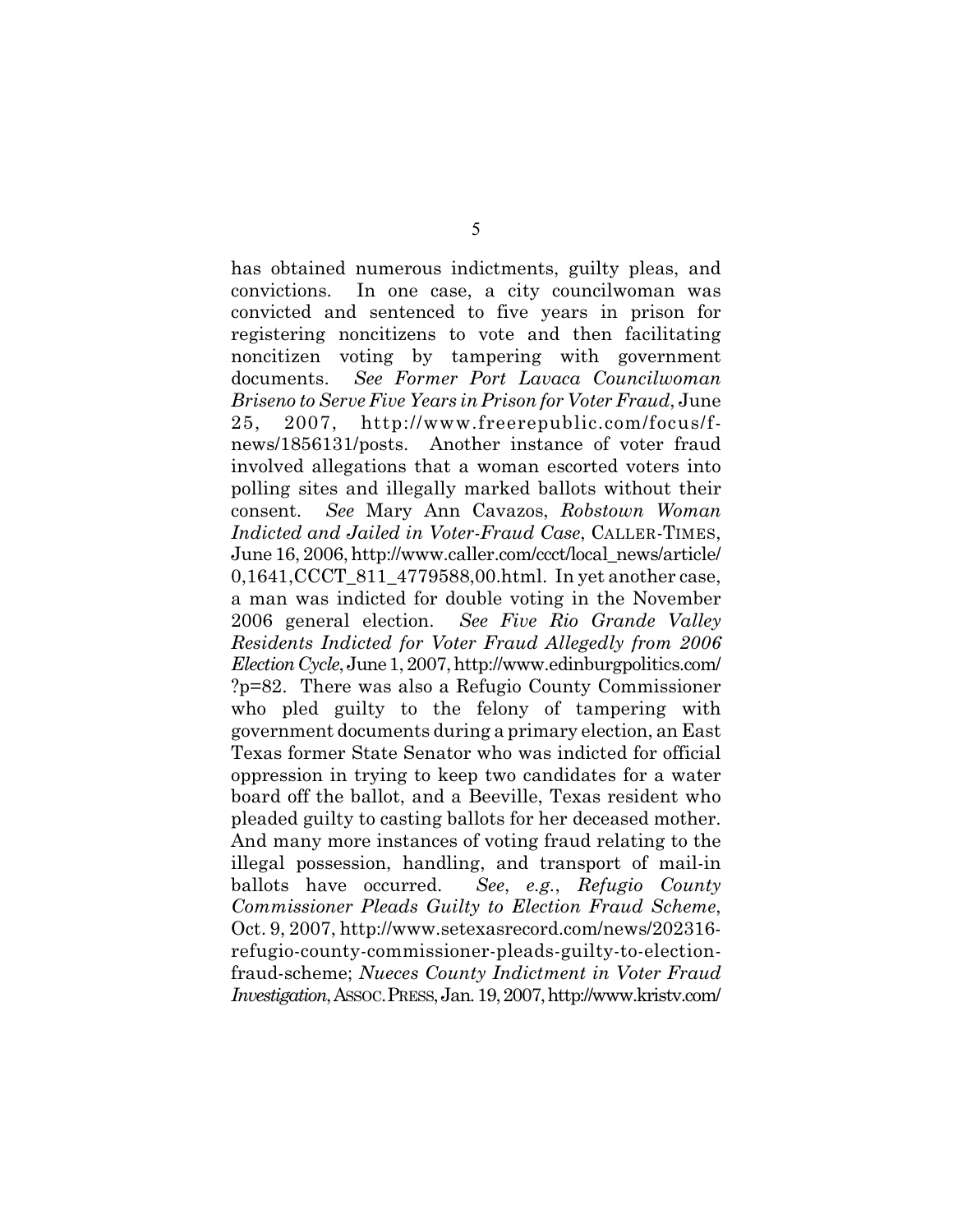global/story.asp?s=4263338; *Reeves County Woman Convicted for Voter Fraud*, June 28, 2006, http://www.brackettville. info/modules/news/article.php?storyid=1186; *Commissioner Given Probation for Voting Fraud*, Nov. 10, 2005, ASSOC.PRESS, http://abclocal.go.com/ktrk/story?section =state&id=3622674.

## **B. Voter Impersonation at the Polls Is Likewise a Serious Threat to the Integrity of Our Electoral Process.**

Petitioners could be heard to answer, no doubt, that while voter fraud writ large might perhaps be a problem, the specific problem of fraudulent voting at the polls—which photo-ID laws seek to prevent—is not at all significant. Again, Petitioners are incorrect.

Although the precise magnitude of voter-impersonation fraud has been disputed, "there is no doubt that it occurs." *See* CARTER-BAKER COMM'N REP., at 18. For example, witnesses who testified during the last Regular Session of the Texas Legislature on proposed photo-ID legislation reported that voter impersonation, in which people's IDs or voter-registration cards have been stolen and false votes had been cast in those persons' names, is not uncommon. *See* A Bill Relating to Requiring a Voter to Present Proof of Identification: Hearing on Tex. H.B. 218 Before the House Comm. on Elections, 80th Leg., R.S. (Feb. 28, 2007), http://www.house.state.tx.us/committees/ broadcasts.php?session=80&committeeCode=240 (testimony of Ed Johnson ofthe Harris County Tax Office); *id*., Hearing on Tex. H.B. 218 Before S. Comm. on State Affairs, 80th Leg., R.S. (Apr. 30, 2007), http://www.senate.state.tx.us/avarchive/?yr=2007&lim= 200 (testimony of Skipper Wallace, State Legislative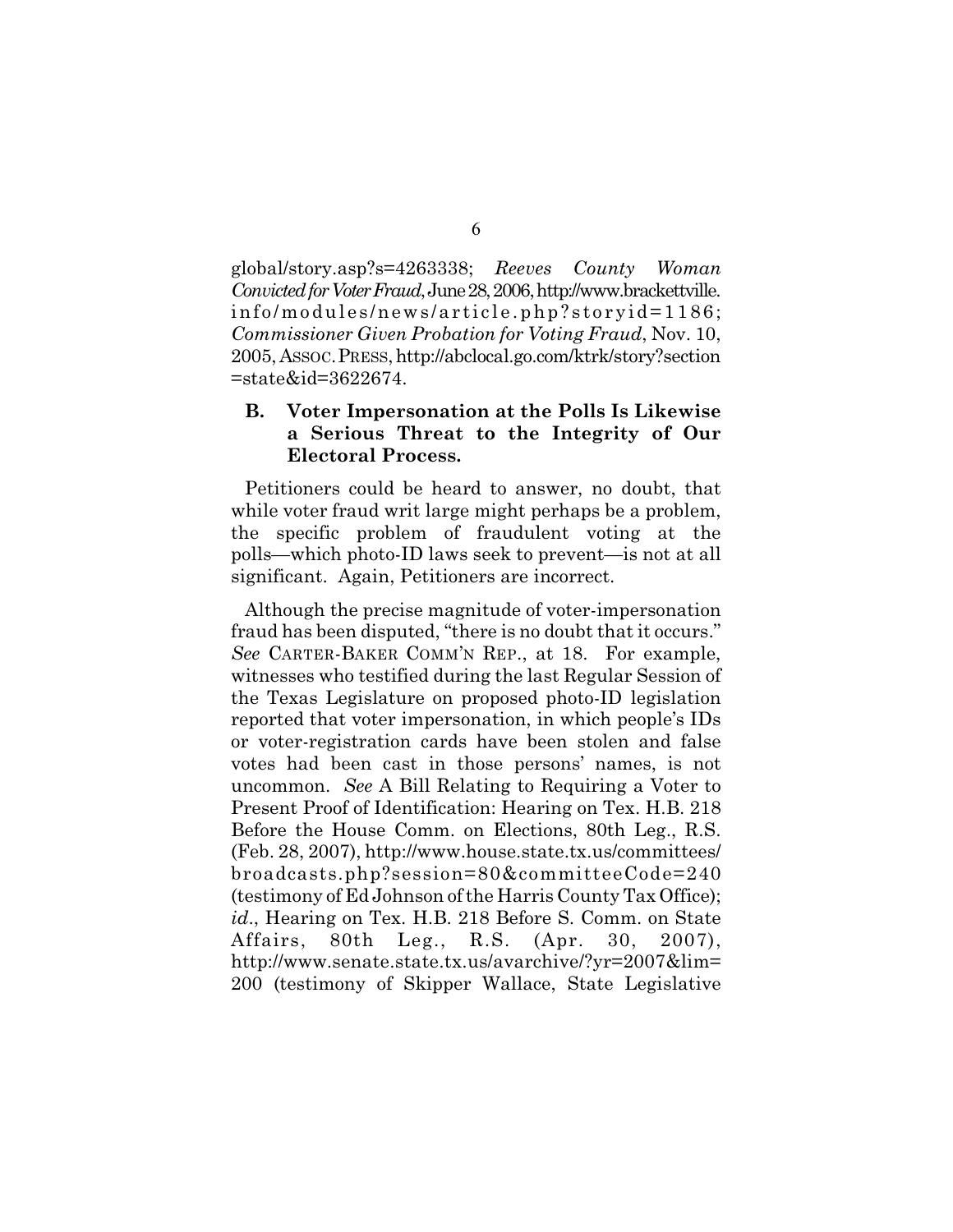Chairman for the Republican County Chairmans Association).

In Harris County, for example, there was an instance in which one candidate in a primary election registered hundreds of voters, changed their addresses, and then voted for them on election day. *See* A Bill Relating to Requiring a Voter to Present Proof of Identification: Hearing on Tex. H.B. 218 Before the House Comm. on Elections, 80th Leg., R.S. (Feb. 28, 2007), http://www.house.state.tx.us/committees/broadcasts.php? session=80&committeeCode=240 (testimony of Ed Johnson). There have also been reports of stolen voterregistration cards, *see id*. (testimony of Skipper Wallace), a crime that makes sense only if one is intending to impersonate legal voters.

Other examples abound. Consider the case of Michael Zore who voted twice in 2006 by going to the polling stations of two Milwaukee, Wisconsin suburbs in the space of six hours. His excuse: "I forgot." The evidence against him, however, showed that he signed up to vote using a false address from one precinct when he already voted in another precinct. Derrick Nunnally, *Man Covicted of Double Voting: "I Forgot" Dosen't Get Toas Resident Off Hook*, MILWAUKEE J. SENTINEL, Aug. 22, 2007, http://www.jsonline.com/story/index.aspx?id=651215.

Another double voter was James Scherzer, an attorney, who cast two ballots in the same election several times in 2000 and 2002; he did this by voting in Kansas and then crossing the state line and voting again in Missouri. Mr. Scherzer acknowledged, "I was wrong in what I did." Greg Reeves, *One Person, One Vote? Not Always*, KANSAS CITY STAR, Sept. 5, 2004, http://www.angelfire.com/pa/sergeman/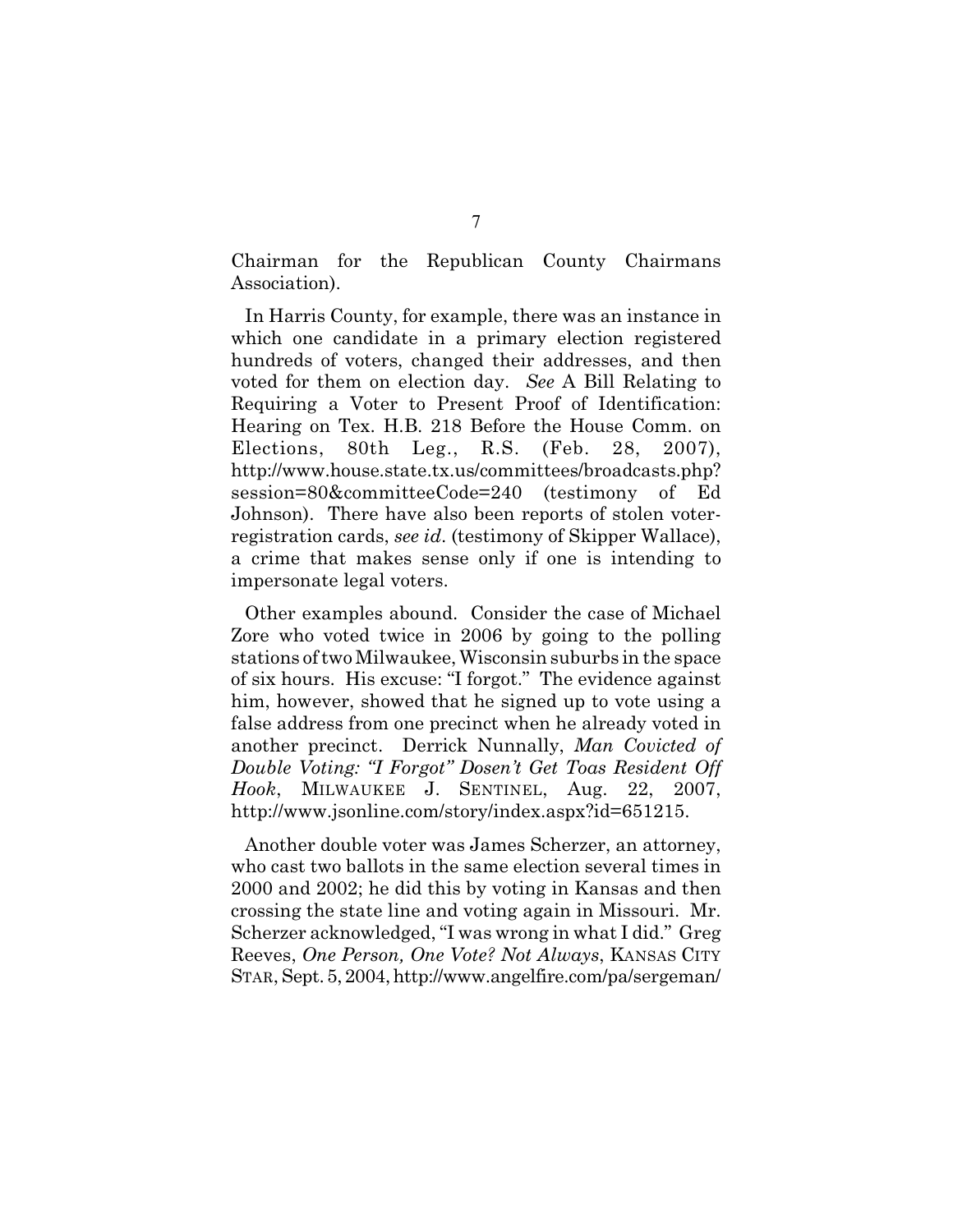issues/elections/onevote.html. And his case was but one of dozens of potential double-voting cases in Kansas City. *Id*.

Besides double voting, dead people casting votes is not an uncommon type of voting fraud. For example in the 2000 election, André Alismé, who died of cancer in 1997, had a ballot cast in his name in the presidential election. Manny Garcia & Tom Dubocq, *Unregistered Voters Cast Ballots in Dade: Dead Man's Vote, Scores of Others Were Allowed Illegally, Herald Finds*, MIAMI HERALD, Dec. 24, 2000, http://www.englishfirst.org/ballots/deadvote.htm. A November 2000 Atlanta Journal-Constitution report showed that between 1980 and 2000, there were more than 5,000 documented cases of people voting in Georgia after their deaths. Frank B. Strickland & Anne W. Lewis, *It's About Fraud, Not Jim Crow*, WASH. POST, Aug. 30, 2005, at A17. And in South Texas, as one local government watchdog stated, it is well known that "[d]own here, we have dead people vote," referring to the fraudulent practice of using dead voters' registration cards to cast extra ballots. Moreover, voter registration cards have been issued to imaginary voters and then distributed to real people who were not registered. Sara Perkins, *Valley Officials, Observers at Odds Over Need for New Voter ID Laws*, THE MONITOR, Apr. 24, 2007, http://www.themonitor.com/common/printer/view.php?d b=monitortx&id=1855.

At the end of the day, there is considerable national evidence of in-person voter fraud. And, regardless of whether one believes that voter impersonation is widespread or relatively rare, there can be no serious dispute that its real effect can be substantial because, in a close election, even a small amount of fraud could make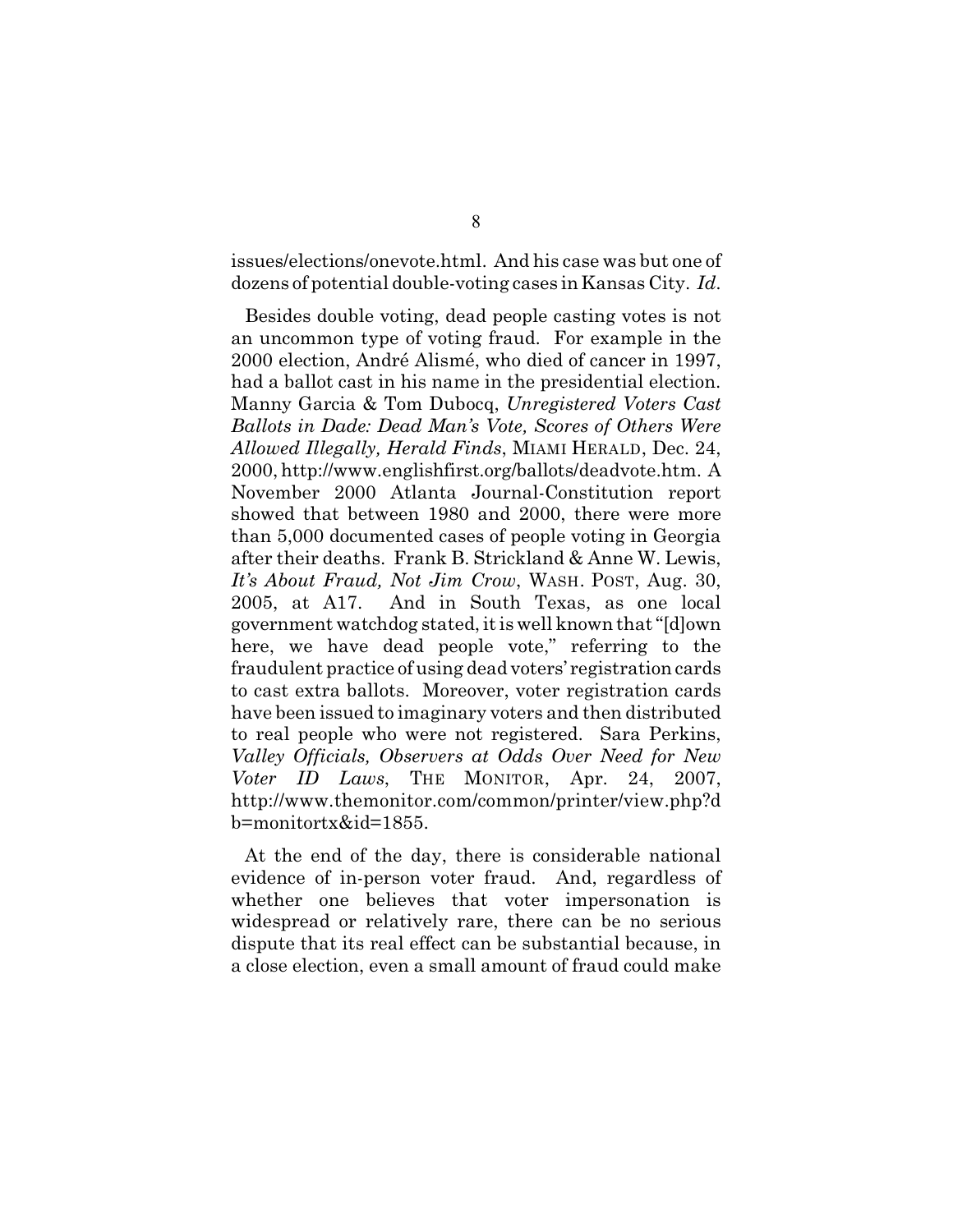the margin of difference. CARTER-BAKER COMM'N REP., at 18.

### **C. Congress and All 50 States Have Legislated to Prohibit and Prevent Voter Fraud.**

Congress and all 50 States, the District of Columbia, and Puerto Rico have enacted some form of voter-ID law. Collectively, these laws provide a continuum of regulatory responses to polling-place fraud and ballot security.

At the federal level, the Help America Vote Act of 2002 (HAVA), Pub. L. 107-252, 116 Stat. 1666 (codified at 42 U.S.C. §15301, *et seq*.), mandated that all States require photo ID, or in lieu of a photo ID some other form of approved nonphotograhic ID, from first-time voters who registered to vote by mail and did not provide verification of their identity with their mail-in registration. *See* 42 U.S.C. §15483(b). Congress explicitly provided, however, that this requirement was only a "minimum requirement[]," that States could establish "requirements that are more strict," and that States have "discretion" in implementing HAVA's requirements. *Id*. §§15484, 15485.

Even after HAVA, the Commission on Federal Election Reform expressly found that"[t]he electoral system cannot inspire public confidence if no safeguards exist to deter or detect fraud or to confirm the identity of voters." CARTER-BAKER COMM'N REP., at 18. Pursuant to that finding, the Carter-Baker Commission explicitly recommended as follows:

"[T]o make sure that a person arriving at a polling site is the same one who is named on the lists, *we propose a uniform system of voter identification* based on the 'REAL ID card' or an equivalent for people without a drivers license." *Id*., at iv (emphasis added).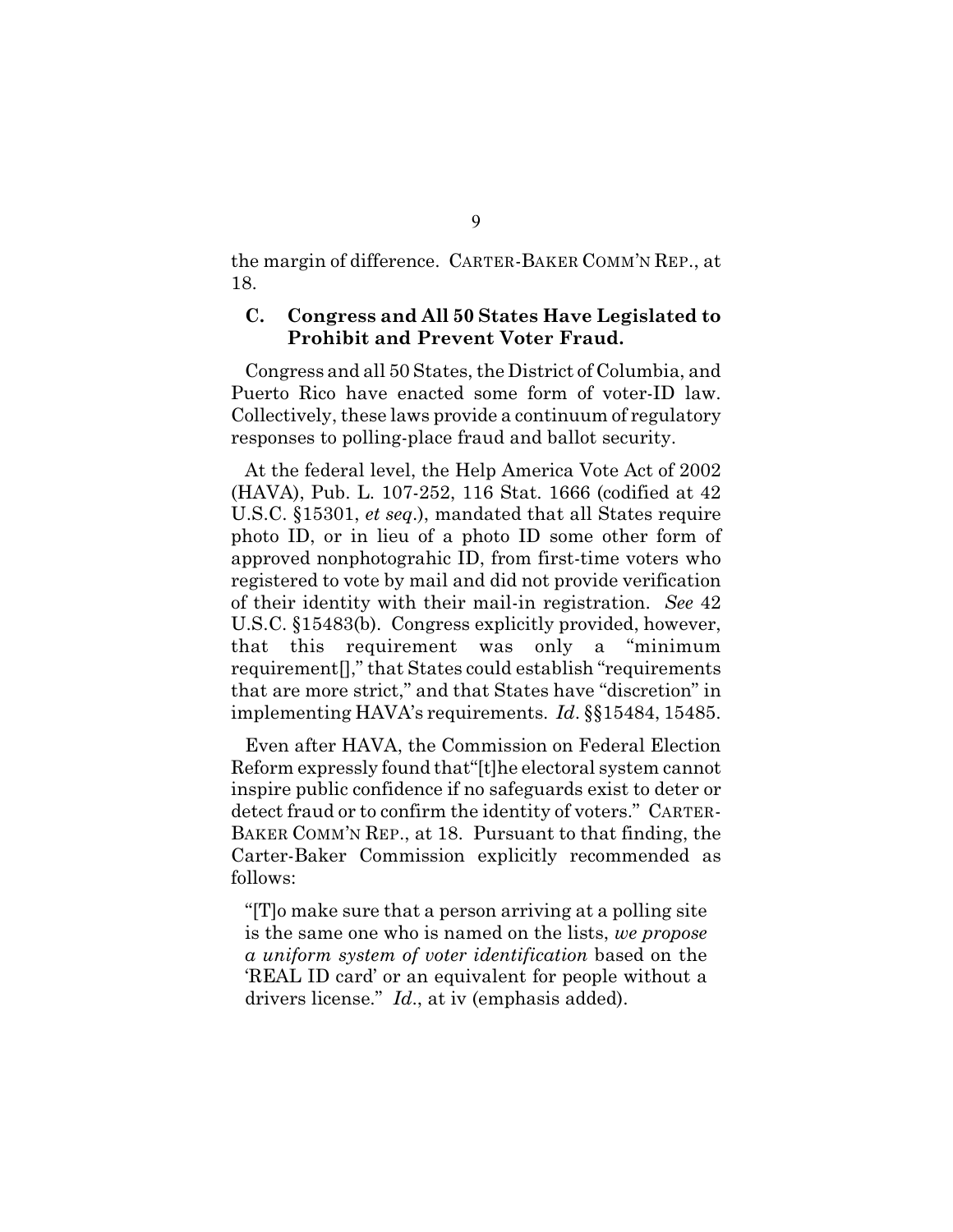Consistent with both the federal mandate of HAVA and with the recommendation of the Carter-Baker Commission, the Indiana Legislature has chosen to require a valid photo ID at the ballot box.<sup>1</sup> Similarly, both Georgia and Missouri have enacted laws that strictly enforce a photo-ID requirement.<sup>2</sup> All of these laws allow a voter without ID to nonetheless cast a provisional ballot, but then count that provisional ballot only if either the voter's signature on file with the election authority can be verified or if the voter presents a valid photo ID to election officials within the time period for verifying provisional ballots.<sup>3</sup> Florida likewise requires all in-person voters to present a "current and valid picture identification."<sup>4</sup> And, like Indiana, Georgia, and Missouri, Florida allows a voter without photo ID to cast a provisional ballot, and that ballot will be counted only if the voter's signature on the provisional-ballot certification and affirmation matches the signature on the voter's registration or if written evidence confirms the voter's identity.<sup>5</sup>

<sup>1.</sup> *See* IND. CODE ANN. §§3-5-2-40.5, & 3-11-8-25.1(a).

<sup>2.</sup> *See* GA. CODE ANN. §§21-2-417, & 21-2-417.1; MO. ANN. STAT. §115.427. In 2006, the Missouri Supreme Court declared §115.427's photo-ID requirement to be invalid under that State's constitution. *See Weinschenk* v. *State*, 203 S.W.3d 201, 204, 221-22 (Mo. 2006). Recently, the United States District Court for the Northern District of Georgia upheld Georgia's photo-ID requirement, finding that the plaintiffs did "not demonstrate[] that the Photo ID requirement place[d] an undue or significant burden on the right to vote" and that the Plaintiffs' equal-protection challenge was meritless. *See Common Cause/Georgia* v. *Billups*, 504 F.Supp.2d 1333, 1382 (N.D. Ga. 2007).

<sup>3.</sup> *See* GA. CODE ANN. §21-2-417(b); IND. CODE ANN. §§3-11-8-

<sup>25.1(</sup>d), & 3-11.7-5-2.5; MO. ANN. STAT. §115.427(5).

<sup>4.</sup> *See* FLA. STAT. ANN. §§97.0535, 101.043.

<sup>5.</sup> *See id*. §101.048.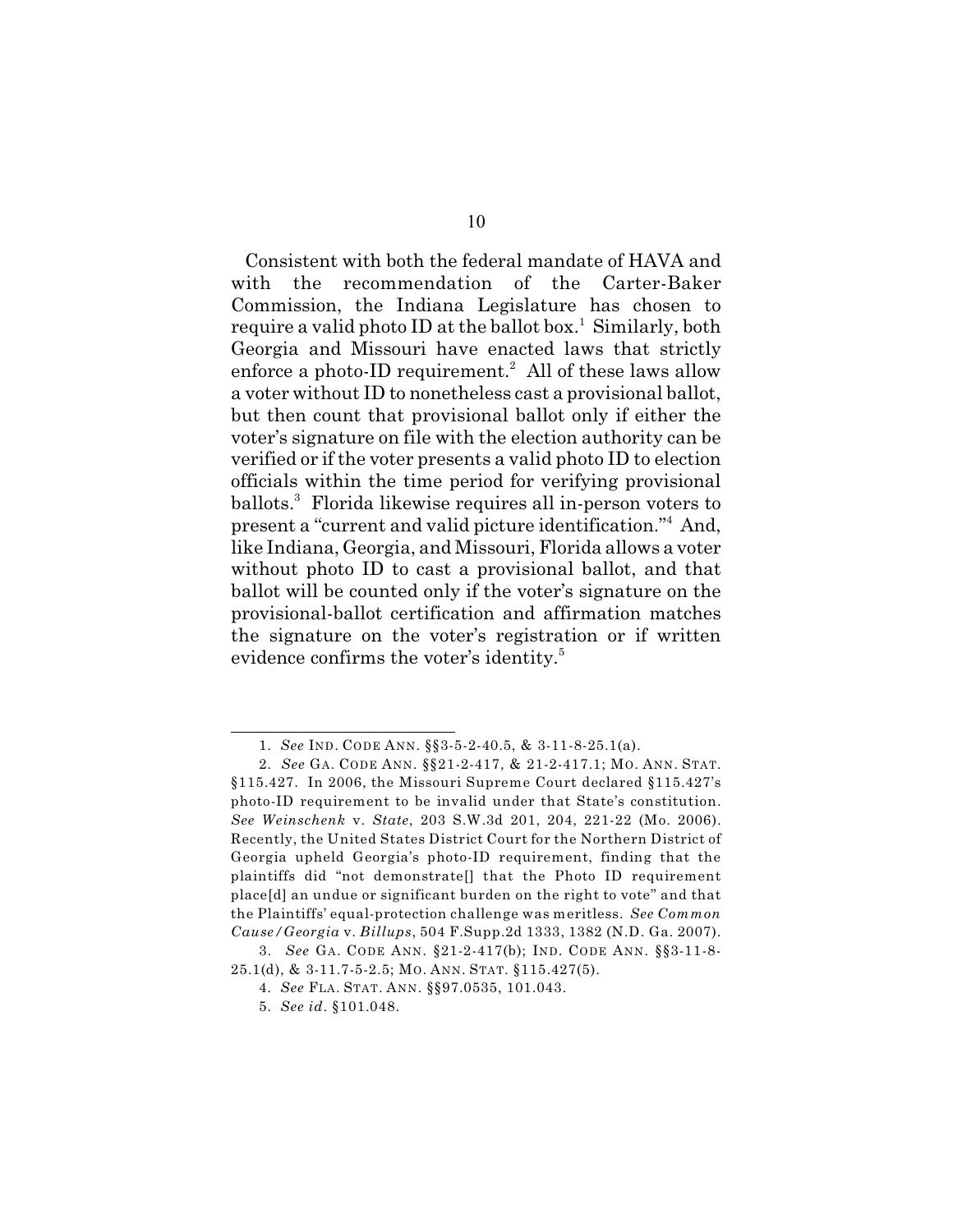At the other end of the continuum are jurisdictions that have currently chosen to require less rigorous measures for ballot security. These jurisdictions include Arkansas, California, the District of Columbia, Hawaii, Idaho, Illinois, Iowa, Louisiana, Maine, Maryland, Massachusetts, Michigan, Minnesota, Mississippi, Nebraska, Nevada, New Hampshire, New Jersey, New York, North Carolina, North Dakota, Oklahoma, Oregon, Rhode Island, South Dakota, Vermont, West Virginia, Wisconsin, and Wyoming. Collectively, these States employ an array of voter-ID laws, including: (i) relying on an honor system of announcing one's identity and matching the person's name on the registration list,<sup> $6$ </sup> (ii) requiring compliance with HAVA's minimum identification standards for first-time voters who registered by mail,<sup> $\tau$ </sup> (iii) requesting but not requiring that a person provide photo or written  $ID<sup>8</sup>$  (iv) asking for ID and a written affirmation of identity if a person does not

<sup>6.</sup> *See*, *e.g.*, NEB. REV. STAT. ANN. §32-914(2)(a)-(b); N.H. REV. STAT. ANN. §659:13; N.Y. ELEC. LAW §8-302(2); VT. STAT. ANN. tit. 17, §2563.

<sup>7.</sup> *See*, *e.g.*, CAL. CODE REGS. tit. 2, §20107; D.C. CODE §1- 1001.7(i)(6); IDAHO CODE §34-410; 10 ILL. COMP. STAT. ANN. 5/4-105; MISS. CODE ANN. §23-15-169.5; 21-000-021 MISS. CODE R. §§1-13; NEB. REV. STAT. ANN. §32-914(2)(c); NEV. REV. STAT. ANN. §293.2725(1)(a); N.J. STAT. ANN. §19:15-17(b); N.Y. ELEC.LAW §§8-302(2-a), & 8-303(1)- (2)(a)(1); N.Y. COMP. CODES R. & REGS. tit. 9, §6217.6(k); N.C. GEN. STAT. §163-166.12(a); OKLA. STAT. ANN. tit. 26, §7-115.2; OKLA. ADMIN. CODE §230:35-5-113.3; R.I. GEN. LAW S §17-20-6.2; VT. STAT. ANN. tit. 17, §2563; W. VA. CODE ANN. §3-2-10(g); WIS. STAT. ANN. §6.34(2)-(3); WYO. STAT. ANN. §22-3-118(b).

<sup>8.</sup> *See* ARK. CODE ANN. §7-5-305(a); 108-00-009 ARK. CODE R. §901 (Ar. State Bd. Election Comm'rs); HAW. REV. STAT. ANN. §11-136; MASS. GEN. LAWS ANN. ch.54, §76B(a); 950 MASS. CODE REGS. 52.03(5B).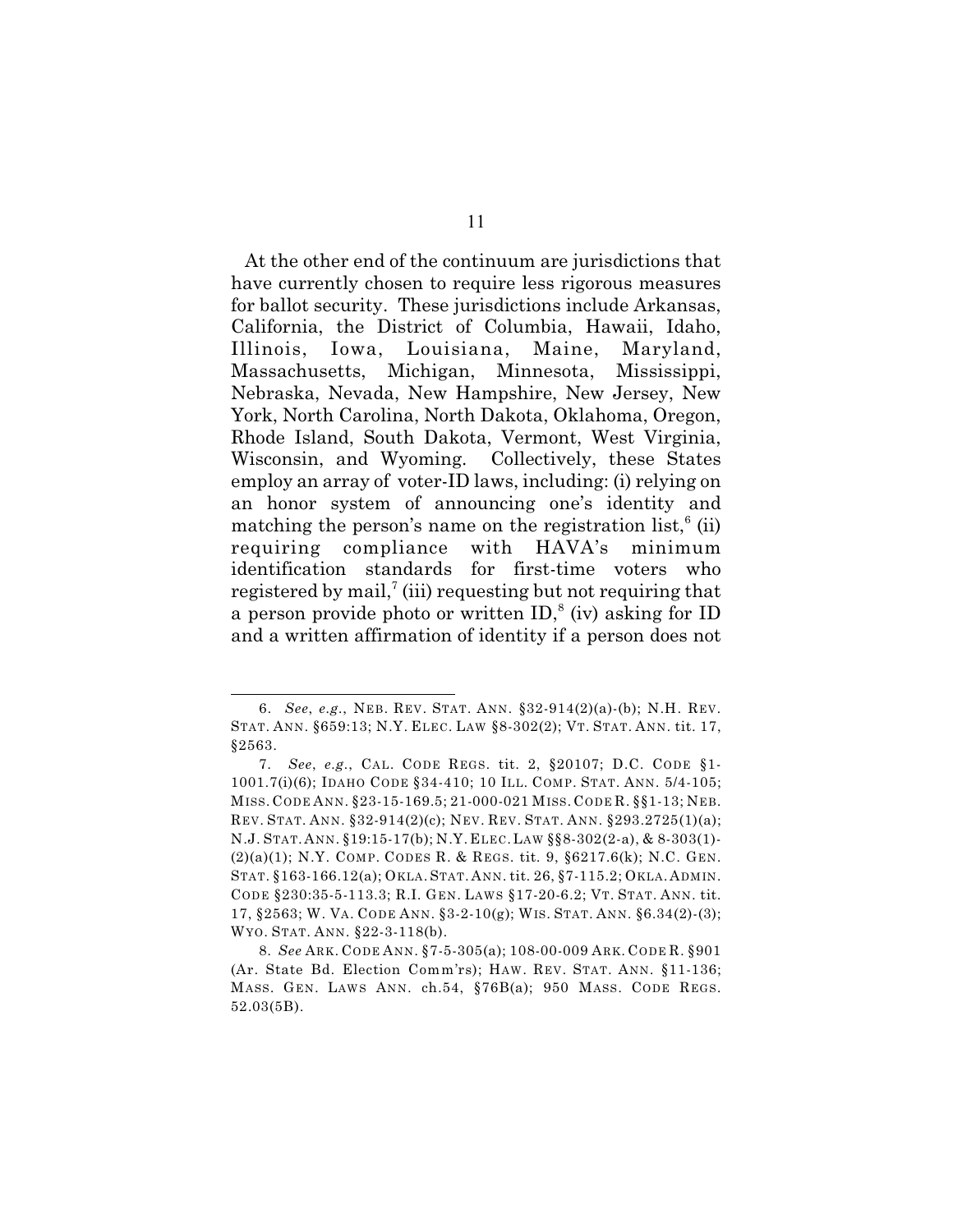appear on the election register,  $(v)$  asking for ID and an attestation of identity if a person's identity is challenged,  $10<sup>10</sup>$ (vi) requiring a person to sign an oath if their identity is challenged,  $\frac{1}{2}$  (vii) requiring a person to sign a poll book,  $\frac{1}{2}$ (viii) allowing a person without ID to vote if the voter provides his or her birth date and if a member of the election board or a clerk vouches for the individual, $^{13}$  or (ix) allowing a person without photo ID to vote, subject to challenge, if the voter executes an affidavit swearing to his or her identity. 14

Between the two ends of the ballot-security continuum lie the voter-ID laws of Alabama, Alaska, Arizona, Colorado, Connecticut, Delaware, Kansas, Kentucky, Montana, New Mexico, Ohio, Pennsylvania, Puerto Rico, South Carolina, Tennessee, Texas, Utah, Virginia, and Washington. These laws do not employ the same rigor as a strict photo-ID requirement, but they incorporate more numerous and greater ballot-security controls than other States. For instance, several States take an intermediate approach that requires all persons to present either photographic ID, written ID, or another form of unique

<sup>9.</sup> *See* IOWA CODE ANN. §49.77(4)(a); ME. REV. STAT. ANN. tit. 21-A, §121(1-A); MINN. STAT. ANN. §201.061(3); MINN. R. 8200.5500; N.H. REV. STAT. ANN. §§654:7-a(II), 654:12(III), 659:13.

<sup>10.</sup> *See* MD. CODE ANN., ELEC. LAW §10-312.

<sup>11.</sup> *See*, *e.g.*, CAL. ELEC. CODE §14243; D.C. CODE §1-1001.7(i)(1), (3); IOWA CODE ANN. §49.77(1).

<sup>12.</sup> *See* OR. REV. STAT. §254.385(1). Oregon is unique in that all elections there are conducted by mail. *See id*. §254.465. Nevertheless, "[a]t each primary election and general election, the county clerk [still must] maintain voting booths . . . ." *Id*. §254.474.

<sup>13.</sup> *See* N.D. CENT. CODE §16.1-05-07(1)-(3).

<sup>14.</sup> *See* LA. REV. STAT. ANN. §18:562(A); MICH. COMP. LAWS ANN. §168.523(1); S.D. CODIFIED LAWS §§12-18-6.1, -6.2; S.D. ADMIN. R. 5:02:05:25.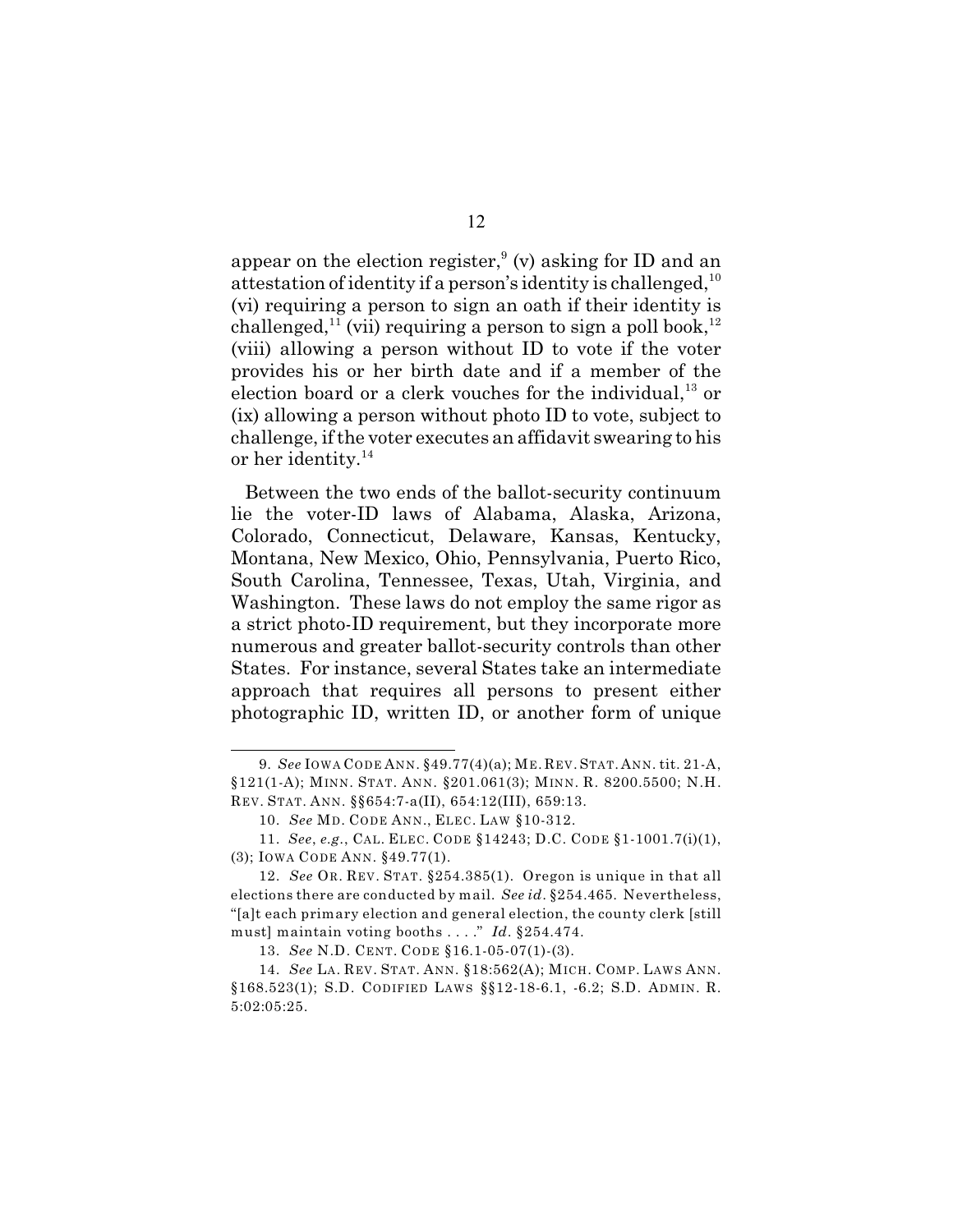identifier before casting an in-person ballot.<sup>15</sup> Among these States, Arizona is unique in that it requires either one form of photo ID or *two* forms of written ID.<sup>16</sup> Alabama, Alaska, and Kentucky also require either photo or written ID, but the requirement will be waived if one or more election officers confirm the voter's identity.<sup>17</sup> Kansas and Pennsylvania require either photo ID or other written identification to cast an in-person ballot, but only for certain first-time voters. $^{18}$  Puerto Rico requires voters to present a photo ID issued by the Commonwealth's Election Commission.<sup>19</sup> Utah requires "valid voter" identification" from an in-person voter only if it is indicated on the official register or if the poll worker does not know the voter and has reason to doubt the voter's identity.<sup>20</sup> And Texas requires that all in-person voters present their voter-registration cards to election officials. $^{21}$ If a voter does not have their registration card, he or she must execute an affidavit and present an accepted form of photo or written  $ID.^{22}$ 

<sup>15.</sup> *See* ARIZ. REV. STAT. ANN. §16-579(A); COLO. REV. STAT. ANN. §§1-1-104(19.5), & 1-7-110(1)-(2); CONN. GEN. STAT. ANN. §9-261(a); DEL. CODE ANN. tit. 15, §4937(a); MONT. CODE ANN. §13-13-114(1)(a); MONT. ADMIN. R. 44.3.2102(6); N.M. STAT. ANN. §§1-1-24, 1-1-23, & 1- 12-7.1(D); OHIO REV. CODE ANN. §3505.18(A)(1); OHIO ADMIN. CODE §111-12-03(C)(8); S.C. CODE ANN. §§7-5-620, & 7-13-710; TENN. CODE ANN. §2-7-112(a)(1), (c); VA. CODE ANN. §24.2-643(B); WASH. REV. CODE ANN. §§29A.08.113(1), & 29A.44.205.

<sup>16.</sup> *See* ARIZ. REV. STAT. ANN. §16-579(A).

<sup>17.</sup> *See* ALA. CODE §17-9-30(b), (f); ALASKA STAT. §15.15.225(a)-(b); KY. REV. STAT. ANN. §117.227.

<sup>18.</sup> *See* KAN. STAT. ANN. §25-2908(c)(4), (d), (h); 25 PA. CONS. STAT. ANN. §3050(a)-(a.1).

<sup>19.</sup> P.R. LAWS ANN. tit. 16, §§3059, 3061.

<sup>20.</sup> *See* UTAH CODE ANN. §§20A-3-104(1)(a)-(c), & 20A-3-105.5(4).

<sup>21.</sup> *See* TEX. ELEC. CODE ANN. §63.008(a).

<sup>22.</sup> *See id*. §§63.008(a), .0101.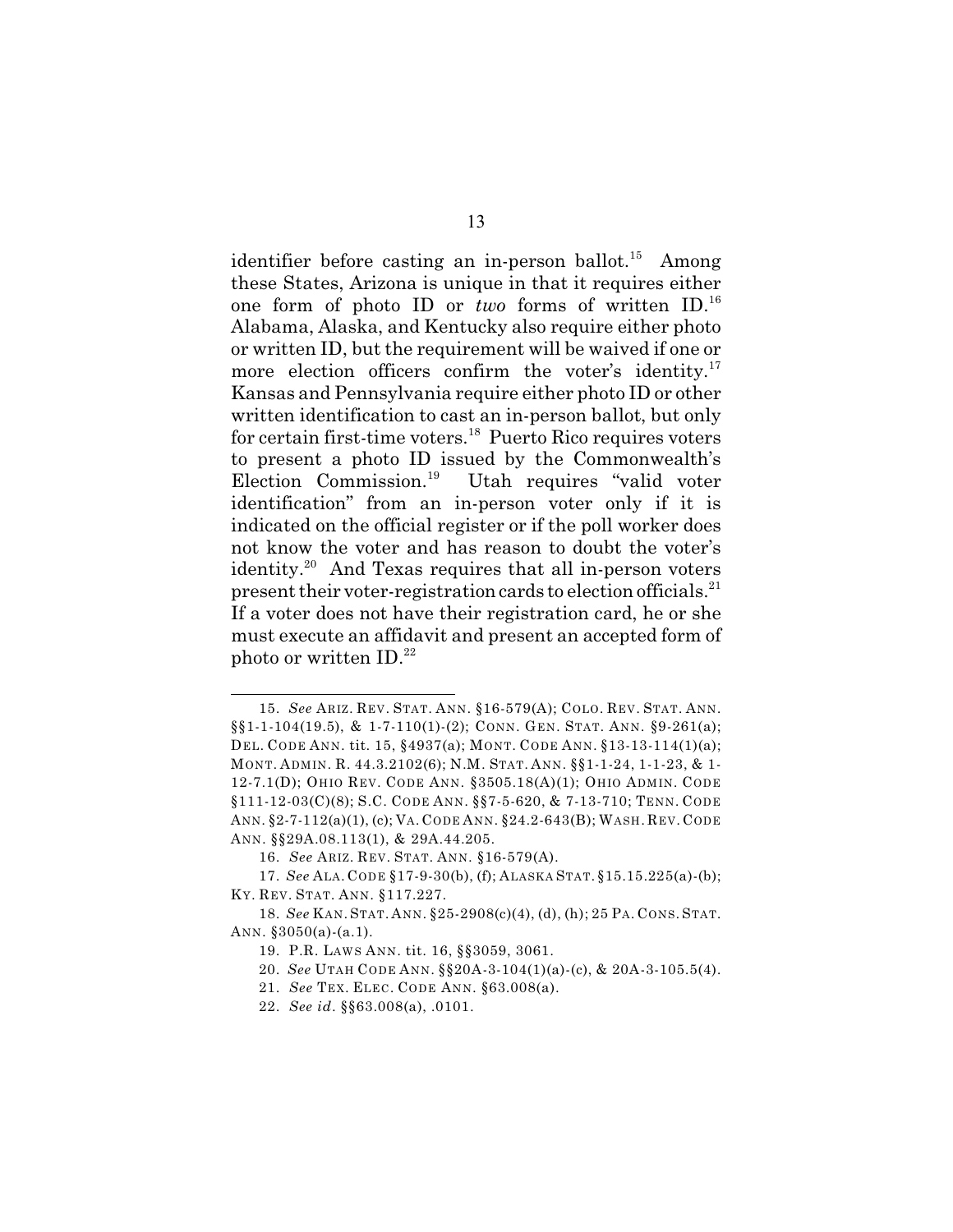Of course, none of these laws is static. Following the recommendation of the Carter-Baker Commission, a significant number of state legislatures are actively debating whether to require a photo ID to vote.<sup>23</sup> much as Indiana, Georgia, Missouri, and Florida have already done. Thus, the laws are in flux, with the legislatures of the several States vigorously fulfilling their constitutional roles as Justice Brandeis's famous laboratories to determine the precise policy prescriptions that best protect democratic integrity.

## **II. THE SEVENTH CIRCUIT WAS CORRECT TO APPLY THE "MORE FLEXIBLE" STANDARD OF THE "ORDINARY LITIGATION" TEST TO INDIANA'S PHOTO-ID REQUIREMENT.**

In analyzing Indiana's photo-ID requirement, the Seventh Circuit refused to apply strict scrutiny and instead applied the "more flexible"<sup>24</sup> standard of the "ordinary litigation" test for statutes that "control the mechanics of the electoral process," $25$  as articulated in *Anderson* v. *Celebrezze*, 460 U.S. 780 (1983), and its progeny. *See Crawford* v. *Marion County Election Bd.*, 26

<sup>23.</sup> *See* , *e.g.*,Ala H.B. 381, R.S. (2007); Cal. A.B. 9, R.S. (2007); Cal. S.B. 173, R.S. (2007); Ga. S. Res. 4, R.S. (2007); Ill. H.B. 3418, 95th Leg., R.S. (2007); Iowa S.F. 84, 82d Leg., R.S. (2007); Kan. S.B. 169, R.S. (2007); Md. S.B. 597, R.S. (2007); Mass. S.B. 440, 185th Leg., R.S. (2007); Minn. H.F. 121, 85th Leg., R.S. (2007); Miss. H.B. 309, 824, 920, 1386, 1388, 1408, S.B. 2038, 2121, 2256, 2617, 2700, R.S. (2007); Nev. S.B. 385, 74th Leg., R.S. (2007); N.M. H.B. 628, 48th Leg., R.S. (2007); N.C. H.B. 185, R.S. (2007); Okla. S.B. 15, 51st Leg., R.S. (2007); Tenn. H.B. 938, S.B. 227, 105th Leg., R.S. (2007); Tex. H.B. 218, 80th Leg., R.S. (2007); Wash. H.B. 1468, 60th Leg., R.S. (2007).

<sup>24.</sup> *Burdick* v. *Takushi*, 504 U.S. 428, 434 (1992).

<sup>25.</sup> *McIntyre* v. *Ohio Elections Comm'n*, 514 U.S. 334, 345 (1995).

<sup>26.</sup> *Norman* v. *Reed*, 502 U.S. 279, 288-89 (1992); *Burdick*, 504

U.S., at 434-40; *Timmons* v. *Twin Cities Area New Party*, 520 U.S. 351,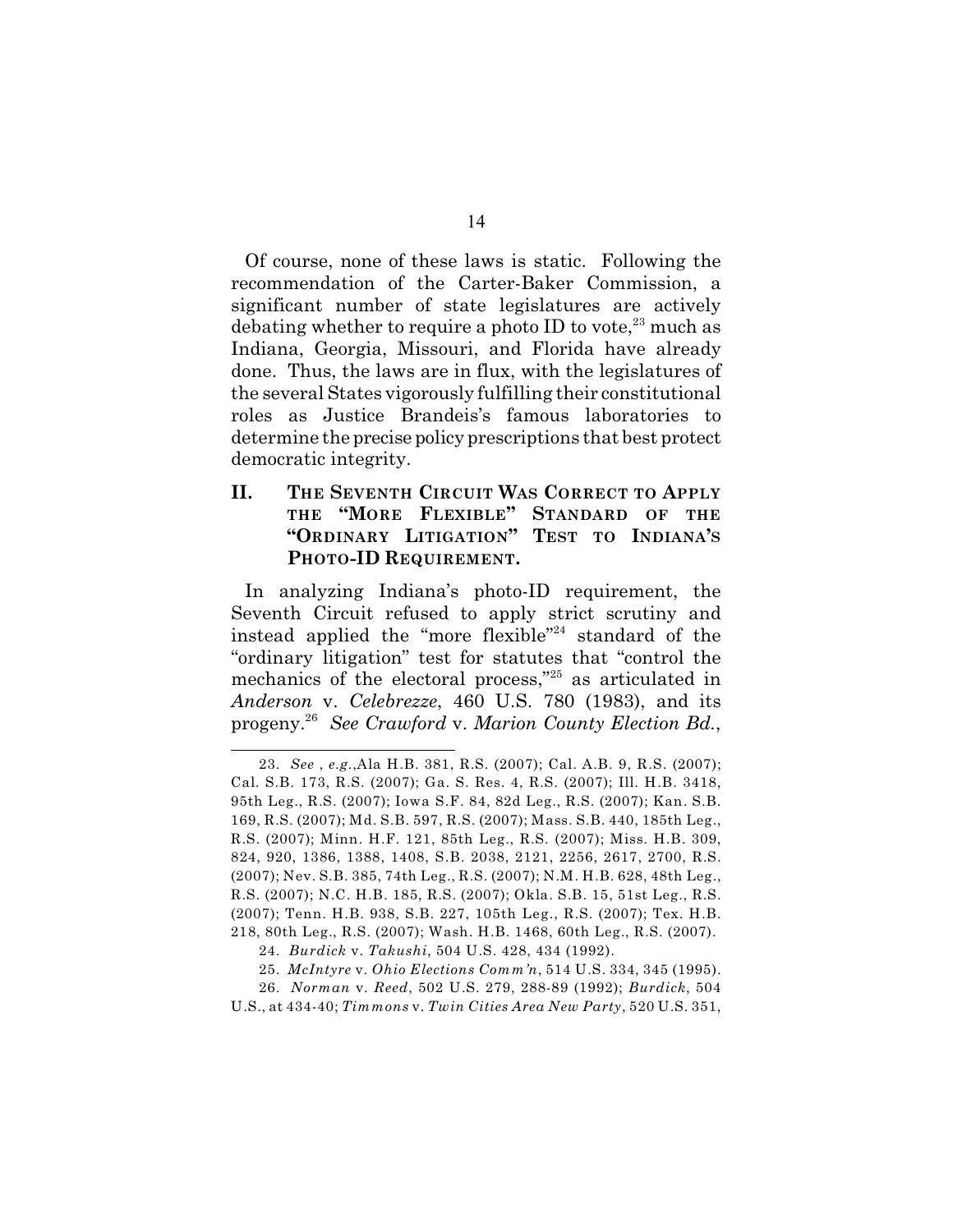472 F.3d 949, 952-53 (CA7 2007). The Seventh Circuit was correct to do so. It cannot be that strict scrutiny applies—as Petitioners seem to claim—whenever so much as a single voter's ability to exercise his or her fundamental right to vote is burdened. Such a rule would be inconsistent with well-established precedent of this Court.

The right to vote is of course fundamental. *Burdick* v. *Takushi*, 504 U.S. 428, 433 (1992); *Ill. State Bd. of Elections* v. *Socialist Workers Party*, 440 U.S. 173, 184 (1979). But that right is not absolute. *Burdick*, 504 U.S., at 433; *Munro* v. *Socialist Workers Party*, 479 U.S. 189, 193 (1986). Under the Constitution, States are expressly authorized to regulate the times, places, and manner of holding elections, U.S. CONST. art. I, §4, cl.1; *Tashjian* v. *Republican Party of Conn.*, 479 U.S. 208, 217 (1986), and, indeed, are compelled to take "an active role in structuring elections," *Burdick*, 504 U.S., at 433 (1992), to assure that the electoral process is orderly, fair, and honest. *Storer* v. *Brown*, 415 U.S. 724, 730 (1974).

All "[e]lection laws will invariably impose some burden upon individual voters." *Burdick*, 504 U.S., at 433. But there is no right to be free from any inconvenience or burden in voting. Indeed, a contrary rule would impermissibly "tie the hands of States seeking to assure elections are operated equitably and efficiently." *Id*. Thus, "the right to vote is the right to participate in an electoral process that is necessarily structured to maintain the integrity of the democratic system." *Id*., at 441 (citing *Anderson*, 460 U.S., at 788; *Storer*, 415 U.S., at 730).

<sup>359-64 (1997);</sup> *Clingman* v. *Beaver*, 544 U.S. 581, 591-97 (2005).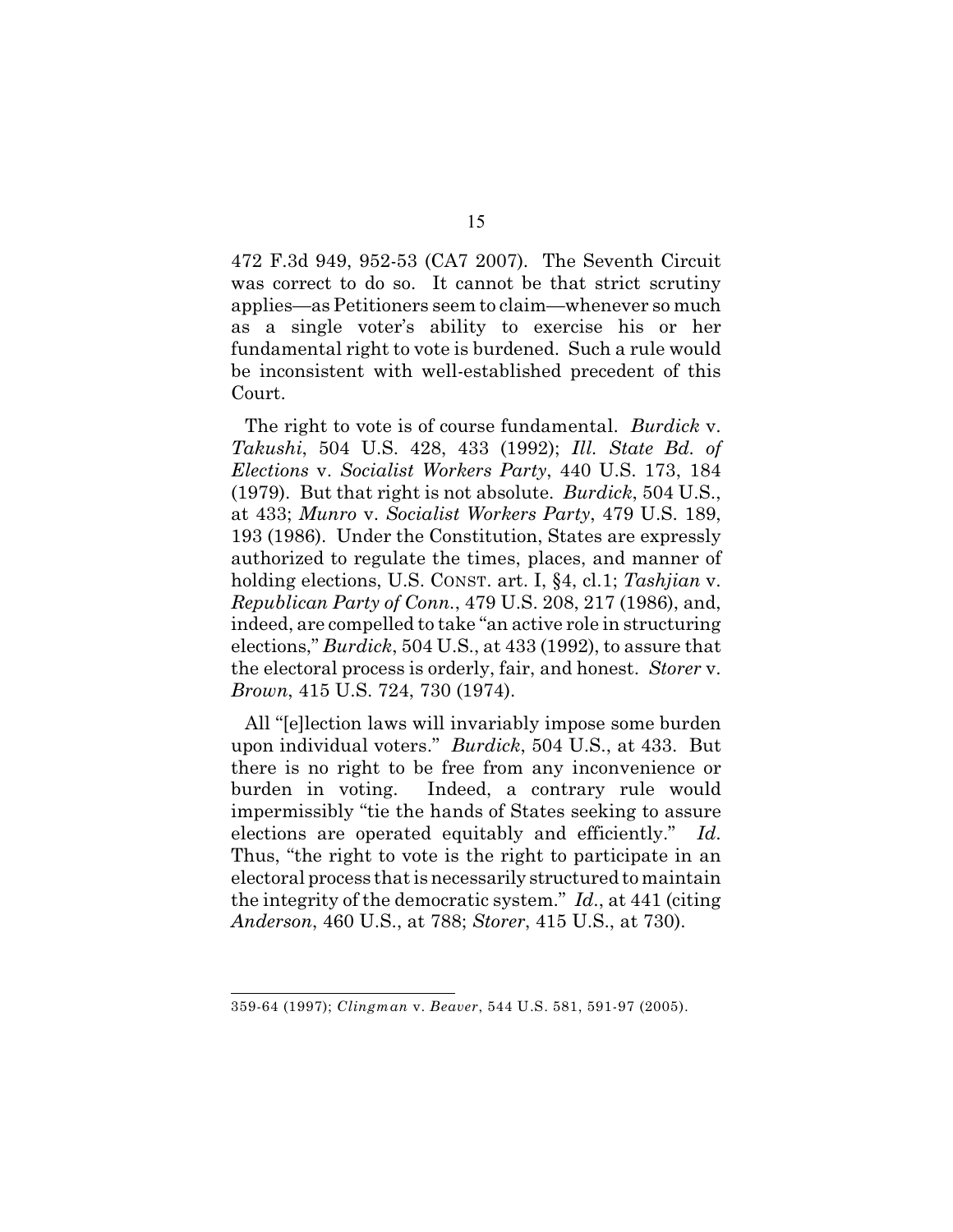In assessing a challenge to an election-law provision that regulates the electoral process, the Court's analysis focuses on "the relative interests of the State and the injured voters" and "evalute[s] the extent to which the State's interests necessitated the contested restrictions." *McIntyre*, 514 U.S., at 345. Specifically, the Court "must first consider the character and magnitude of the asserted injury to the rights protected by the First and Fourteenth Amendments that the plaintiff seeks to vindicate." *Anderson*, 460 U.S., at 789. Next, the Court "must identify and evaluate the precise interests put forward by the State as justifications for the burden imposed by its rule." *Id*. The Court "determine[s] the legitimacy and strength of each of those interests," and "consider[s] the extent to which those interests make it necessary to burden the plaintiff's rights." *Id*. All of these factors are weighed "to decide whether the challenged provision is unconstitutional." *Id*.

When weighing the competing interests, a "'severe' restriction[]" upon the plaintiff's First and Fourteenth Amendment rights requires the challenged state electionlaw provision to be "narrowly drawn to advance a state interest of compelling importance." *Burdick*, 504 U.S., at 434; *Norman*, 502 U.S., at 289. But a "reasonable, nondiscriminatory restriction[]" triggers a "less exacting review," *Timmons*, 520 U.S., at 358, and will generally be upheld if "important regulatory interests" support the State's election-law provision. *Burdick*, 504 U.S., at 434; *Anderson*, 460 U.S., at 788 & n.9. In making these determinations, "[n]o bright line separates permissible election-related regulation from unconstitutional infringements on First Amendment freedoms." *Timmons*, 520 U.S., at 358 (citing *Storer*, 415 U.S., at 730).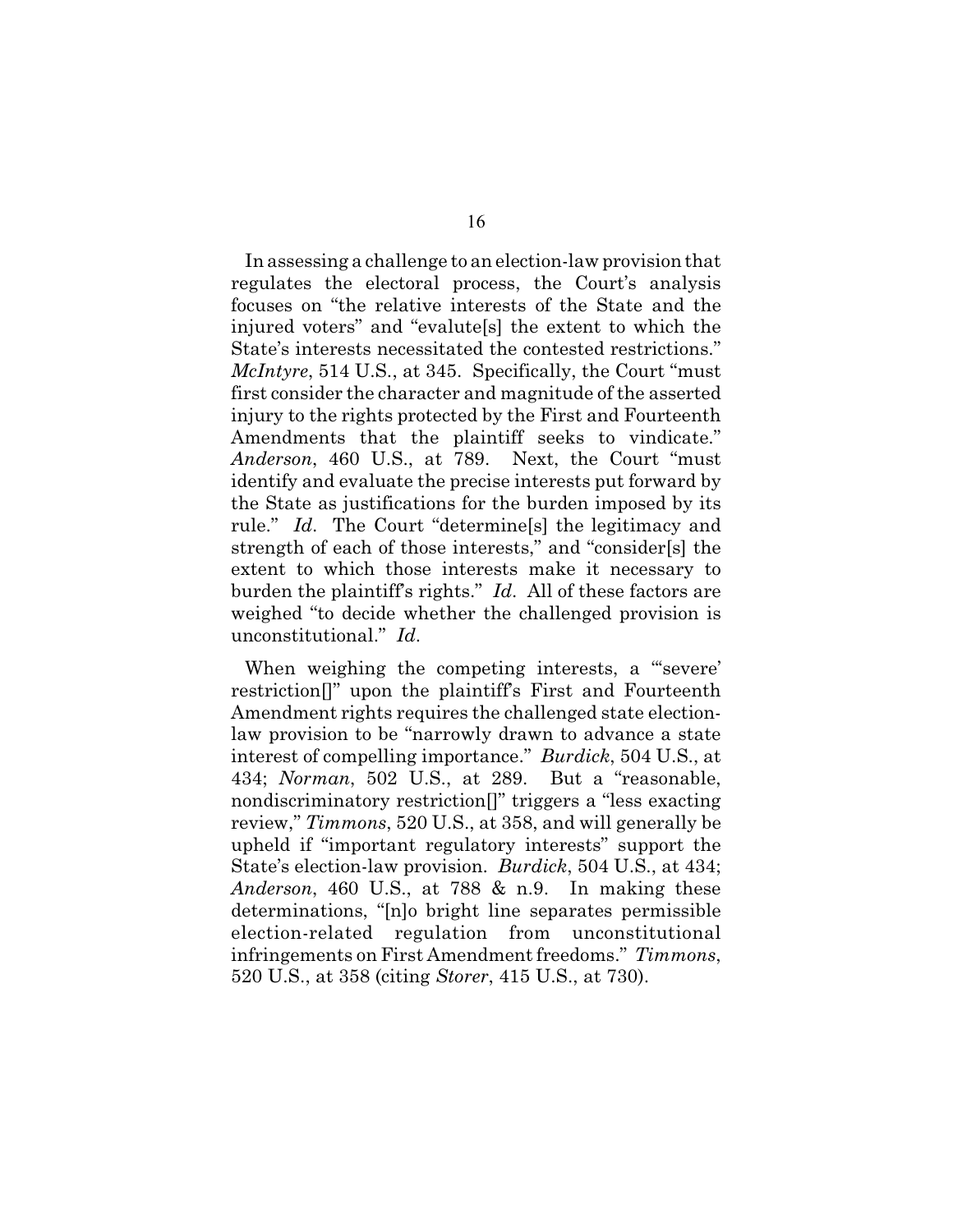The Seventh Circuit correctly applied the ordinarylitigation test because Indiana's photo-ID requirement is a component of that State's comprehensive scheme controlling participation in the electoral process. *See*, *e.g.*, *McIntyre*, 514 U.S., at 345 (explaining that because Ohio's statute prohibiting the distribution of anonymous campaign literature was not an election-law provision that controlled the mechanics of the electoral process but, rather, was a regulation of pure speech, the ordinarylitigation test did not apply). Other components of that scheme include extensive voter-registration laws, *see*, *e.g.*, IND. CODE ANN.  $\S$ \$3-7-10-1 to -48-10, regulations governing polling places, *see*, *e.g.*, *id.*, §§3-11-8-7 to -8, - 10.5, & -16 to -18, and laws on casting provisional ballots, *see*, *e.g*., *id.*, §§3-11.7-1-2 to -6-3, to name but a few. Like these other components of the State's scheme, the photo-ID provision is a type of time-place-and-manner restriction subject to the ordinary-litigation test of the *Anderson-Burdick* line of cases. The question thus reduces to whether the Seventh Circuit correctly assessed Indiana's photo-ID requirement under that test.

- **III. INDIANA'S PHOTO-ID REQUIREMENT PASSES CONSTITUTIONAL MUSTER UNDER THE ORDINARY LITIGATION TEST.**
	- **A. Requiring Photo ID Imposes a Negligible Burden on the Right to Vote.**

Application of the ordinary-litigation test to Indiana's photo-ID provision starts with an assessment of the "character and magnitude" of Petitioners' asserted injury to their right to vote under the First and Fourteenth Amendments. The Seventh Circuit correctly identified the extent of the burden on the right to vote when it observed that "[t]here is not a single plaintiff who intends not to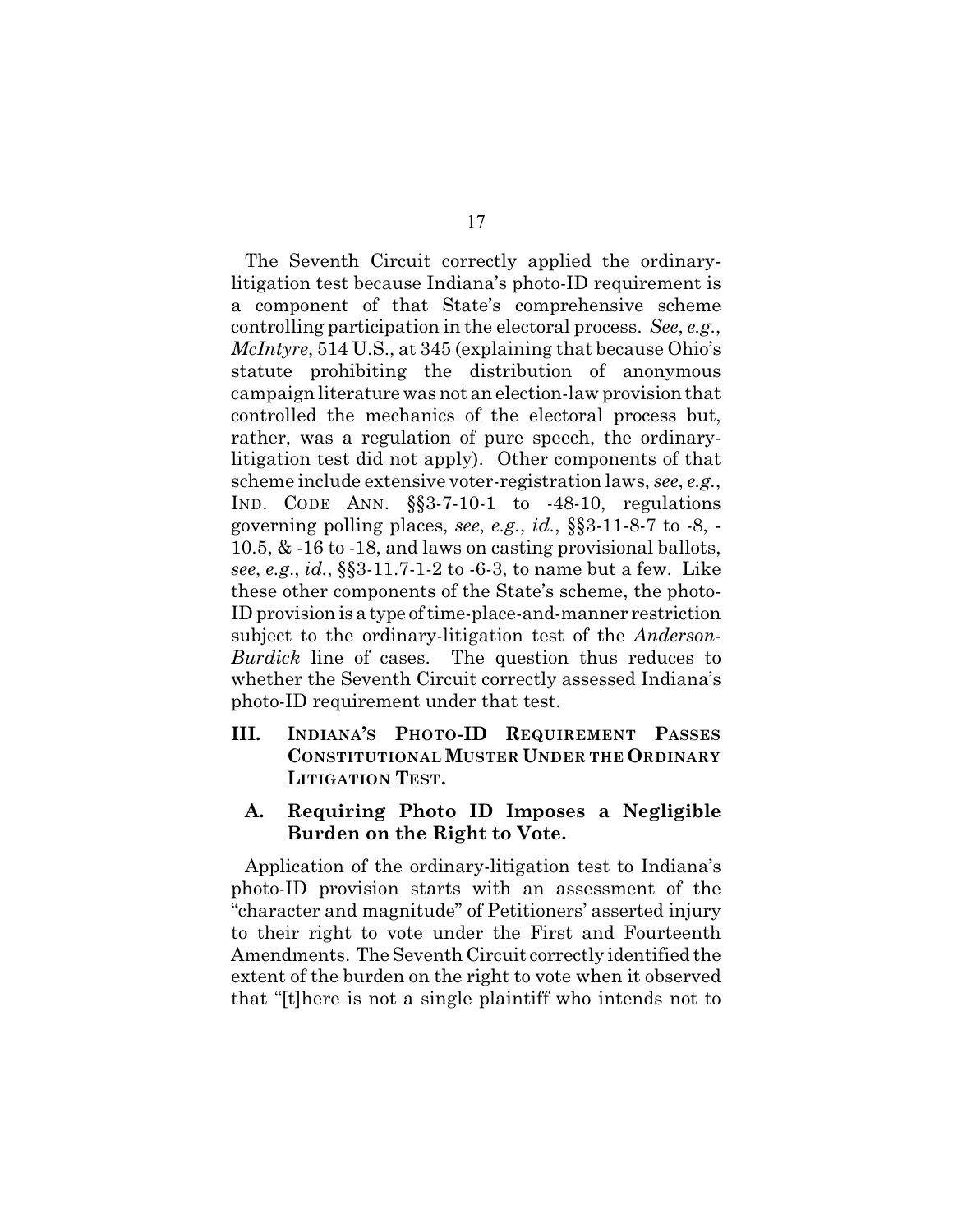vote because of the new law—that is, who would vote were it not for the law," and that "the sponsors of this litigation" found no "such person to join as a plaintiff." *Crawford*, 472 F.3d, at 952. This fact suggests that the burden here has more to do with "the Democratic Party and other organizational plaintiffs [having] to work harder to get every last one of their supporters to the polls," than it does with any voters being actually disenfranchised. *Id*.

Petitioners have not met their burden of demonstrating a significant burden on the individual right to vote. And, even apart from the slight evidence proffered by Petitioners on this question, the empirical data contradict their claim.

Although the data are subject to competing interpretations, the research as a whole suggests that voter-ID laws do not have any significant dampening effect on voter turnout. The strongest support for Petitioners can be found in a "preliminary" study conducted for the U.S. Election Assistance Commission by Rutgers University's Eagleton Institute of Politics and the Moritz College of Law at Ohio State University ("Eagleton Study"). In that study, Professor Timothy Vercellotti conducted a statistical analysis of the effect of voter-ID requirements on voter turnout in each State and the District of Columbia during the 2004 election. *See* Report to the U.S. Election Assistance Comm'n on Best Practices to Improve Voter Identification Requirements Pursuant to the Help America Vote Act of 2002, Eagleton Inst. of Pols., Rutgers, The State Univ. of N.J., & Moritz College of Law, Ohio State Univ. (2006). Professor Vercellotti and David Anderson presented a new version of the analysis to the 2006 American Political Science Association conference. *See* Timothy Vercellotti & David Anderson, Paper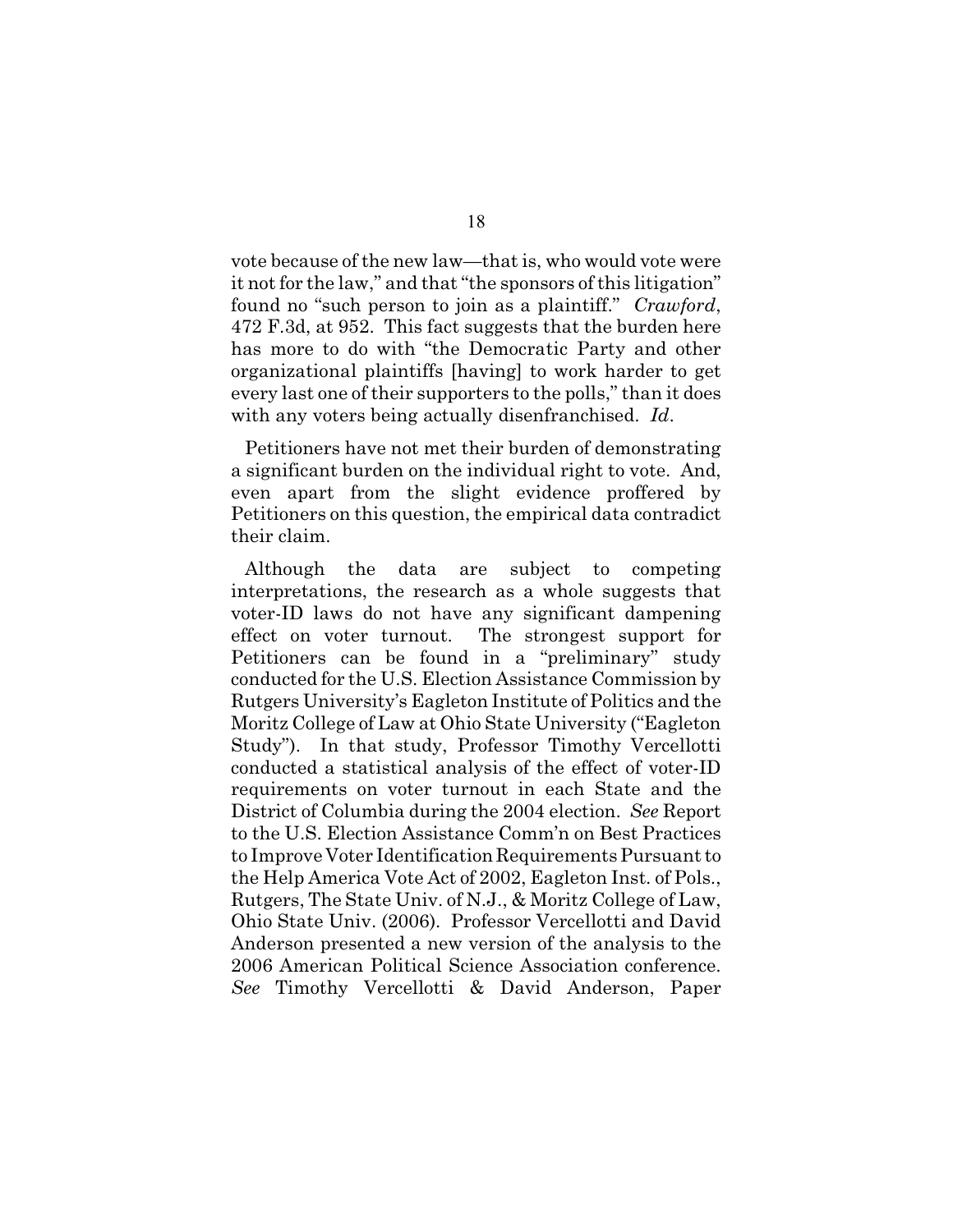Presented at 2006 Ann. Meeting of Am. Pol. Sci. Ass'n, Philadelphia, Pa., Aug. 31-Sept. 3, 2006: "Protecting the Franchise, or Restricting It?: The Effects of Voter Identification Requirements on Turnout," http://moritzlaw.osu.edu/ blogs/tokaji/voter%20id%20and%20turnout%20study.pdf. The Eagleton Study found that more stringent voter-ID requirements exerted some negative influence on turnout in the 2004 election. *See id*., at 13. It determined that "[t]he overall effect for all registered voters was fairly small, but still statistically significant." *Id*.

Significant doubt, however, has been cast on the validity of the Eagleton Study's findings. *See* Jeffrey Milyo, Draft Policy Rep. for the Inst. of Pub. Pol'y in the Truman Sch. of Pub. Affairs, Univ. of Mo.: "The Effects of Photographic Identification on Voter Turnout in Indiana: A County-Level Analysis," at 6 (2007) [Milyo, "Effects of Photo ID on Voter Turnout"]. The methodology of the Eagleton Study has been criticized for its use of a one-tailed hypothesis test, instead of the more commonly accepted two-tailed test; for its misclassification of some 2004 voter ID laws; and for the inappropriate use of some variables. *See* David B. Muhlhausen & Keri Weber Sikich, A Report of the Heritage Center for Data Analysis, "New Analysis Shows Voter Identification Laws Do Not Reduce Turnout," at 6 (2007), http://www.heritage.org/Research/LegalIssues/upload/ cda\_07-04.pdf [Muhlhausen & Sikich, "Voter ID Laws Do Not Reduce Turnout"] (stating that Eagleton Study is "fatally flawed"). Particularly problematic is the Eagleton Study's use of the one-tailed test because it "allows researchers to double their chances of finding statistically significant results." *Id*., at 2.

In 2007, a reanalysis of the Eagleton Study by David Muhlhausen and Keri Sikich of the Center for Data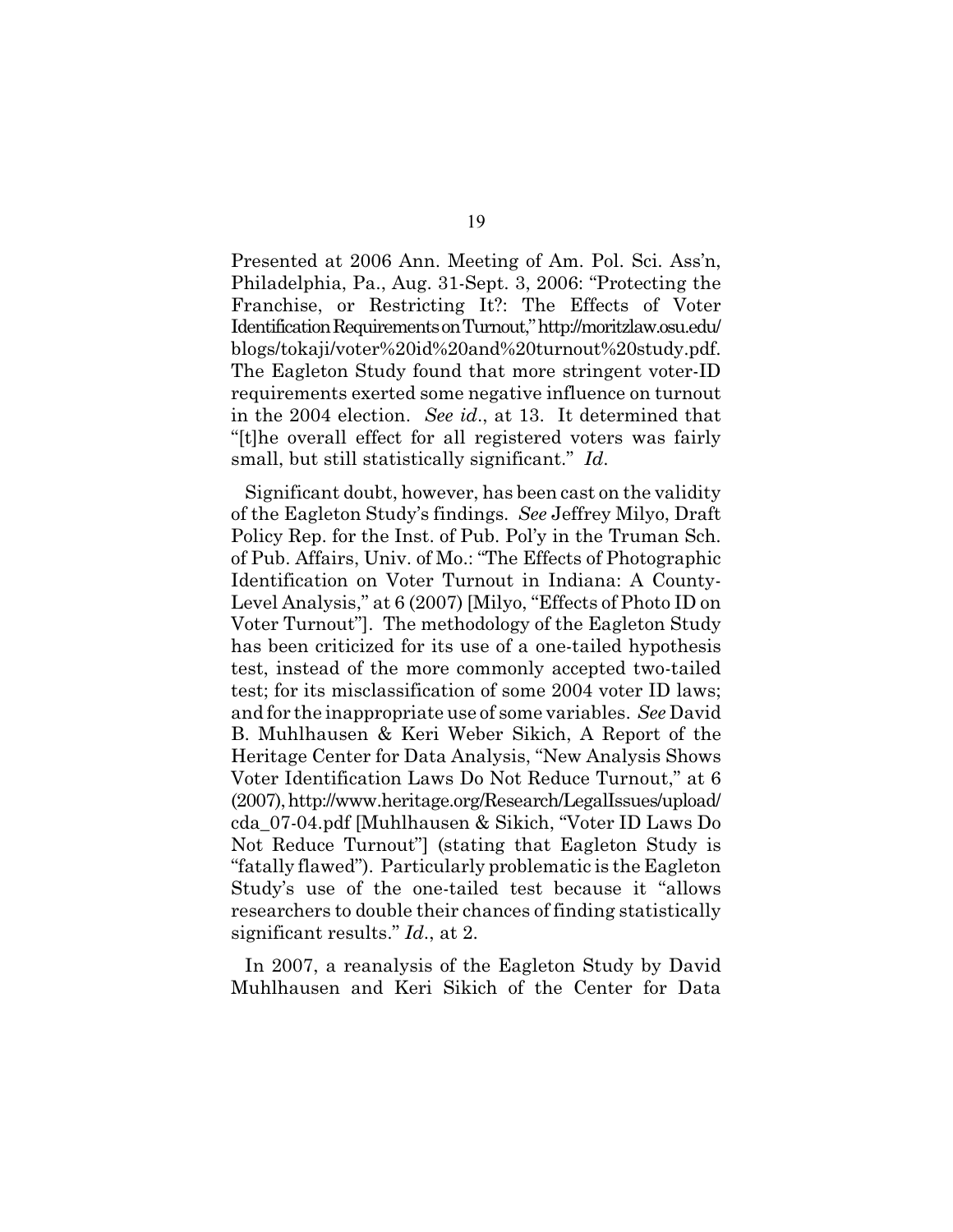Analysis at the Heritage Foundation ("Heritage Foundation Study"), using a two-tailed test, found "that voter identification requirements, such as requiring nonphoto and photo identification, have virtually no suppressive effect on reported voter turnout." *Id*., at 21. The Heritage Foundation Study reported that when "[c]ontrolling for factors that influence voter turnout, states with stricter voter identification laws largely do not have the claimed negative impact on voter turnout when compared to states with more lenient voter identification laws," and that "minority respondents in states that required photo identification are just as likely to report voting as minority respondents from states that only required voters to say their name." *Id.*, at 22. Finally, the report also noted that "[w]hen statistically significant and negative relationships [were] found in [its] analysis, the effects [were] so small that the findings offer[ed] little policy significance." *Id*.

Another study by Professor John Lott of the State University of New York-Binghampton, Department of Economics ("Lott Study"), found that election regulations that can affect the cost of voting have no statistically significant negative impact on voter turnout. John R. Lott, Jr., Report: "Evidence of Voter Fraud and the Impact That Regulations to Reduce Fraud Have on Voter Participation Rates," at 11 (Rev. ed. 2006), http://www.vote.caltech.edu/ VoterID/ssrn-id925611.pdf [Lott, "Voter Participation Rates"]. The Lott Study examined existing election regulations including nonphoto-ID laws that affected the cost of voting during the decade of 1996 to 2006, which although not as strict as mandatory photo-ID laws like those enacted in Indiana, Georgia, Missouri, and Florida, still made it more difficult for some people to vote. *See id*., at 5. The study found that adopting a photo-ID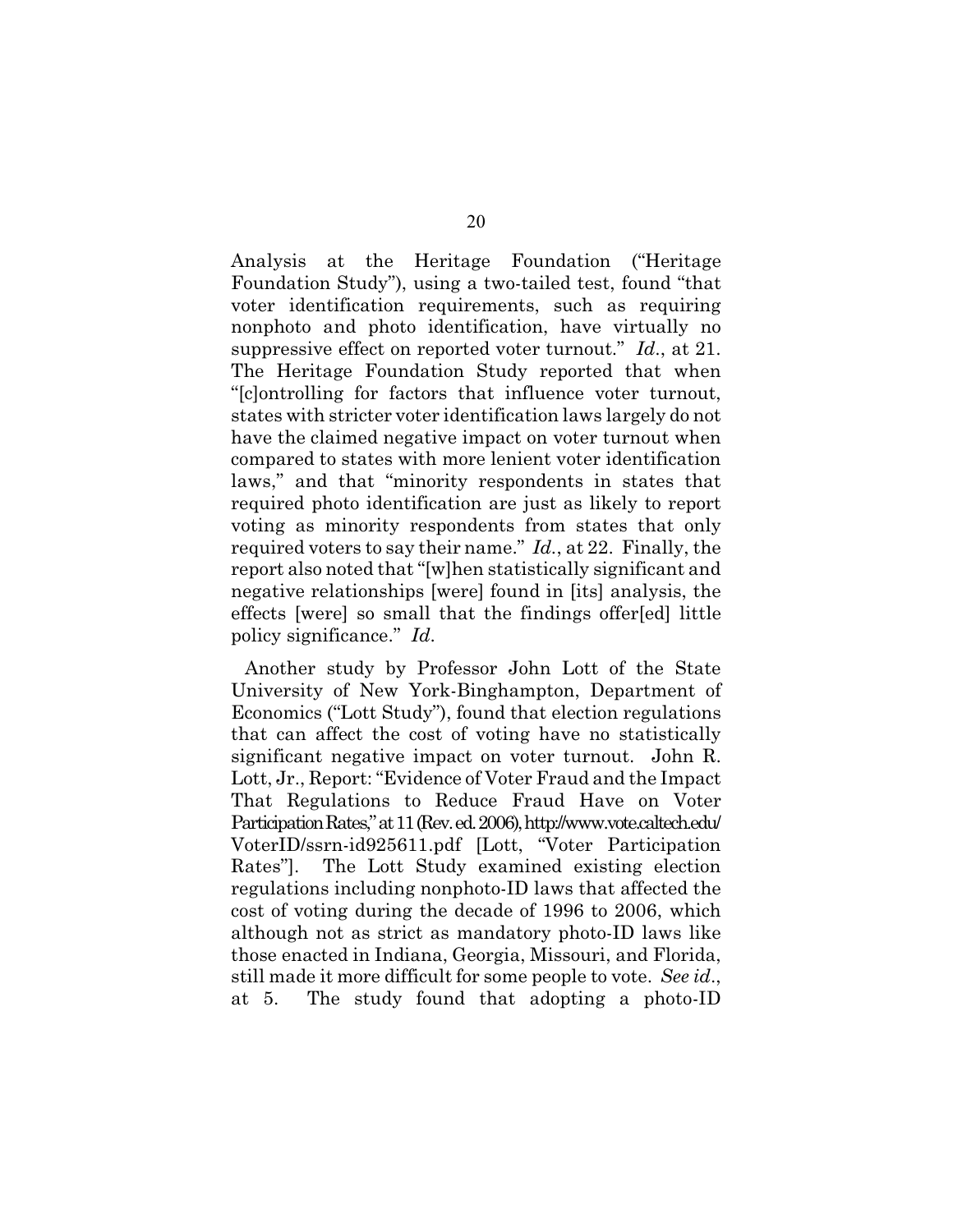requirement "produced a drop in voter participation of 1.5 percent, a statistically insignificant change." *Id*., at 7. And it found "only minimal support for the notion that IDs—whether photo IDs with substitution or non-photo IDs—reduce voting participation rates." *Id*., at 8. But even more telling was its finding that nonphoto-ID requirements in areas identified as voter-fraud "hot spots" actually *increased* voting participation, supporting the hypothesis that "[g]reater confidence that the election is fair and that votes will be counted accurately encourages additional voter participation." *Id*., at 10; *see also id*., at 4.

Yet another study examined the change in voter turnout across Indiana counties before and after the implementation of photo-ID requirements prior to the 2006 general election. Milyo, "Effects of Photo ID on Voter Turnout," at 1. The study concluded that overall statewide turnout increased by 2% from 2002 to 2006 and that no consistent evidence existed to support the theory that counties with higher percentages of minority, poor, elderly, or less-educated population suffered a reduction in voter turnout relative to other counties. *Id*., at 2, 18-19. In fact, the only consistent and statistically significant impact of photo ID in Indiana was to increase voter turnout for counties with a higher percentage of Democrat voters. *Id*.

In February of 2007, Professor Stephen Ansolabehere presented a paper at the New York University Law School's Election Law Symposium for the Annual Survey of American Law. His paper presented the findings of a 2006 collaborative survey project among 37 universities involving a 36,500-person national sample survey conducted over the Internet, which included a battery of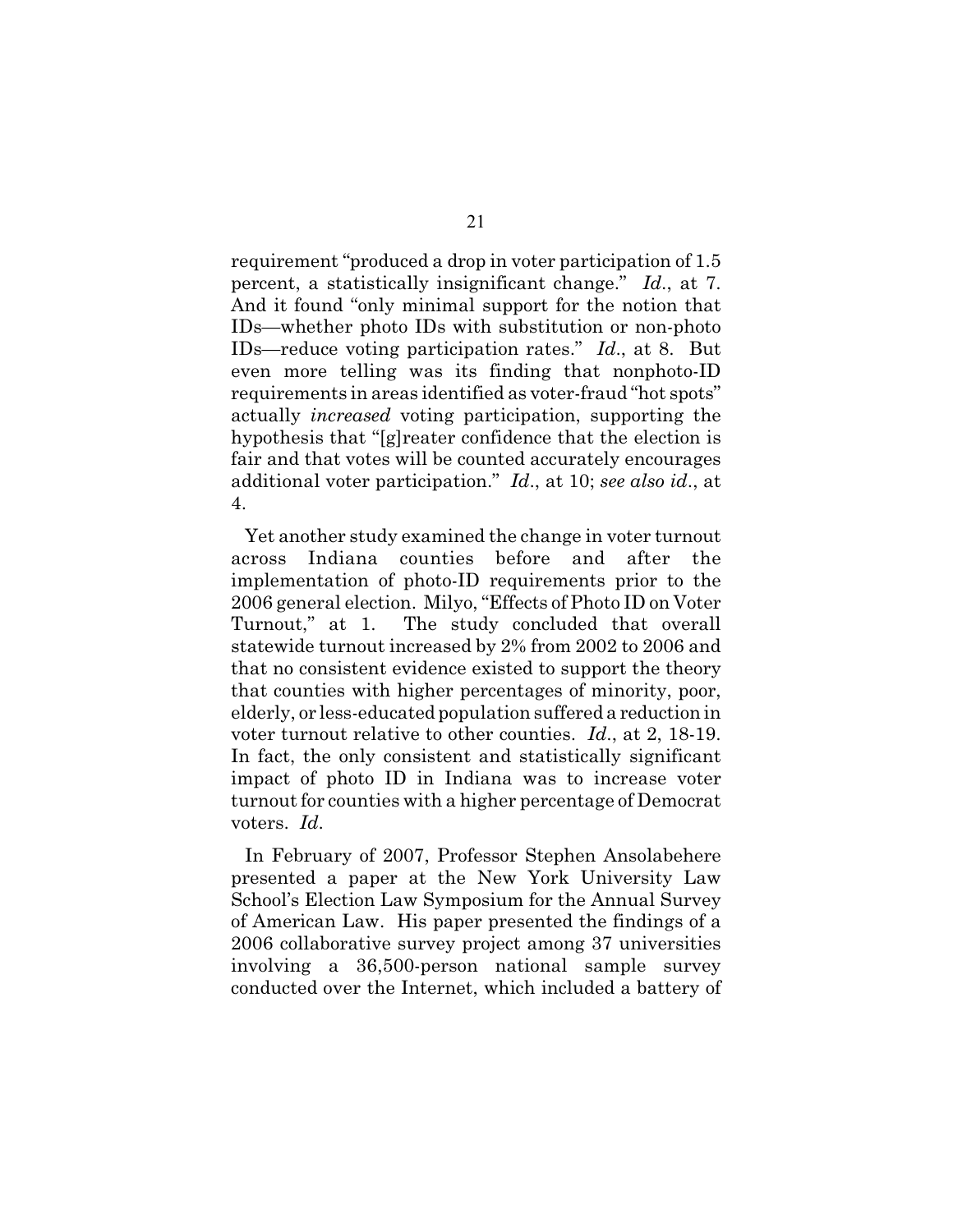questions to gauge election-day practices and a handful of questions probing the use of voter ID. Stephen Ansolabehere, Elting R. Morison Professor, Dep't of Pol. Sci., MIT, Paper Presented at N.Y.U. Ann. Surv. Am. L. Symp.: "Access Versus Integrity in Voter Identification Requirements," at 3 (2007), http://web.mit.edu/polisci/ portl/cces/material/NYU\_Identification1.pdf [Ansolabehere, "Access Versus Integrity in Voter ID Requirements"]. In looking at the rate at which voter-ID requirements excluded or prevented people from voting, the survey found "[o]nly 23 people in the entire 36,500 person sample said they were not allowed to vote because of voter identification requirements," which "translates into approximately one-tenth of one percent of voters." Id., at 7. According to the researchers, "[t]he real lesson from the data is that the total number of people who said they were not allowed to vote because of voter identification requirements [was] trivially small." *Id*. These findings and others led the survey to conclude that "[v]oter identification is the controversy that isn't," and the fact "[t]hat almost no one is prevented from voting because of voter ID requirements casts doubt on arguments from the left that this amounts to a new poll tax or literacy test." *Id*., at 9.

Despite studies like these that show no statistically significant negative effect on voters because of voter-ID requirements, opponents of voter ID still maintain that requiring in-person voters to establish their identity by presenting an accepted form of photo ID negatively impacts the ability of minorities, the elderly, the disabled, and the poor to vote. *See*, *e.g.*, Brennan Ctr. for Just. at N.Y.U. Sch. of Law & Spencer Overton, Response to Report of 2005 Comm'n on Fed. Election Reform 3 (2005), http://www.carterbakerdissent.com/final\_carterbaker\_re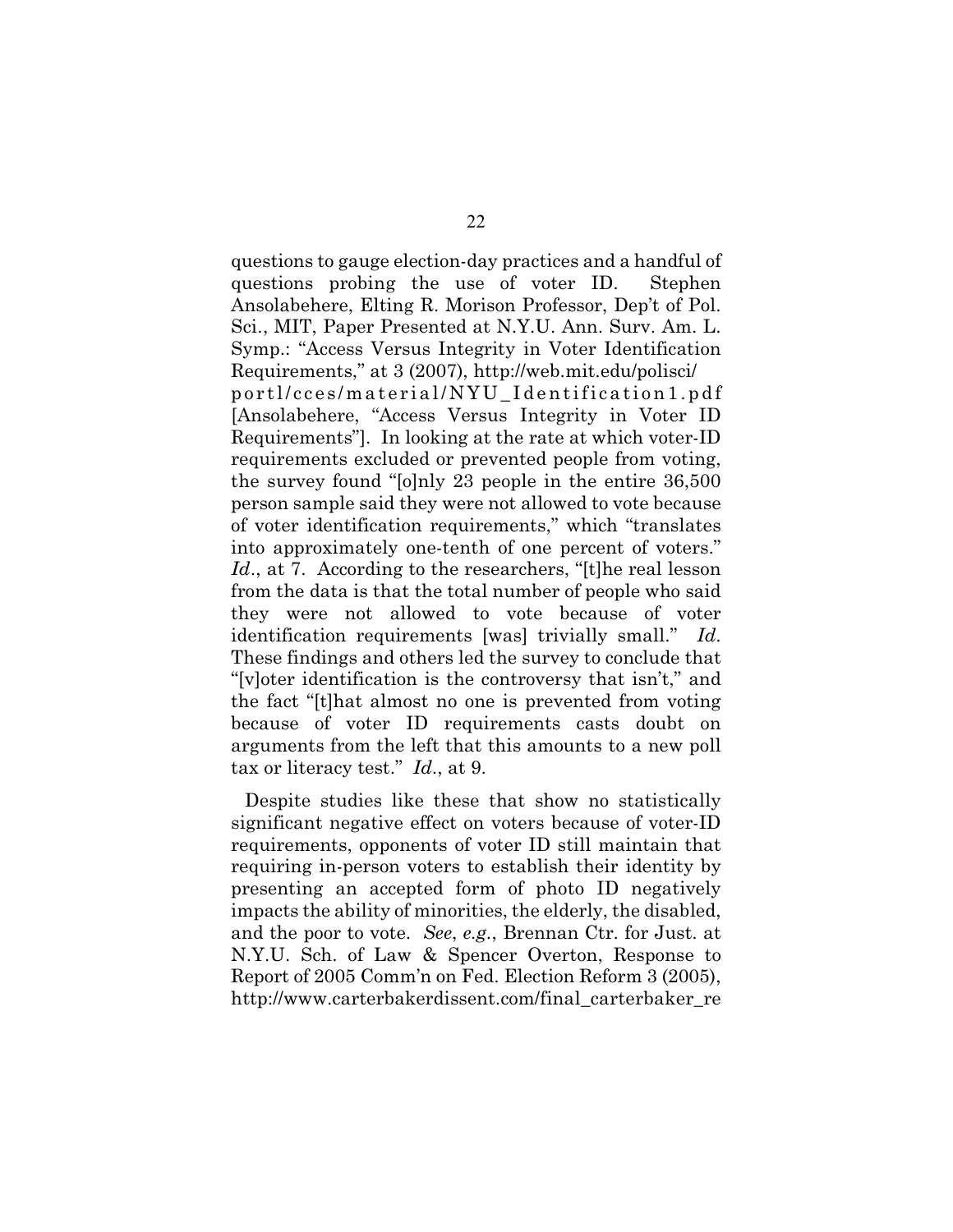buttal092005.pdf. These voters, the argument goes, are less likely to possess driver's licenses or other forms of acceptable photo ID. *Id*. Pointing to research showing that between 6 and 10% of voting-age Americans do not have a driver's license or a state-issued non-license photo ID, these critics argue that those numbers translate into approximately 20 million eligible voters. *Id*. They also argue that, in terms of both time and money, the costs of obtaining such identification would deter voting and likely cause lower voter turnout among poor voters and those who do not have easy access to government offices. *See* Task Force on Fed. Election Sys., John Mark Hansen, *Chap. VI: Verification of Identity*, 4 (2001), http://www.tcf. Lorg/publications/electionreform/ncfer/hansen\_chap6\_ve rification.pdf.

But these figures can be misleading. For several reasons, they substantially overstate the magnitude of any effect on voter turnout. First, long history unfortunately demonstrates that a significant number of eligible voters will choose not to vote, regardless of whether there is any photo-ID requirement. Lott, "Voter Participation Rates," at 3. Second, of those who do choose to vote, many of those currently lacking photo IDs will choose to obtain photo IDs if needed to vote. *Id*.; Muhlhausen & Sikich, "Voter ID Laws Do Not Reduce Turnout," at 5. And third, the critics' figures do not address whether those individuals without driver's licenses have other accepted forms of photo ID or may otherwise cast valid ballots via absentee voting or exceptions for indigency. *See* Muhlhausen & Sikich, "Voter ID Laws Do Not Reduce Turnout," at  $5.^{27}$ 

<sup>27.</sup> Perhaps a better measure of the difficulty voters face in meeting the photo-ID requirement is the percent of registered voters who have driver's licences. Lott, "Voter Participation Rates," at 3. But even this measure fails to take into account that people who currently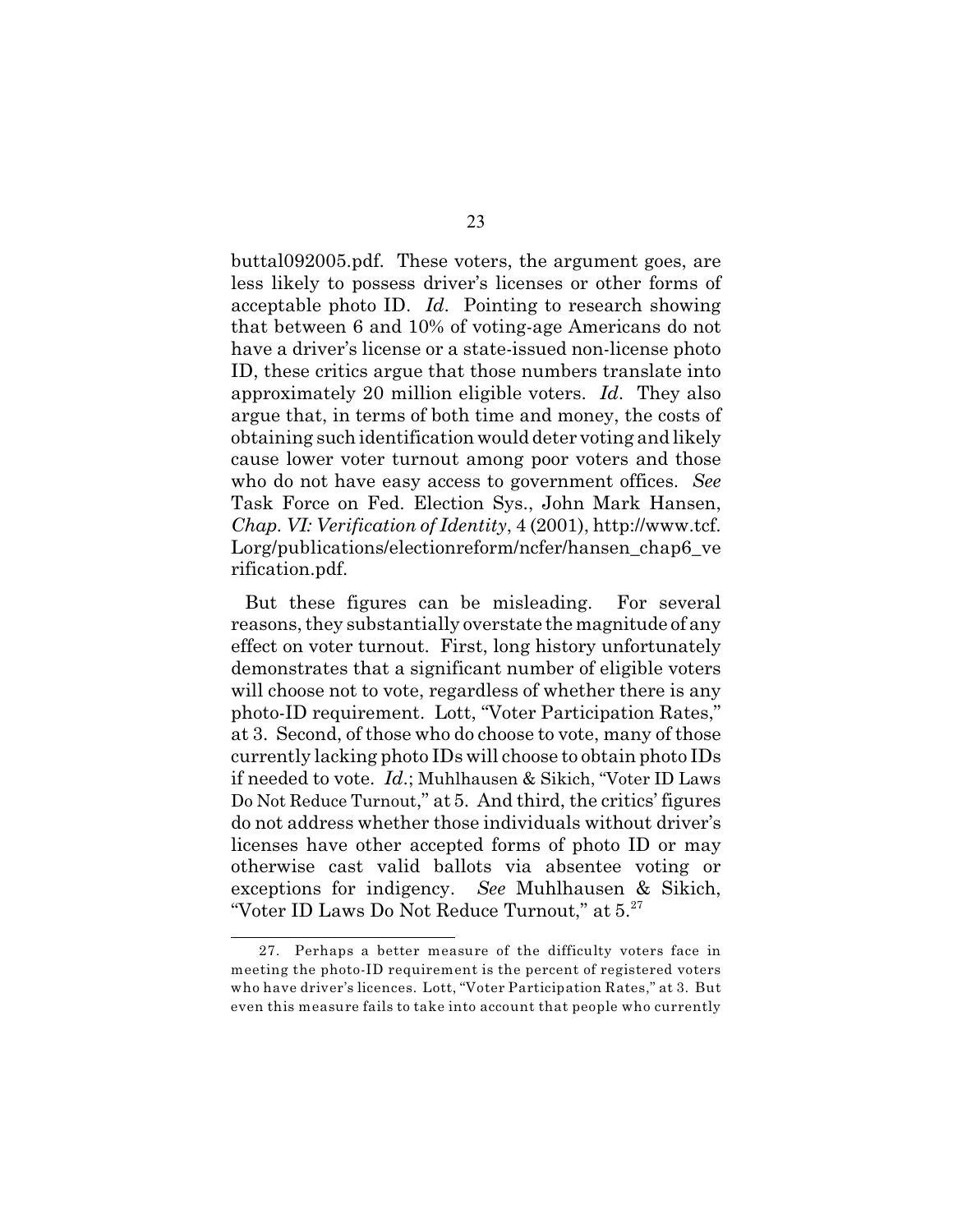In sum, there is no study or other empirical data that definitively supports the claim that a photo-ID requirement will result in significant voter selfdisenfranchisement. *See* Milyo, "Effects of Photo ID on Voter Turnout," at 2, 18-19. And the balance of the data is to the contrary.

Nevertheless, even assuming *arguendo* that there exists some hypothetical set of voters who (i) would have voted without a photo-ID law, but (ii) will not vote because of the time and effort required to obtain a photo ID, Petitioners' claim nonetheless fails, for three reasons.

*First*, every regulation on voting necessarily imposes some burden on voters. *See Anderson*, 460 U.S., at 788; *Burdick*, 504 U.S., at 433. Requiring preregistration burdens voters, setting Election Day on a Tuesday burdens voters, fixing a limited number of polling places burdens voters, keeping the polls open principally during business hours burdens voters, and restricting who is eligible for absentee voting burdens voters.

"In fact, all democracies in history have placed restrictions on the power to vote. In modern times, the United States and other democracies have gone much further than ever before, and almost entirely for the good, in expanding the franchise. But restrictions on voting remain. Even the concept of 'adult' is up for grabs—how old must one be? Sixteen? Eighteen? Twenty-one? And why only citizens, a somewhat arbitrary concept that itself can be influenced—and limited—by law?" Debate, Prof. Bradley A. Smith of

lack a photo ID may get one once it is required. *Id*. Not to mention, this measure can be exaggerated because the lists of registered voters may not be updated to eliminate people who have died or changed addresses. *Id*.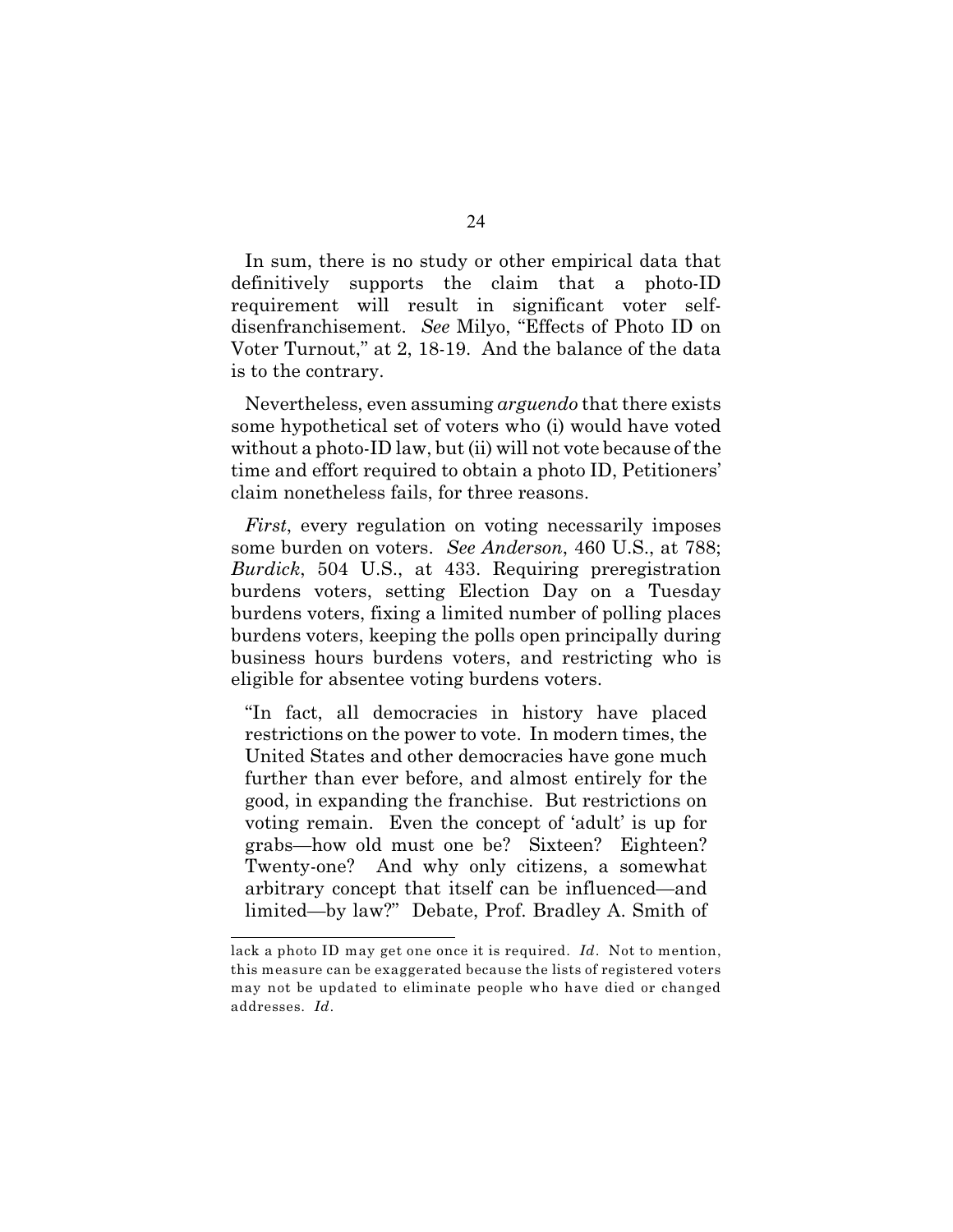Capital Univ. Sch. of Law & Prof. Edward B. Foley of Ohio State Univ., "Voter ID: What's at Stake?," 156 U. PA. L. REV. (PENNUMBRA) 241, 252 (2007), at http://www.pennumbra.com/debates/pdfs/voterid.pdf [Debate].

The point is that each restriction drives up the time and expense of exercising the franchise, and yet each of these regulations is undoubtedly constitutional. The requirement of photo ID is not qualitatively different.

*Second*, the requirement of a photo ID is becoming all but ubiquitous in the modern age. Photo IDs are required to drive a car; to board an airplane; to travel abroad; to enter many state and federal government buildings; to buy alcohol or cigarettes; to purchase firearms; to obtain a hunting or fishing license; to open a bank account; to purchase medical prescriptions; to obtain most health care or dental care; to rent a hotel room, a car, or a DVD from Blockbuster; and even to watch an R-rated movie at the cinema. *See Crawford*, 472 F.3d, at 951 (stating that "it is exceedingly difficult to maneuver in today's America without a photo ID . . . and as a consequence the vast majority of adults have such identification").

And *third*, and most critically, Indiana has ensured that voters without a photo ID can obtain one *without cost*. IND. CODE ANN. §9-24-16-10. This case would be altogether different—and might even present serious issues under the Twenty-Fourth Amendment—if the State were to require a photo ID for voting and then to charge a significant amount to obtain a photo ID. But, following the Carter-Baker Commission's express recommendation, Indiana has ensured that government-issued photo IDs can be obtained free of cost. *See* CARTER-BAKER COMM'N REP., at 20 (stating that concerns over voter-ID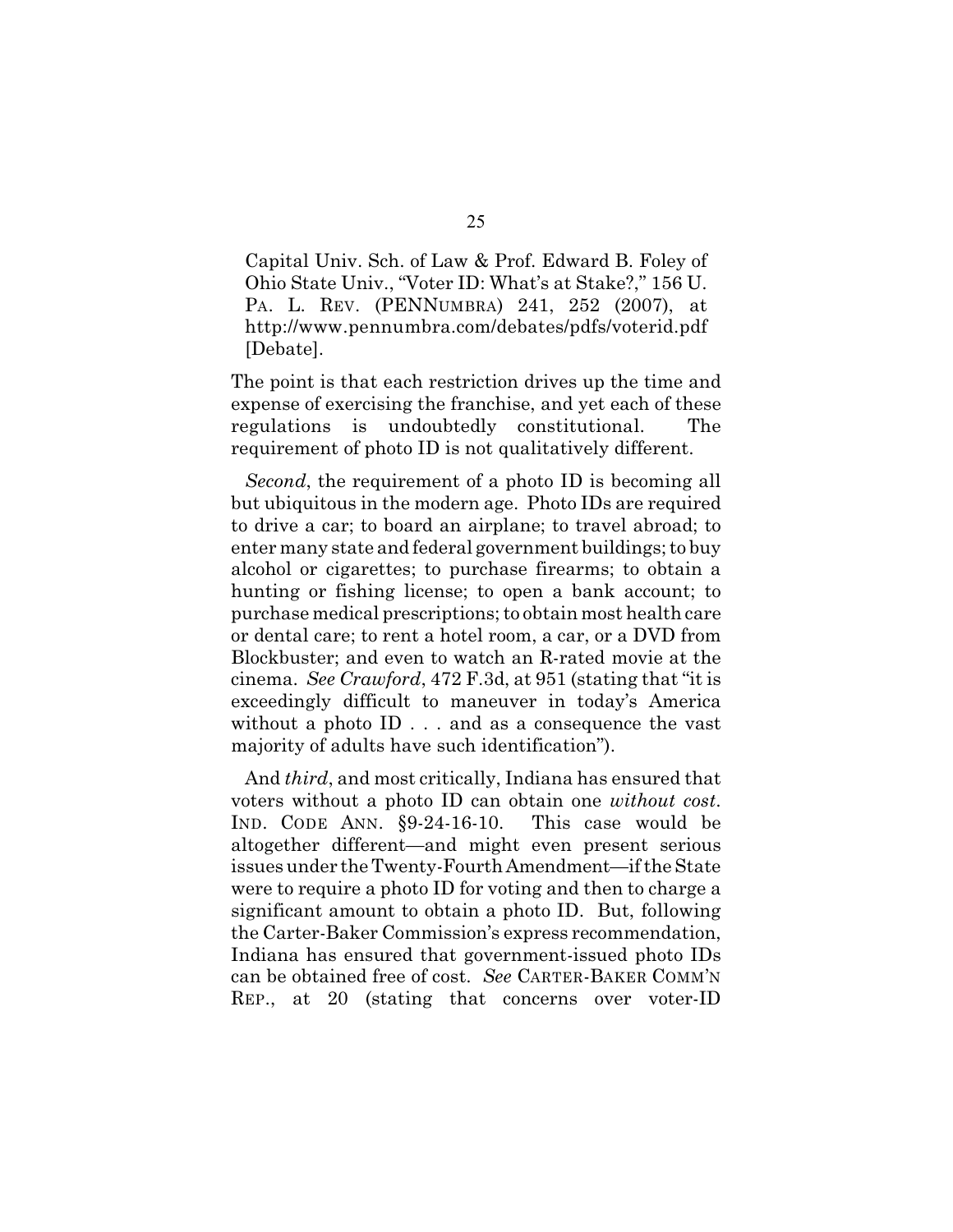requirements presenting a barrier to voting can be addressed in part by assuring that government-issued photo ID is available without expense to any citizen).

In every election, some voters undoubtedly choose to disenfranchise themselves because of the perceived inconvenience or burden of voting. That is a disappointing fact of life, and turnout suffers for it. *See* Debate, at 253 ("[Photo ID] may keep a small number from voting, but it is not quite the same as denying them the vote. Every restriction on voting will burden the franchise, and at each step some small number of voters may decide voting is not worth the effort."). But it is no answer to have no controls or such low standards that the entire electoral process is vulnerable to manipulation and fraud. If such were the case, the voters' faith in our elections would be considerably shaken. And "[l]ittle can undermine democracy more than a widespread belief among the people that elections are neither fair nor legitimate." CARTER-BAKER COMM'N REP., at 1.

Thus, both the empirical data and the practical realities demonstrated that any burden on voting caused by the Indiana statute is negligible.

# **B. Photo-ID Requirements Curtail Voting Fraud and Help to Promote Voter Confidence in the Electoral Process.**

On the other side ofthe scale is the State's interests that have been put forward as justifications for the photo-ID requirement. *See Burdick*, 504 U.S., at 434; *Anderson*, 460 U.S., at 789. As the Seventh Circuit recognized, "the purpose of the [photo-ID law] is to reduce voting fraud, and voting fraud impairs the right of legitimate voters to vote by diluting their votes—dilution being recognized to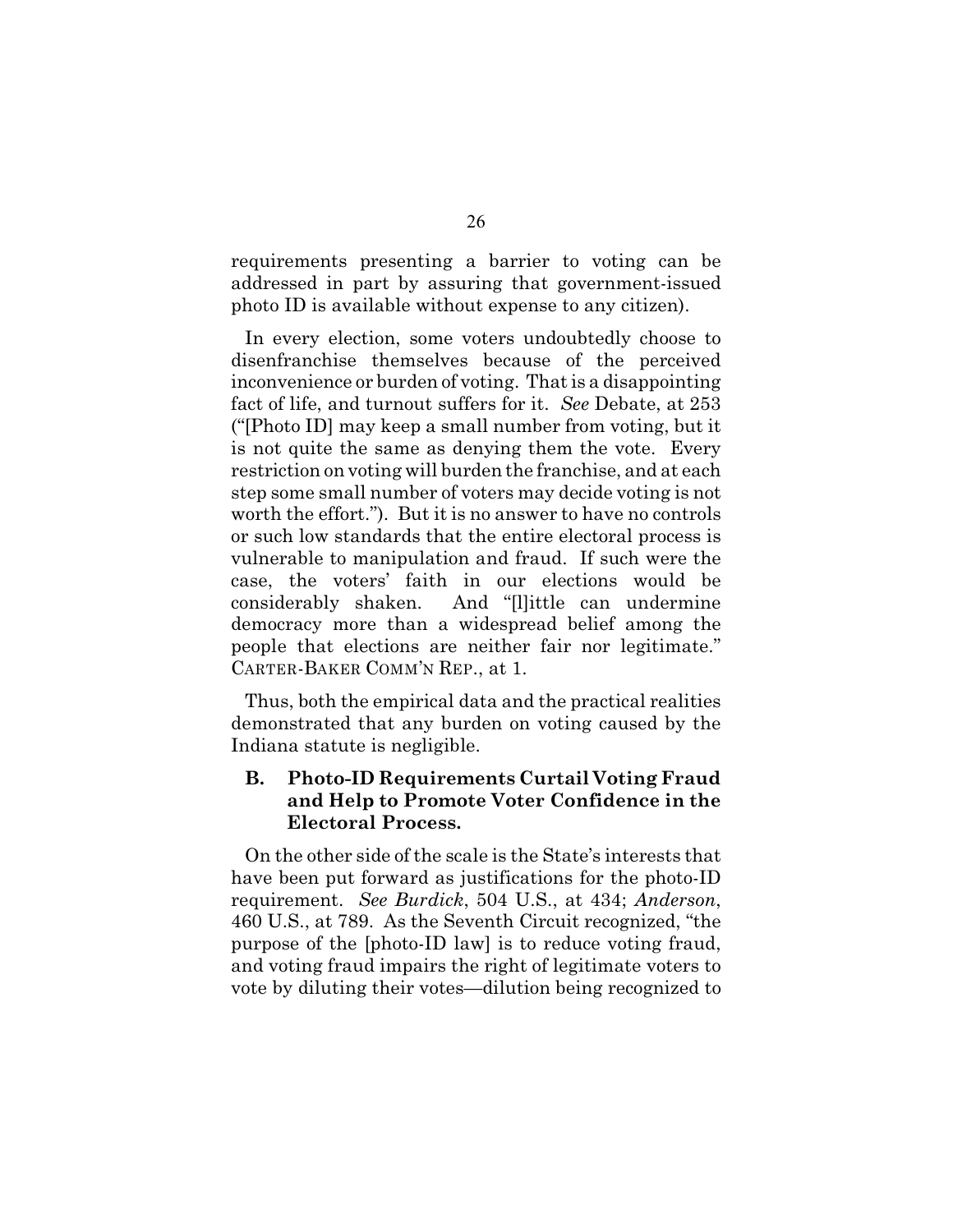be an impairment of the right to vote." *Crawford*, 472 F.3d, at 952. Voting fraud compromises the integrity of the electoral process, and preserving the integrity of that process is indisputably a compelling state interest. *Purcell*, 127 S.Ct., at 7; *Eu*, 489 U.S., at 231. Concomitantly, fear of voting fraud can breed a lack of voter confidence in the integrity of the electoral process, driving honest voters away from the polls and breeding a distrust of government. *Id*.; *see* CARTER-BAKER COMM'N REP., at 18 ("The electoral system cannot inspire public confidence if no safeguards exist to deter or detect fraud or to confirm the identity of voters."); Lott, "Voter Participation Rates," at 11 ("Regulations meant to prevent fraud can actually increase the voter participation rate[,]" especially "on turnout in counties where fraud is alleged to be rampant."). These interests are weighty and amply justify enactment of a photo-ID requirement.

Nevertheless, Petitioners question the legitimacy and strength of these interests, arguing that there is little or no evidence of voter-impersonation fraud, either in Indiana or about the country, that very few people have been convicted of illegal voting since 2002, and that claims of voting fraud are based largely on rumor, anecdote, and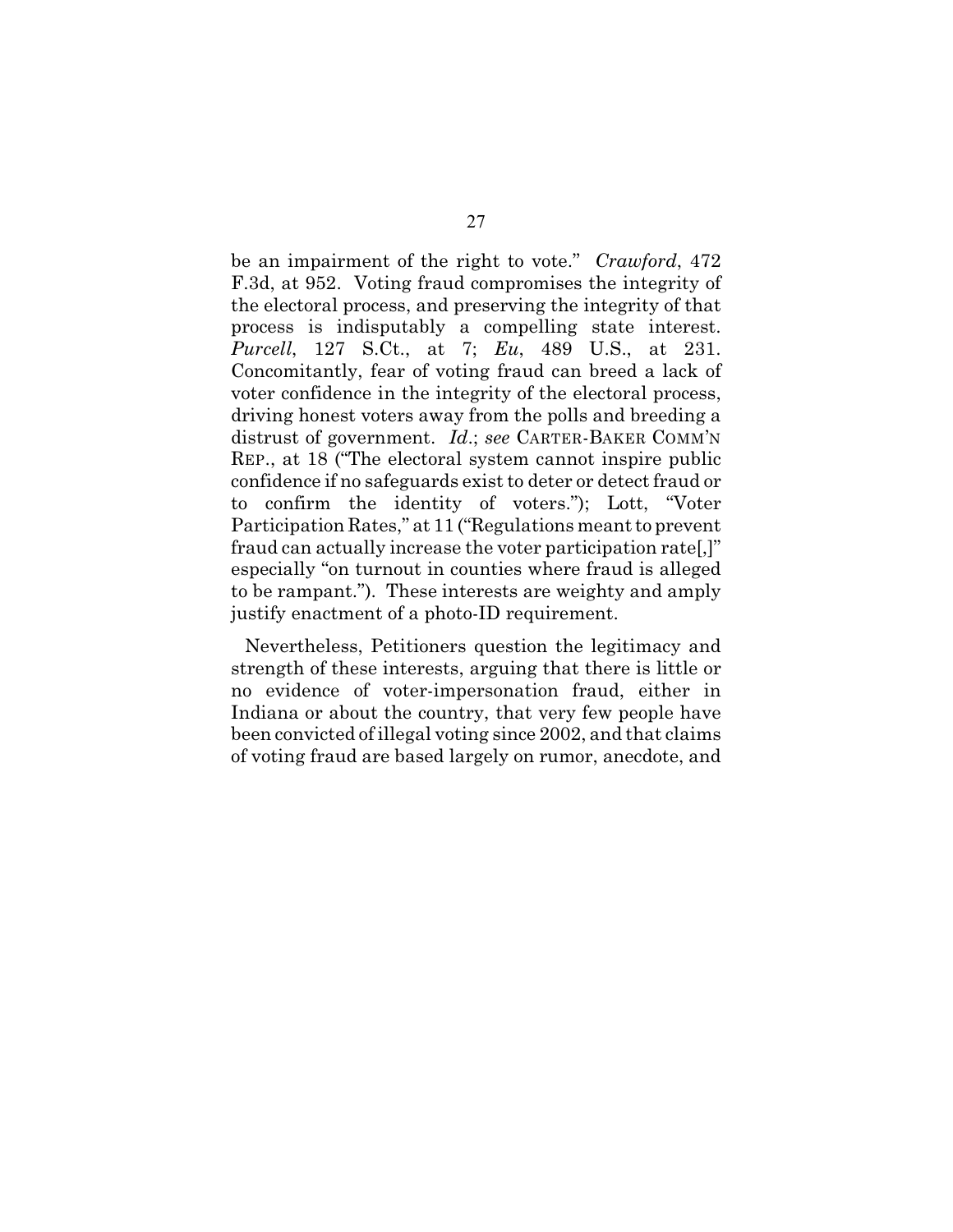speculation. $28$  These claims are false, as has been demonstrated exhaustively in Part I, *supra*.

Moreover, unlike with many other forms of voting regulations, with photo-ID requirements the fundamental right to vote appears on both sides of the ledger: as a

<sup>28.</sup> Petitioners place great reliance on the relative scarcity of criminal convictions for in-person voter fraud. *See* Pet'r Br. (07-025), at 43, 45, 48; Pet'r Br. (07-021), at 7. But other factors account for the difficulty of obtaining convictions in this area. Unsurprisingly, harried election officers often do not report incidents of voting impersonation and fraud, and law-enforcement officials frequently choose not to pursue such cases because they are not high on the D.A.'s priority list, are too onerous to prove, and are viewed as victimless crime that are treated leniently by judges and juries. *See*, *e.g.*, Sara Perkins, *Hidalgo County DA: Convictions Hard to Get in Voter Fraud Cases*, THE MONITOR, Aug. 4, 2007, http://www.themonitor.com/onset?id=4277&template=article.html.; Jennifer Liberto, *Vote Illegally, Get Caught: What Happens? Very Little*, ST.PETERSBURG TIMES, July 18, 2004, http://www.sptimes.com/2004/07/18/State/ Vote\_illegally\_\_get\_c.shtml; A Bill Relating to Requiring a Voter to Present Proof of Identification: Hearing on Tex. H.B. 218 Before S. Comm. on State Affairs, 80th Leg., R.S. (testimony of Skipper Wallace) ("[As a]n election worker, if you've ever worked as an election judge, you understand the hectic nature of the balloting process itself. It's very hurried, there are people waiting in lines. You want to move them through as fast as you can. You think this guy is impersonating somebody else but you don't have a lead pipe proof of stench, so you go ahead and let it ride. Well, then later you find out, well he did it. Well, you don't have any proof to be able go to a DA with to document that. There is a significant amount of evidence you have to take to actually prove up one of these cases—which makes it very difficult."). As the Seventh Circuit appropriately recognized, "the absence of prosecutions is explained by the endemic underenforcement of minor criminal laws (minor as they appear to the public and prosecutors, at all events) and by the extreme difficulty of apprehending a voter impersonator." *Crawford*, 472 F.3d, at 953. Indeed, this difficulty in obtaining convictions after the fact is yet another reason for the Indiana Legislature to have focused on preventing the crime *ex ante*.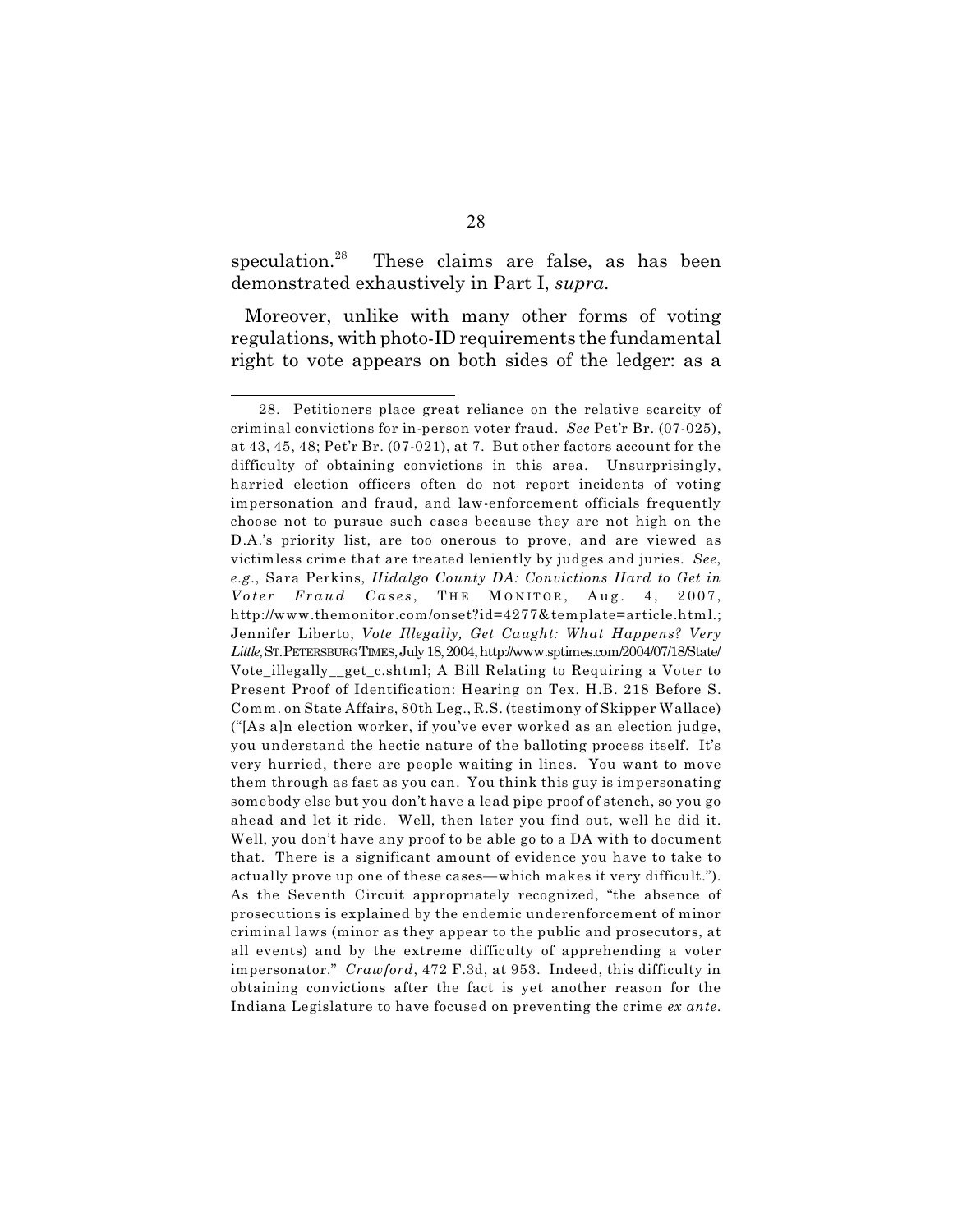potential cost, if eligible voters are in fact kept away from the polls, but also as a potential benefit, if increased voter confidence increases turnout and avoids dilution of legal votes. Thus, both the supporters and the detractors of photo ID often focus on the same broad concern—protecting against vote dilution.<sup>29</sup> On the one hand, "[e]xcluding [otherwise] qualified voters from the polls . . . eliminates those votes from the count[] and dilutes the value of others who voted for the same candidate or party."<sup>30</sup> On the other hand, ballots that are cast unlawfully "dilute the value of qualified votes."<sup>31</sup>

At the end of the day, regardless of whether there are a multitude of people in Indiana or elsewhere who have been convicted for voting fraud or voter impersonation, that does not impugn the legitimacy of the State's interests in preventing voter fraud. The State need not "make a particularized showing" of the existence of voter impersonation and "does not have the burden of demonstrating empirically the objective effects on [the electoral process] that were produced by" the photo-ID requirement. *See Munro*, 479 U.S., at 195. Requiring States to show substantial evidence of voter impersonation

<sup>29.</sup> Ansolabehere, "Access Versus Integrity in Voter Identification Requirements," at 1.

<sup>30.</sup> *Id*.

<sup>31.</sup> *Id.*; *see also*, *e.g.*, 148 CONG. REC. S10488 (Oct. 16, 2002) ("[I]llegal votes dilute the value of legally cast votes—a kind of disenfranchisement no less serious than not being able to cast a ballot.") (statement of Sen. Bond); *id*., at S2529 (Apr. 11, 2002) ("These twin goals—making it easier to vote and harder to corrupt our Federal elections system—underpin every provision of [the HAVA of 2002]. These goals are fundamental to ensuring that not only does every eligible American have an equal opportunity to vote and have that vote counted, but that the integrity of the results is unquestioned.") (statement of Sen. Dodd).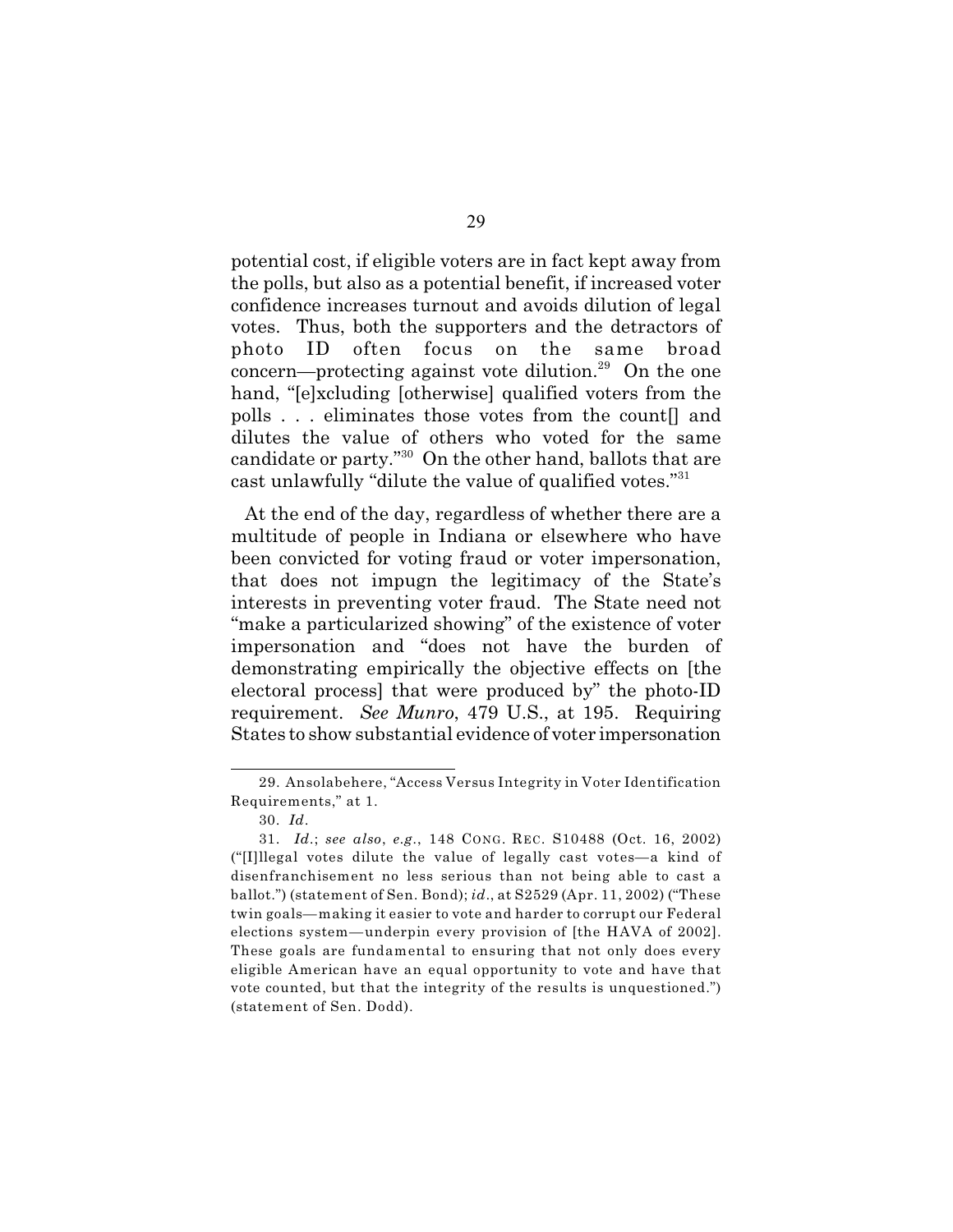as a predicate to the imposition of reasonable photo-ID requirements would "invariably lead to endless court battles over the sufficiency of the 'evidence' marshaled by a State to prove the predicate" and would require "a State's political system sustain some level of damage before the legislature could take corrective action." *Id*. State legislatures are not required to do that; instead, they are permitted to respond to potential voting fraud "with foresight rather than reactively." *Id*.; *see also Timmons*, 520 U.S., at 364 (stating that there is no requirement of "elaborate, empirical verification of the weightiness of the State's asserted justifications"); *Ind. Democratic Party* v. *Rokita*, 458 F.Supp.2d 775, 826 (S.D. Ind. 2006) (same); *Weinschenk*, 203 S.W.3d, at 229 (Limbaugh, J., dissenting) (same); *cf*. *FCC* v. *Beach Commc'ns*, 508 U.S. 307, 315 (1993) (regarding rational-basis review of an equalprotection challenge: "a legislative choice is not subject to courtroom fact-finding and may be based on rational speculation unsupported by evidence or empirical data").

#### **C. The Substantial State Interests Outweigh the Slight Burden on Petitioners' Interests.**

Given all that has already been said about burdens and interests, all that remains is to weigh the respective advantages and disadvantages. *Burdick*, 504 U.S., at 434; *Anderson*, 460 U.S., at 789. No bright line demarcates the boundary between a constitutional and unconstitutional election regulation, and this weighing is not susceptible of a "litmus-paper test," *Timmons*, 520 U.S., at 358; *Storer*, 415 U.S., at 730. No judgment will be "automatic," *Anderson*, 460 U.S., at 789, but when an election law "imposes only reasonable, nondiscriminatory restrictions" on the right to vote, "'the State's important regulatory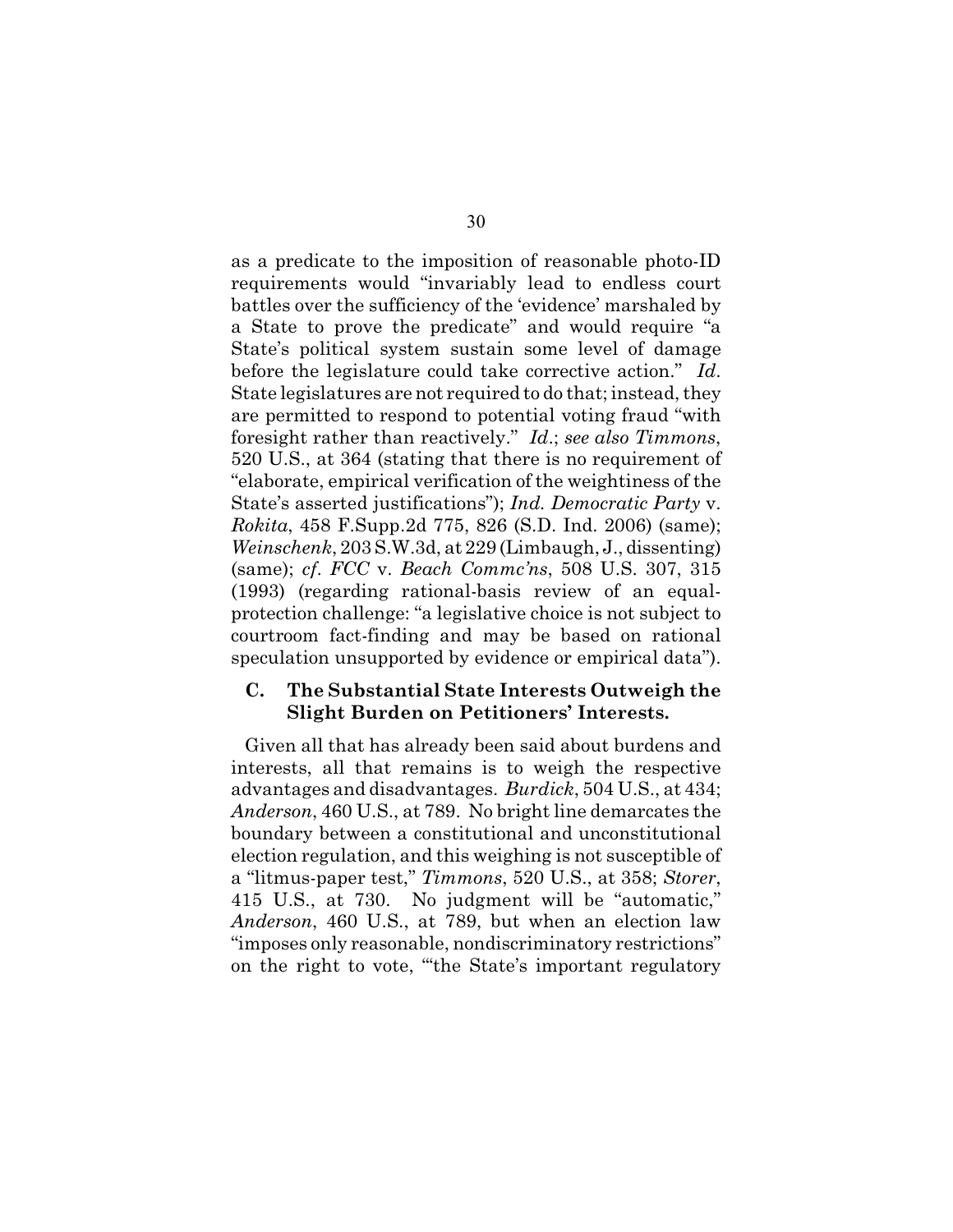interests are generally sufficient to justify' the restrictions." *Burdick*, 504 U.S., at 434.

For the reasons given above, the burden on Petitioners' stated interest of voting in person without having to establish one's identity by presenting an accepted form of photographic likeness—and its purported effect of inducing eligible voters without ID to disenfranchise themselves—can only be characterized as negligible. Common sense and experience tell us that a governmentissued photo ID is something that is readily available and easily obtainable. The fact that the vast majority of Indiana's registered voters, not to mention American adults, have one proves that. *See Ind. Democratic Party*, 458 F.Supp.2d, at 824.

Indeed, this commonsense balance is reflected in the widespread attitudes of American voters. For example, a Wall Street Journal/NBC poll in 2006 "found that 80% of voters favored a photo ID requirement, with 62% favoring it strongly. Only 7% were opposed." $32$  Another poll similarly found that 82% of Americans, including 75% of Democrats, believe that "people should be required to show a driver's license or some other form of photo ID before they are allowed to vote." $33$  And a recent survey found: (1) 95% of people who identify themselves as conservatives or as Republicans supported voter ID requirements; (2) slightly more than 70% of moderates and Independents expressed support; and (3) two-thirds of Democrats supported the idea, as did 60% of people who identified themselves as liberal and 50% who identified

<sup>32.</sup> John Fund, *Jimmy Carter Is Right*, WALL ST. J., May 22, 2006, http://www.opinionjournal.com/diary/?id=110008411.

<sup>33.</sup> JOHN FUND, STEALING ELECTIONS: HOW VOTER FRAUD THREATENS OUR DEMOCRACY 5, 136 (2004).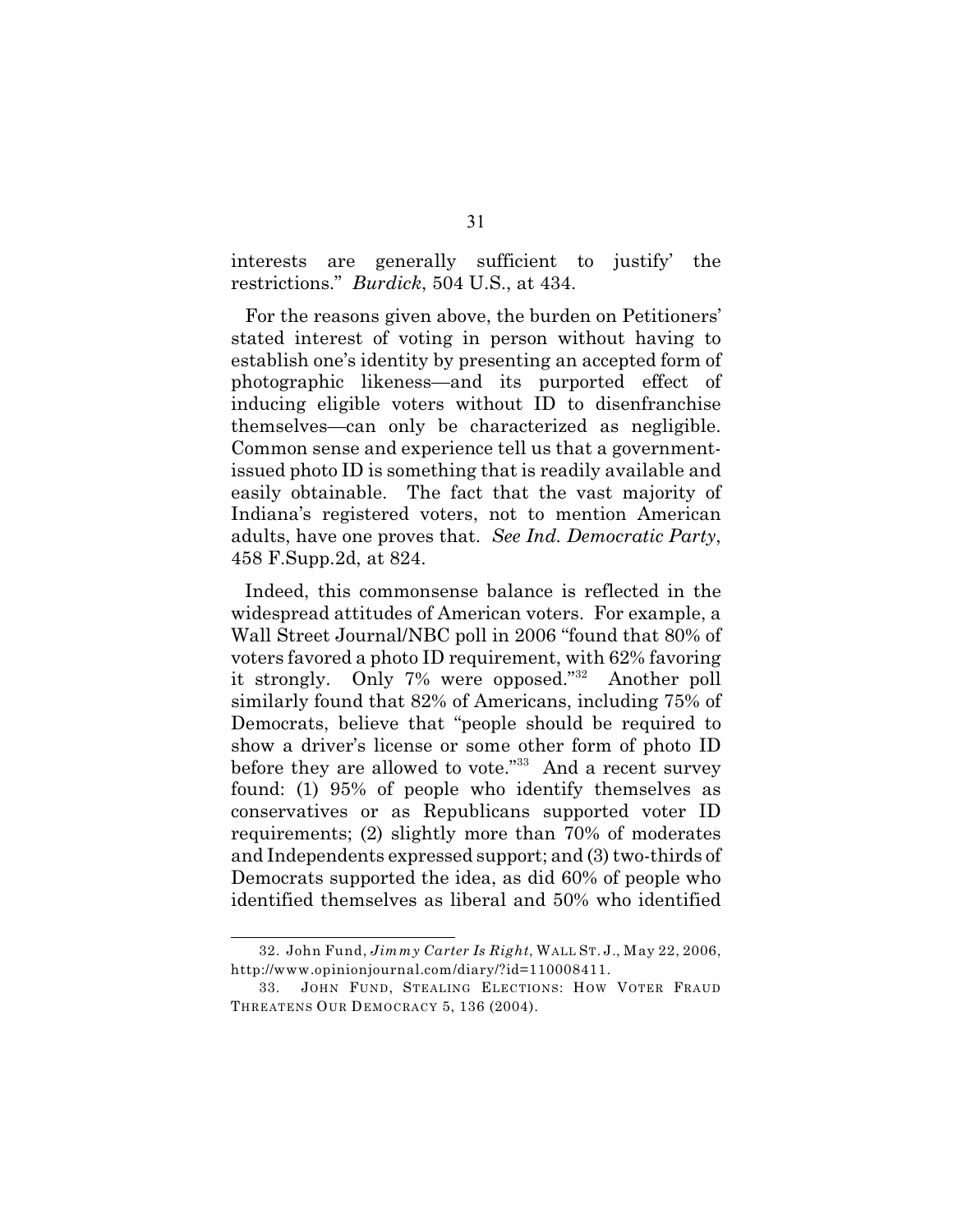themselves as very liberal. $34$  When respondents were categorized by race, the findings were that over 70% of Whites, Hispanics, and Blacks support the requirement, and Black and Hispanic voters did not express measurably less support for voter ID requirements than Whites.<sup>35</sup>

This popular consensus is also reflected in the recommendations of the Carter-Baker Commission, which explicitly urged the adoption of photo-ID legislation. Thus, Petitioners' stated fears that photo-ID requirements are merely cloaked attempts at voter suppression are belied by the fact that requiring a photo ID to vote was urged by, *inter alia*, former President Jimmy Carter—surely not a proponent of suppressing minority and Democratic votes.

Because the burden on Petitioners' rights is slight, the weight of the State's interests need not be overwhelming. Even so, here the State's interest is substantial. The photo-ID requirement is reasonable and nondiscriminatory. It is an evenhanded regulation that applies equally to all voters regardless of party affiliation or any suspect classification. To the extent that the indigent lack the means to pay for a photo ID, Indiana's law provides them with a government-issued ID card free of charge, IND. CODE ANN. §9-24-16-10, and others may vote absentee without having to show proof of ID, *id*. §3- 11-10-1.2. Preventing in-person voting fraud is undeniably an important state interest. Indeed, the State's compelling interest in protecting the integrity of the electoral process could well satisfy strict scrutiny, and *a fortiori* it suffices under the "more flexible" test of

<sup>34.</sup> Ansolabehere, "Access Versus Integrity in Voter ID Requirements," at 4-5.

<sup>35.</sup> *Id.*, at 5.